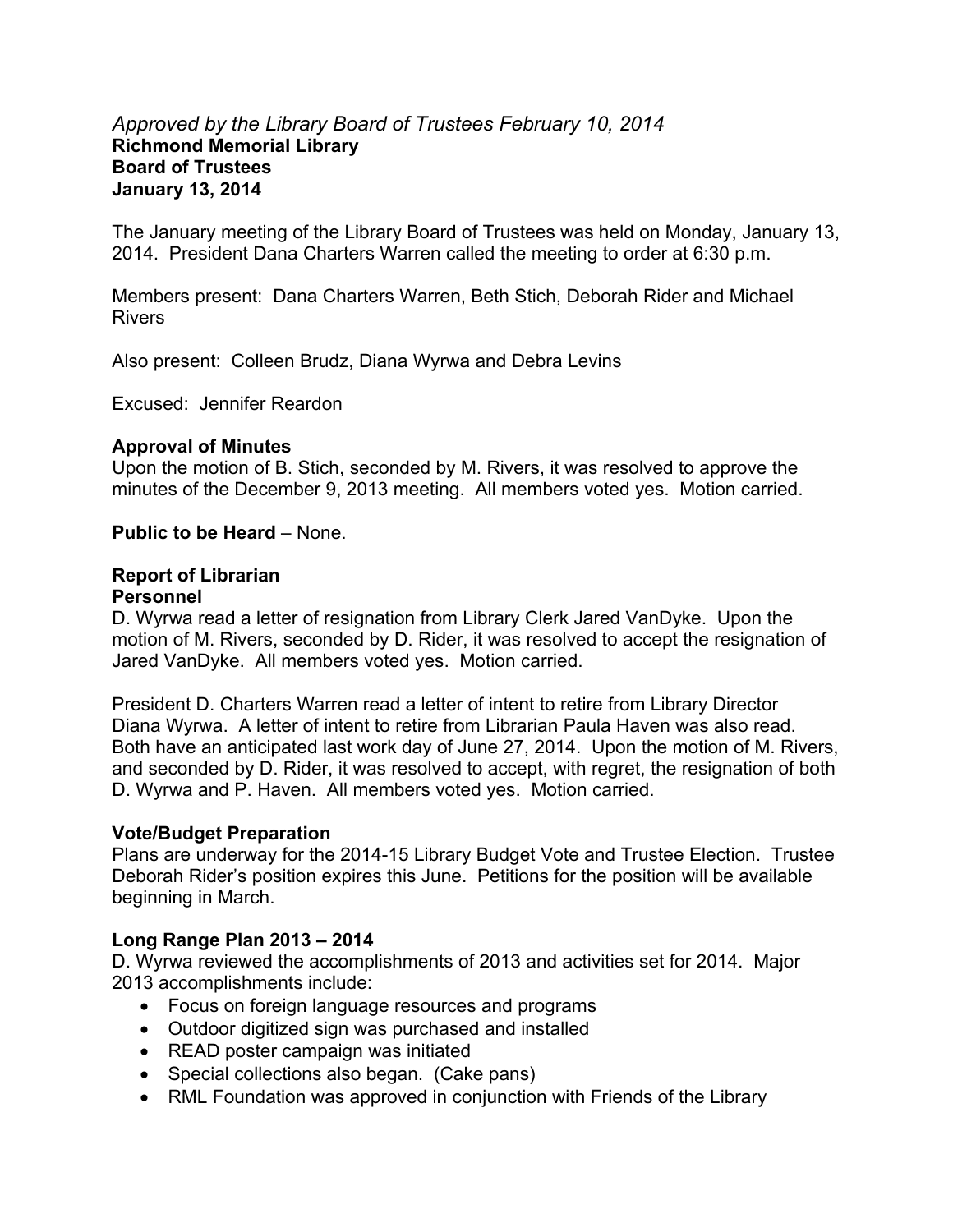Major plans for 2014 include:

- Beginning of the capital improvement project
- Digitization project to begin
- Foundation completely established and functioning

|  | 20,783                                                                                                                                                                                                                                                                       |
|--|------------------------------------------------------------------------------------------------------------------------------------------------------------------------------------------------------------------------------------------------------------------------------|
|  | 435                                                                                                                                                                                                                                                                          |
|  | 499                                                                                                                                                                                                                                                                          |
|  | 34                                                                                                                                                                                                                                                                           |
|  | 2,636                                                                                                                                                                                                                                                                        |
|  | 166                                                                                                                                                                                                                                                                          |
|  | 13,567                                                                                                                                                                                                                                                                       |
|  | 5.647                                                                                                                                                                                                                                                                        |
|  | 19,548                                                                                                                                                                                                                                                                       |
|  | 436                                                                                                                                                                                                                                                                          |
|  | 416                                                                                                                                                                                                                                                                          |
|  | Information unavailable $@$ printing                                                                                                                                                                                                                                         |
|  | 2446                                                                                                                                                                                                                                                                         |
|  | 293                                                                                                                                                                                                                                                                          |
|  | 12,109                                                                                                                                                                                                                                                                       |
|  | 5,050                                                                                                                                                                                                                                                                        |
|  | November 2013<br>November 2013<br>November 2013<br>November 2013<br>November 2013<br>November 2013<br>November 2013<br>November 2013<br>December 2013<br>December 2013<br>December 2013<br>December 2013<br>December 2013<br>December 2013<br>December 2013<br>December 2013 |

#### **Report of Committees** – None.

#### **Financials**

#### **Transfers**

Upon the motion of M. Rivers, seconded by B. Stich, it was resolved to approve a transfer of \$20,330.00 from Retirement to Health Care Costs. All members voted yes. Motion carried.

#### **Approval of Invoices for Payment**

Upon the motion of M. Rivers, seconded by B. Stich, it was resolved to approve the payment of \$7,491.94 on Supplemental Warrant 110. All members voted yes. Motion carried.

Upon the motion of M. Rivers, seconded by B. Stich, it was resolved to approve the payment of \$436.46 on Supplemental Warrant 115. All members voted yes. Motion carried.

Upon the motion of M. Rivers, seconded by B. Stich, it was resolved to approve the payment of \$44,472.26 on Warrant 116. All members voted yes. Motion carried.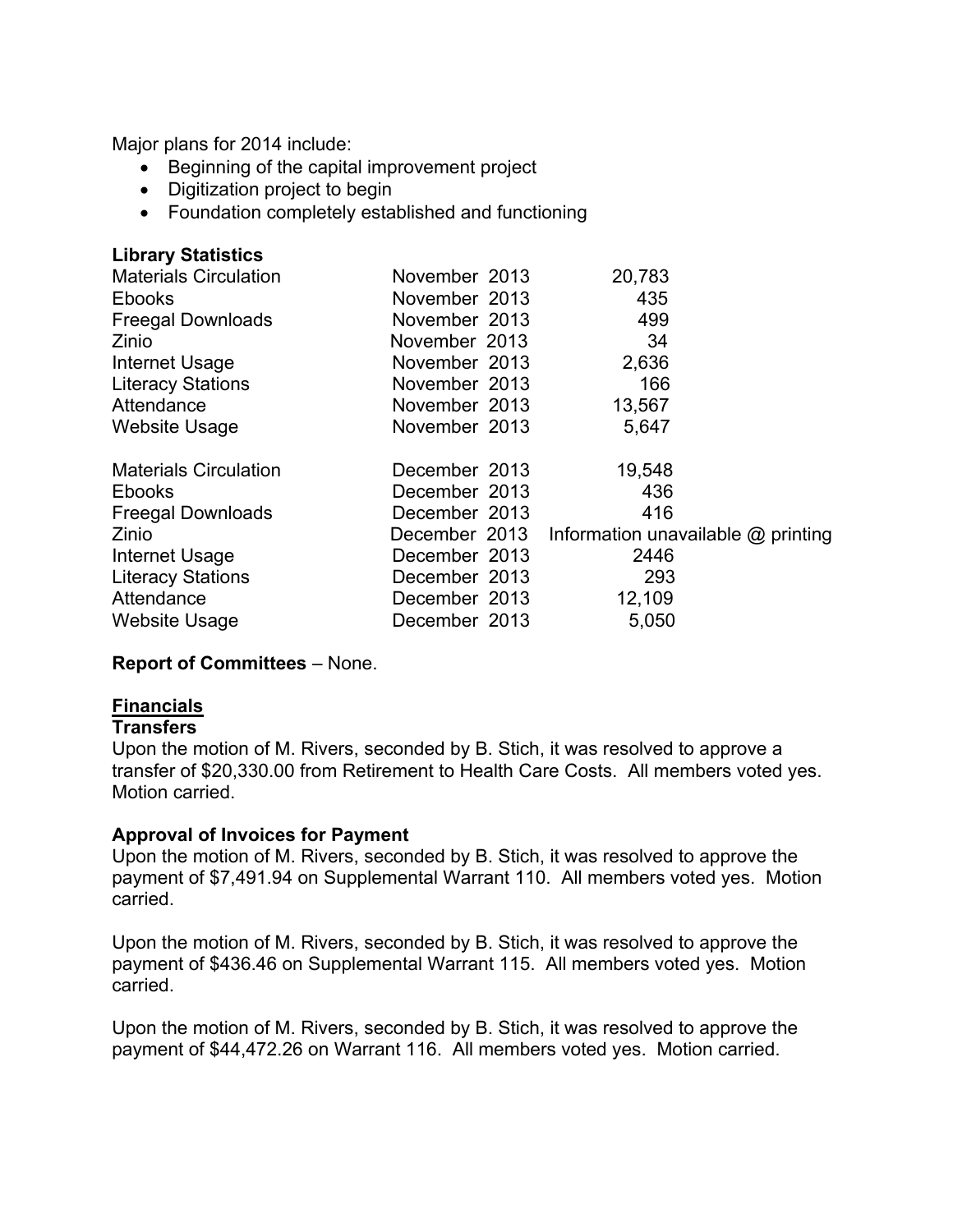The manual warrant for health care was unavailable at the current time. It will be up for approval at the February 2014 Board Meeting.

#### **June Summary of Revenues and Appropriations**

Approval of the June 2013 Summary of Revenues and Appropriations, also considered the 2012-2013 fiscal year end report, is now appropriate since the 2012-2013 audit has been completed and accepted. Upon the motion of M. Rivers, seconded by B. Stich, it was resolved to approve the June 2013 Summary of Revenues and Appropriations. All members voted yes. Motion carried.

#### **December Summary of Revenues and Appropriations**

The December revenues and appropriations report was tabled and will be up for approval in February when health care information is finalized.

#### **December Bank Reconciliations**

Upon the motion of M. Rivers and seconded by B. Stich, it was resolved to approve the December bank reconciliations for savings, checking, payroll and CD accounts. Health care account was unavailable and will be reviewed at February meeting. All members voted yes. Motion carried.

**Capital Reserve** – None

**Communications** – None.

**Unfinished Business**  The Board of Education presentation was rescheduled to January 21, 2014.

**New Business** – None.

#### **Adjournment**

There being no further business, President Dana Charters Warren adjourned the meeting at 7:36 p.m.

Respectfully submitted, Diana Wyrwa, Clerk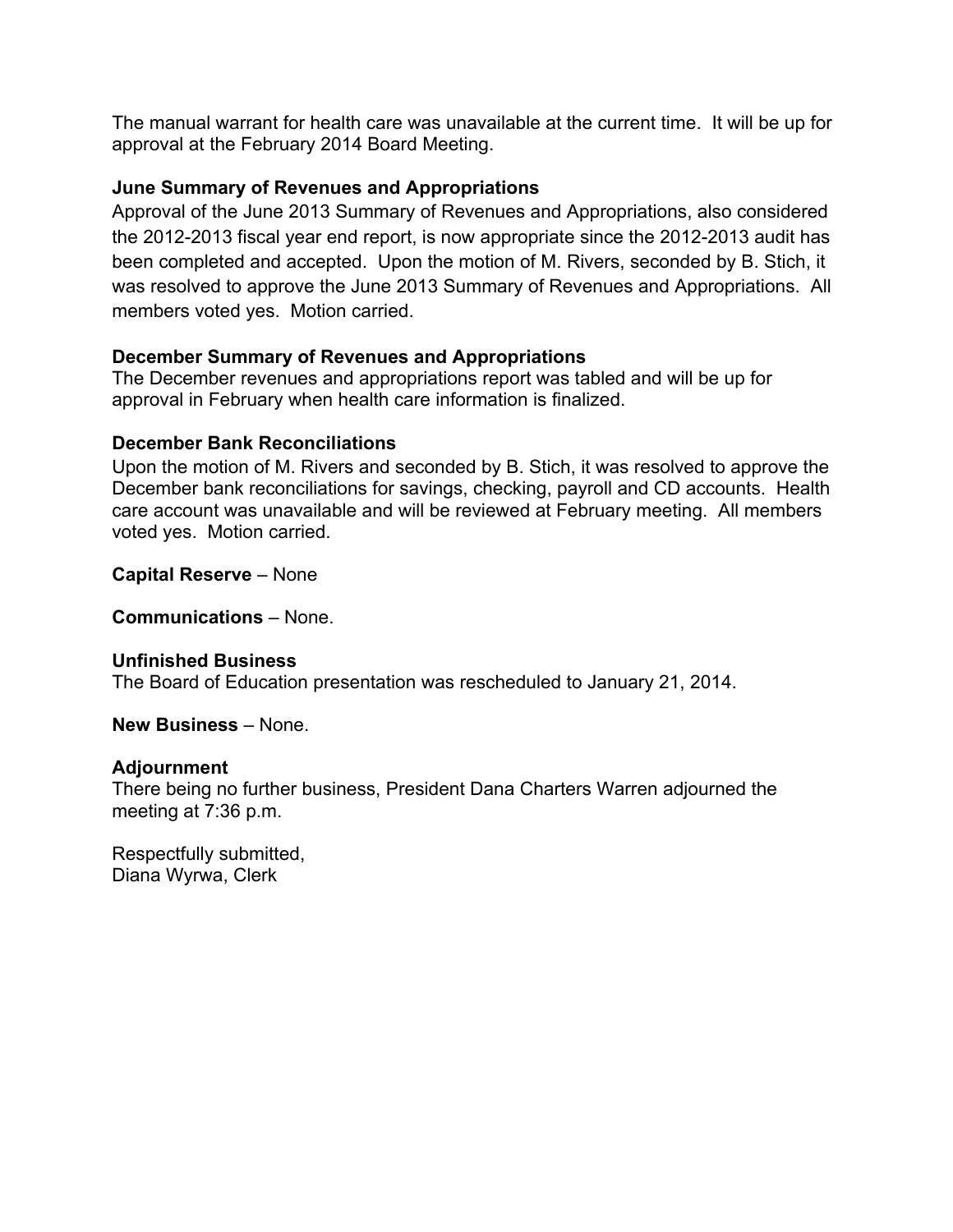#### *Approved by the Library Board of Trustees March 10, 2014*  **Richmond Memorial Library Board of Trustees February 10, 2014**

The February meeting of the Library Board of Trustees was held on Monday, February 10, 2014. President Dana Charters Warren called the meeting to order at 6:30 p.m.

Members present: Dana Charters Warren, Beth Stich, Deborah Rider, Jennifer Reardon and Michael Rivers.

Also present: Colleen Brudz, Diana Wyrwa and Debra Levins

#### **Approval of Minutes**

Upon the motion of D. Charters Warren, seconded by M. Rivers, it was resolved to approve the minutes of the January 13, 2014 meeting. All members voted yes. Motion carried.

**Public to be Heard** – None.

#### **Report of Librarian**

#### **Personnel**

Upon the motion of B. Stich, seconded by D. Rider, it was resolved to approve Leslie DeLooze hosting an internship for SUNY Potsdam undergraduate student Elizabeth Beardslee. Elizabeth's internship will be June 24 through August at 32 hours per week. Leslie will develop specific goals and objectives for her work at RML. All members voted yes. Motion carried.

Many applications were received for the part-time clerk-typist position. Interviews will be conducted during the week of February  $17<sup>th</sup>$ . We anticipated approval from Genesee County Civil Service before the end of February, and final Board approval at the March meeting.

Civil Service will inform us of the testing date for Librarian 1 when they hear back from Albany.

Upon the motion of D. Rider, seconded by M. Rivers, it was resolved to approve the posting for Library Director with an application due date of March 22, 2014. All members voted yes. Motion carried.

No additional retirement letters were received by the February  $10<sup>th</sup>$  deadline.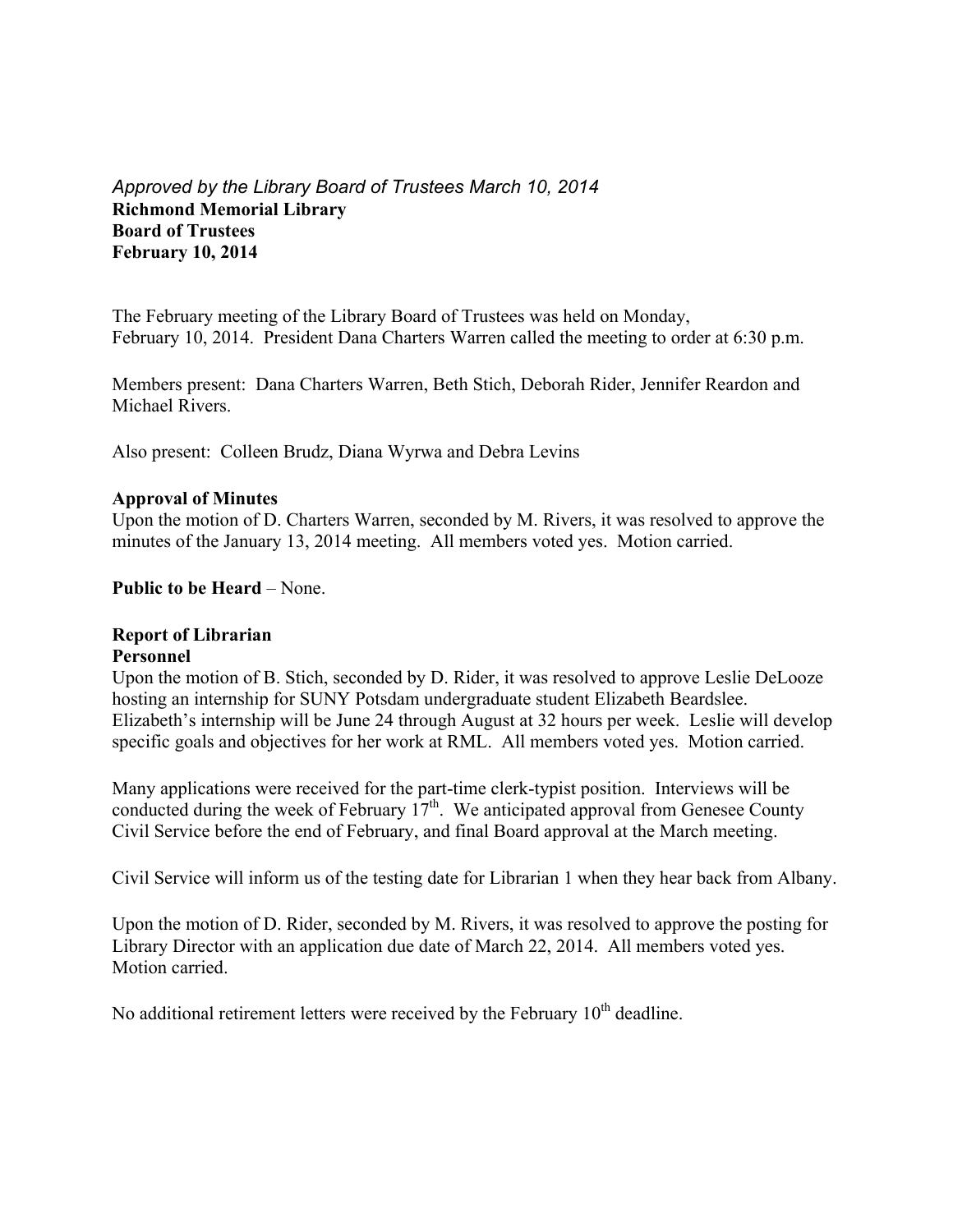#### **Revised Budget Calendar**

Upon the motion of M. Rivers, seconded by J. Reardon, it was resolved to approve the revised 2014 budget calendar as presented. All members voted yes. Motion carried.

#### **Resolutions Appointing Elections Inspectors and Noticing Meetings RESOLUTION APPOINTING BOARD OF REGISTRATION**

UPON THE MOTION OF M. Rivers and seconded by J. Reardon, the following resolutions were adopted.

All members voted yes. Motion carried.

RESOLVED that, pursuant to section 2606 of Education Law, the Board of Trustees of Richmond Memorial Library, Batavia, Genesee County, New York hereby appoints a Board of Registration for the term of one (1) year, consisting of one (1) member which number the Board of Trustees deems necessary, to wit, the following persons:

Ms. Debra Levins

BE IT RESOLVED, that the Board of Trustees hereby designates Richmond Memorial Library, 19 Ross Street, Batavia, New York, which is a place within the said Batavia City School District, as the place where such Board of Registration shall oversee for the purpose of preparing a register of qualified voters of the District pursuant to Section 2606 of Education Law, and the compensation for Ms. Debra Levins is hereby fixed at a stipend of \$185.00.

By the order of the Board of Trustees Richmond Memorial Library Dated: February 10, 2014

> Diana Wyrwa, Clerk of Richmond Memorial Library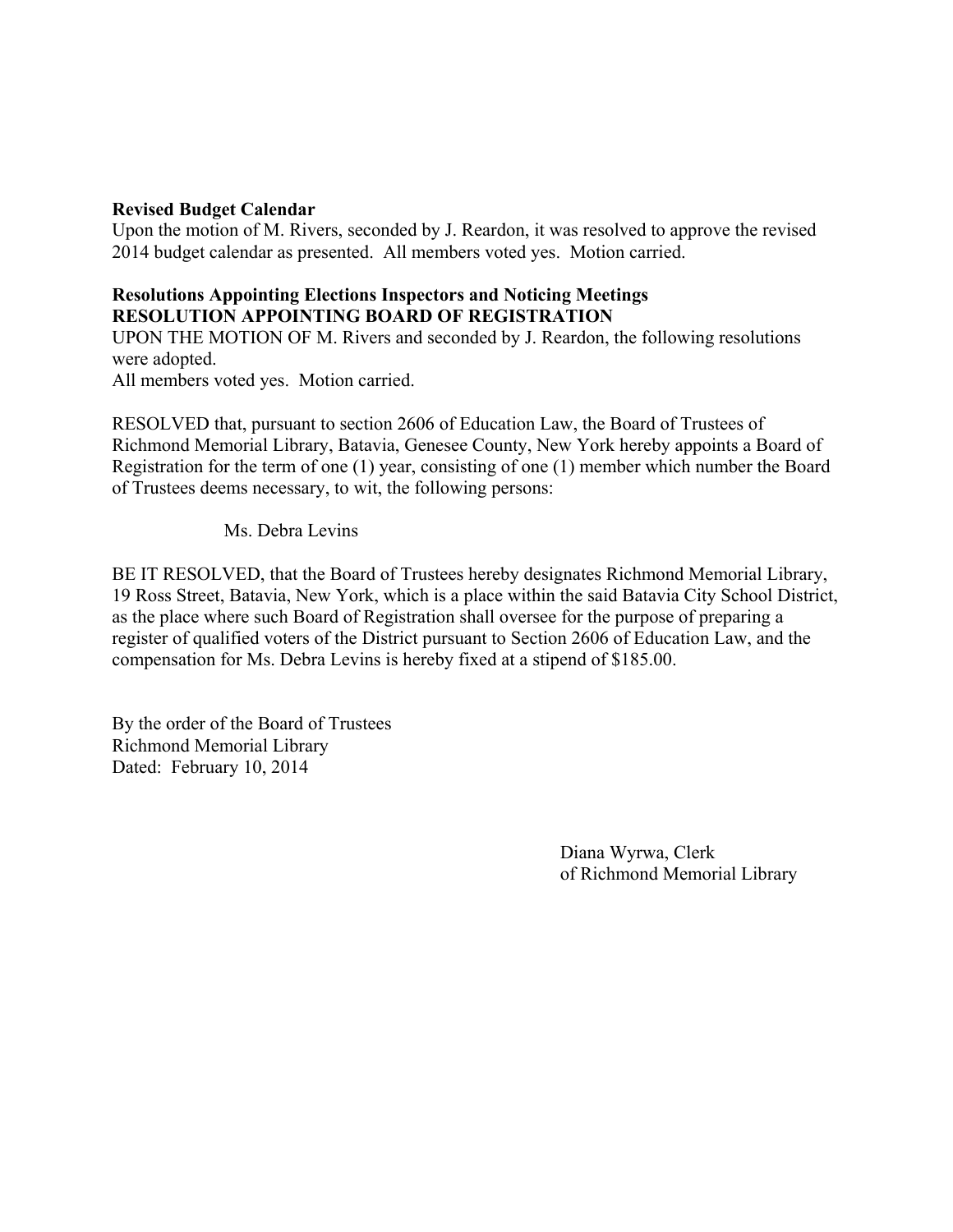#### **RESOLUTION NOTICING TIME AND PLACE OF REGISTRATION OF VOTERS FOR SPECIAL DISTRICT MEETING OF RICHMOND MEMORIAL LIBRARY, 19 ROSS STREET, BATAVIA, NEW YORK**

UPON THE MOTION OF M. Rivers and seconded by J. Reardon, the following resolutions were adopted:

All members voted yes. Motion carried.

BE IT RESOLVED, that the said Board of Registration is hereby directed to meet at Richmond Memorial Library, 19 Ross Street, Batavia, New York for the purpose of preparing the registers for the forthcoming special district meeting on April 15, 2014 which day is hereby fixed for the purpose, during the hours of 1:00 o'clock PM to 5:00 o'clock PM and from 7:00 o'clock PM to 9:00 o'clock PM,

BE IT FURTHER RESOLVED, that this Board of Trustees shall publish a notice of registration, and the clerk is hereby directed to do so, once in each of the two  $(2)$  weeks preceding the 15<sup>th</sup> of April, to wit, on April 1 and April 8 in the *Batavia Daily News*, which notice shall be in the following form:

#### **NOTICE OF TIME AND PLACE OF REGISTRATION OF VOTERS FOR SPECIAL DISTRICT MEETING RICHMOND MEMORIAL LIBRARY, BATAVIA, GENESEE COUNTY, NEW YORK**

NOTICE IS HEREBY GIVEN that for the purpose of preparing registers of the qualified voters of the City School District of the City of Batavia, New York, at Richmond Memorial Library, 19 Ross Street, Batavia, New York on April 15, 2014 from 1:00 o'clock PM to 5:00 o'clock PM and from 7:00 PM to 9:00 PM. "Any person otherwise qualified to vote who is not currently registered under permanent personal registration in the election district in which he or she resides, or who has moved to another residence within that district following the date of such registration, or who has not voted at a general election at least once in the last four successive calendar years, should, in order to be entitled to vote, present himself or herself personally for the registration or otherwise register at the Genesee County Board of Elections."

By order of the Board of Trustees Richmond Memorial Library Dated: February 10, 2014

> Diana Wyrwa, Clerk of Richmond Memorial Library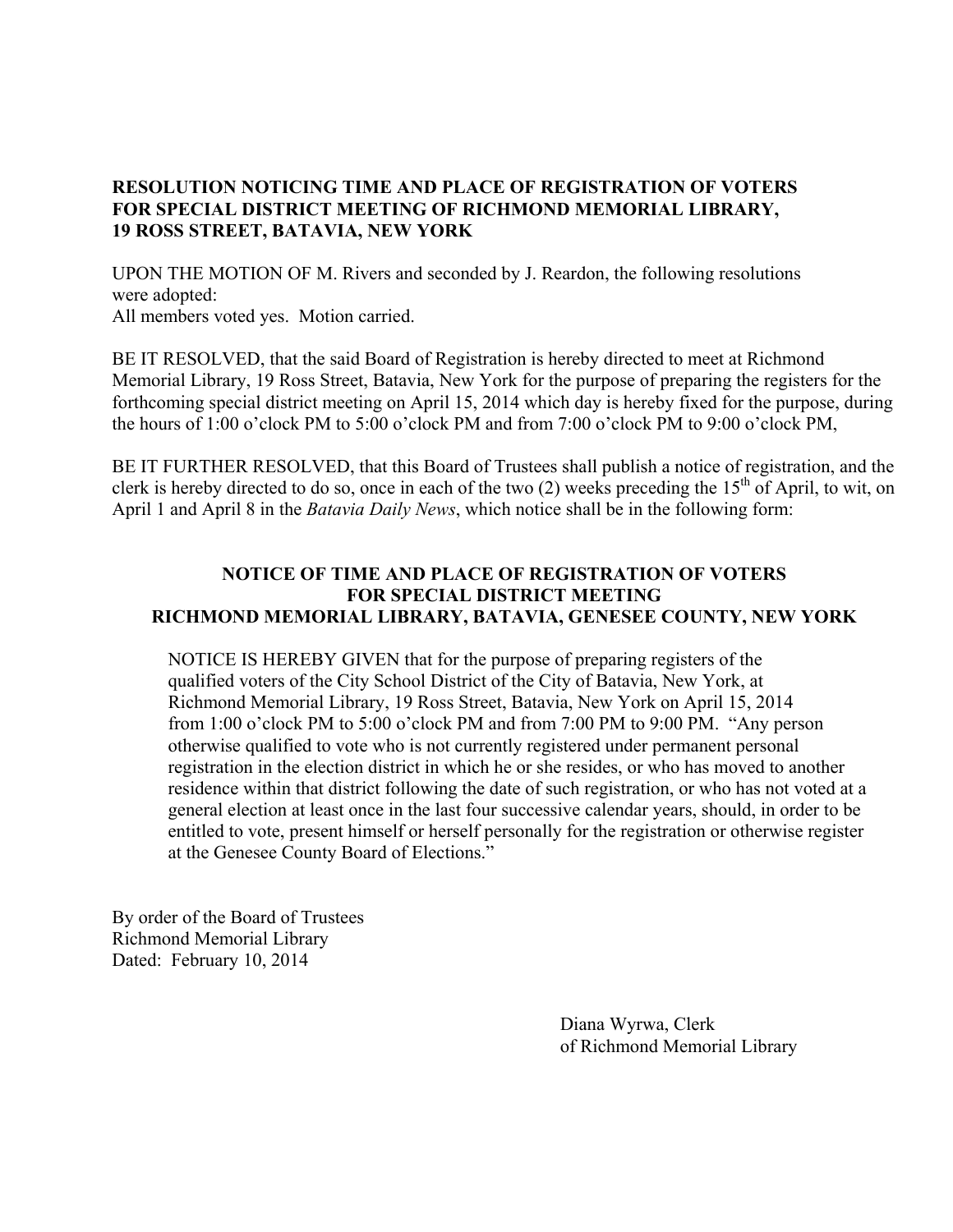#### **RESOLUTION TO NOTICE THE FILING OF REGISTERS FOR THE SPECIAL DISTRICT MEETING OF RICHMOND MEMORIAL LIBRARY, BATAVIA , GENESEE COUNTY, NEW YORK**

UPON THE MOTION OF M. Rivers and seconded by J. Reardon, the following resolution was adopted:

All members voted yes. Motion carried.

RESOLVED: that pursuant to Section 2606 of Education Law, the Board of Trustees of Richmond Memorial Library publish, and it hereby directs the clerk thereof so to do, a motion stating that the library election registers have been filed and noting that the Richmond Memorial Library, 19 Ross St., Batavia, New York as the place at which they are on file, and setting the hours to wit: from 9:00 o'clock AM to 5:00 o'clock PM in each week day other than Saturday from date of the notice up to May 6, 2014 when they will be open for inspection and such notice shall be published once in each of the two weeks preceding such election in the *Batavia Daily News*, as newspaper having a general circulation in said City School district of Batavia, to wit: on April 15 and April 22, 2014 which said notice shall be in the following form:

#### **NOTICE OF FILING OF REGISTERS SPECIAL DISTRICT MEETING RICHMOND MEMORIAL LIBRARY, BATAVIA, GENESEE COUNTY, NEW YORK**

 Notice is hereby given that the registers prepared as provided in section 2606 of the Education Law have been completed and have been filed in the Richmond Memorial Library and notice is further given that said registers will continue to be on file at the Richmond Memorial Library, 19 Ross St., and will be open for inspection from the hours of 9:00 o'clock AM to 5:00 o'clock PM in each week day other than Saturday from the date hereof up to the date of annual meeting to wit: May 6, 2014.

By order of the Board of Trustees Richmond Memorial Library Dated: February 10, 2014

> Diana Wyrwa, Clerk of Richmond Memorial Library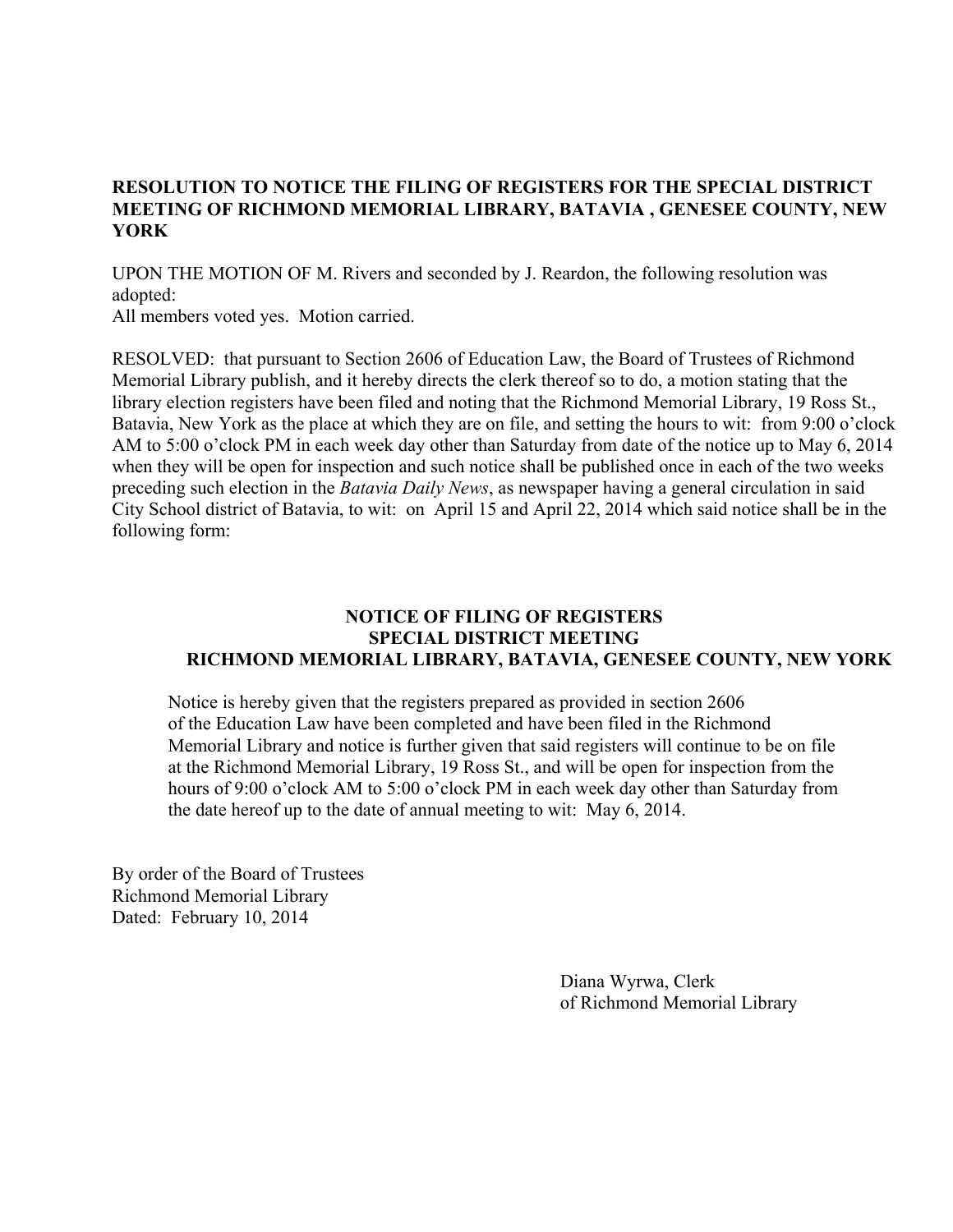#### **RESOLUTION NOTICING SPECIAL DISTRICT MEETING OF RICHMOND MEMORIAL LIBRARY**

UPON THE MOTION OF M. Rivers and seconded by J. Reardon, the following resolution was adopted:

All members voted yes. Motion carried.

RESOLVED, that pursuant to section 2004 of Education Law, that the Board of Trustees of Richmond Memorial Library, cause, and hereby does direct the clerk to cause a notice to be published four times within the seven weeks, next preceding such district meeting, the first publication to be at least forty-five days before said meeting on May 6, 2014, which dates of publication shall be on March 11, March 18, March 25 and April 1 in the following form:

#### **NOTICE OF SPECIAL DISTRICT MEETING OF BATAVIA CITY SCHOOL DISTRICT BATAVIA, GENESEE COUNTY, NEW YORK ON BEHALF OF RICHMOND MEMORIAL LIBRARY**

NOTICE IS HEREBY GIVEN, that a special district meeting of the qualified voters of the Batavia City School District, Batavia, Genesee County, New York, will be held at Richmond Memorial Library, 19 Ross Street, Batavia, New York on Tuesday, May 6, 2014 during the hours of 9:00 o'clock AM to 9:00 o'clock PM, prevailing time, during which hours polls will be open for the purposes of voting, by voting machine, upon the following items:

- (1) To adopt the Annual Library District Budget of Richmond Memorial Library for the fiscal year 2014-2015 and to authorize the requisite portion thereof to be raised by taxation on the taxable property of said School District; and,
- (2) To elect one (1) Trustee of Richmond Memorial Library to fill a five-year term commencing July 1, 2014 and ending June 30, 2019, as a result of the expiration of the term of office presently held by Deborah Rider; and,

FURTHER NOTICE IS HEREBY GIVEN, that for the purposes of voting at such meeting on May 6, 2014, the polls will be open between the hours of 9:00 o'clock AM and 9:00 o'clock PM, prevailing time, and voting will be held in the Richmond Memorial Library, 19 Ross Street, Batavia, New York; and,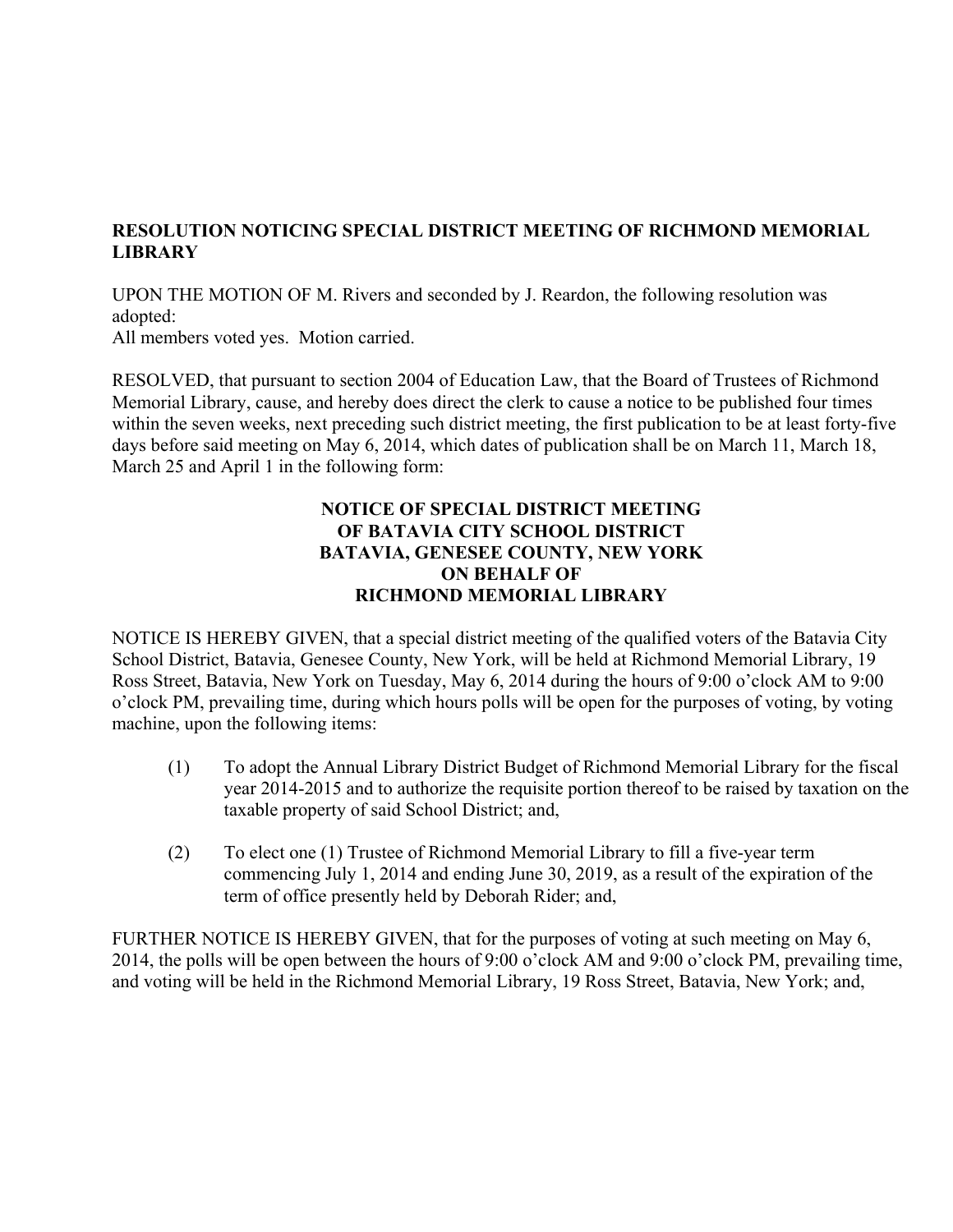FURTHER NOTICE IS HEREBY GIVEN, that a copy of the statement of the amount of money which will be required for the ensuing year for Richmond Memorial Library's purposes, exclusive of public monies, may be obtained by any taxpayer in Batavia City School District during the seven days immediately preceding said meeting, except Sunday and holidays, from Richmond Memorial Library, located at 19 Ross Street, Batavia, New York, during the hours of 9:00 o'clock AM to 5:00 o'clock PM, prevailing time; and,

FURTHER NOTICE IS HEREBY GIVEN, that pursuant to Section 2017 of Education Law a public information meeting for purposes of discussion of the expenditure of funds and the budgeting thereof, will be held at Richmond Memorial Library, 19 Ross Street, Batavia, New York, on Monday, April 14, 2014 at 7:00 PM; and,

FURTHER NOTICE IS HEREBY GIVEN, that petitions nominating candidates for the office of Trustee of Richmond Memorial Library shall be filed in the Office of the Clerk of the Richmond Memorial Library, 19 Ross Street, Batavia, New York, not later than Wednesday, April 2, 2014 which petitions shall be filed between the hours of 9:00 o'clock AM to 5:00 o'clock PM, prevailing time. Vacancies on the library board are not considered separate, specific offices, and the nominating petitions, therefore, shall not describe any specific vacancies upon the library board for which the candidate is nominated. Each petition must be directed to the Clerk of the Richmond Memorial Library, must be signed by at least twenty-five (25) qualified voters of the School District, and must state the residence of each signer, and the name and residence of the candidate; and,

FURTHER NOTICE IS HEREBY GIVEN, that personal registration of voters is required either pursuant to Section 2606 of Education Law or pursuant to article 5 of the Education Law. If a voter has heretofore registered pursuant to Section 2606 of Education Law and has voted at any annual or specific district meeting within the past four years, such voter is eligible to vote at this election; if a voter is registered and eligible to vote pursuant to Article 5 of the Election Law, such voter is also eligible to vote at this election. All other persons who wish to vote must register. The Board of Registration will meet for the purpose of registering all qualified voters of the District pursuant to Section 2606 of Education Law at Richmond Memorial Library on Tuesday, April 15, 2014 between the hours of 1:00 o'clock PM and 5:00 o'clock PM, and 7:00 o'clock PM and 9:00 o'clock PM, prevailing time, and in addition, voters may register at the Genesee County Board of Elections, to add any additional names to the register to be used at the aforesaid election, at which time any person will be entitled to have his or her name placed on such registers, providing that at the meeting of the Board of Registration he or she is known, or proven to the satisfaction of the Board of Registration to be then or thereafter entitled to vote at such public hearing or election for which such registers are prepared, and that the registers so prepared pursuant to section 2606 of the Education Law of the State of New York and the registration list prepared by the Board of Elections of Genesee County will be filed in the office of the Clerk of Richmond Memorial Library, 19 Ross Street, Batavia, New York and will be open for inspection by any qualified voter of the District between the hours of 9:00 o'clock AM to 5:00 o'clock PM, prevailing time, on and after April 16, 2014 and each day thereafter prior to the day set for the special district meeting, except holidays, Saturdays and Sundays; and,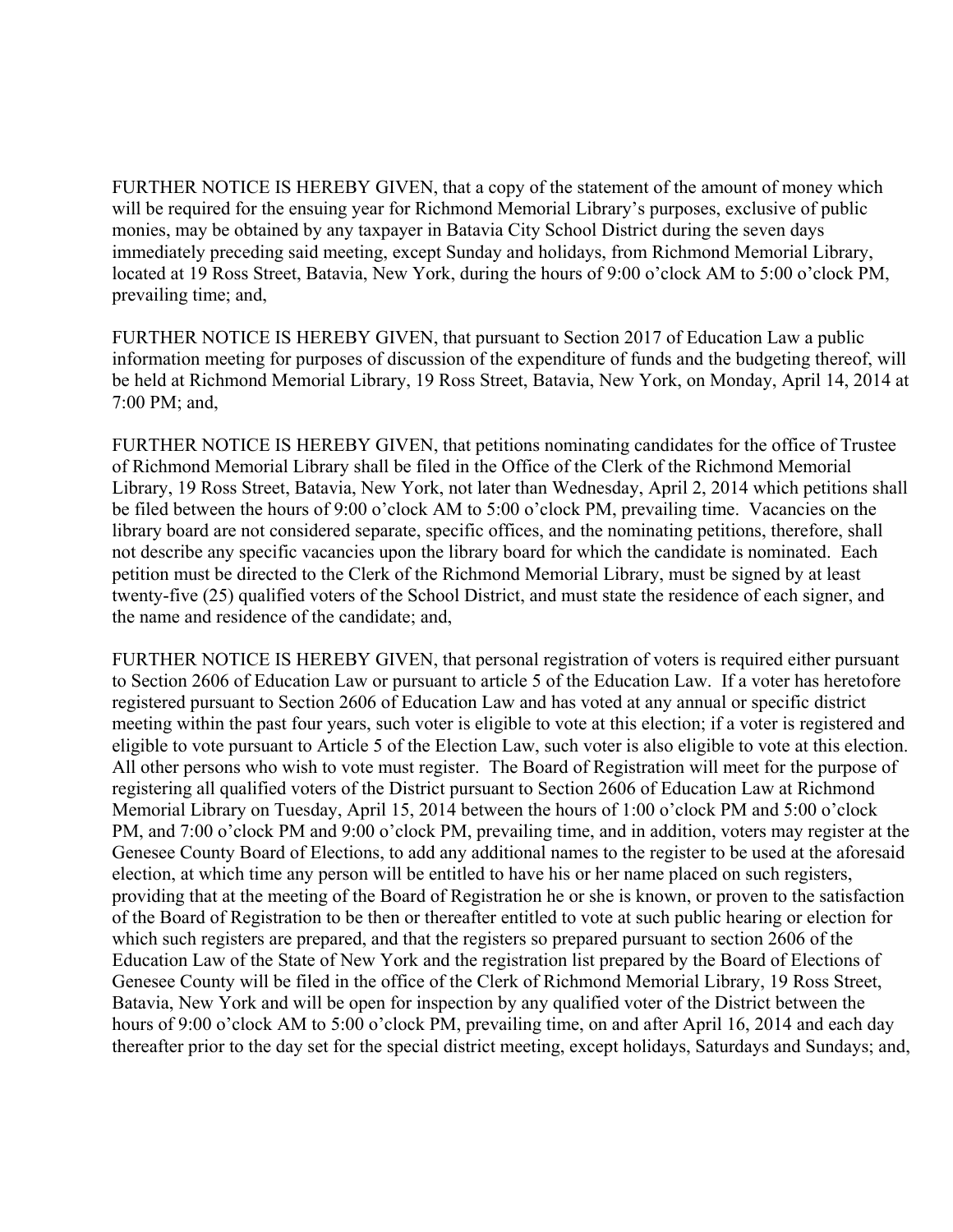FURTHER NOTICE IS HEREBY GIVEN, that pursuant to the provisions of 2018-a of the Education Law, absentee ballots for the election of Trustee of the Library and the adoption of the annual budget may be applied for at the Richmond Memorial Library, 19 Ross Street between the hours of 9:00 o'clock AM to 5:00 o'clock PM. Such application must be received by the Clerk of the Richmond Memorial Library by 4:00 o'clock PM on April 28, 2014 if the ballot is to be mailed to the voter or by 4:00 o'clock PM on May 5, 2014 if the ballot is to be delivered personally to the voter. A list of all persons to whom absentee ballots shall have been issued will be available in the Richmond Memorial Library on each of the five (5) days prior to May 6, 2014, except Saturday, Sunday and holidays, and such list will be posted at the polling place in the Richmond Memorial Library on May 6, 2014.

By order of the Board of Trustees Richmond Memorial Library Dated: February 10, 2014

Diana Wyrwa, Clerk of Richmond Memorial Library

#### **RESOLUTION APPROVING RULES AND REGULATIONS GOVERNING PROOF OF IDENTITY FOR NEW VOTERS**

UPON THE MOTION OF M. Rivers and seconded by J. Reardon, the following resolution was adopted:

All members voted yes. Motion carried.

RESOLVED: That pursuant to section 2607 of the Education Law, and establishing the same procedures approved by the Batavia Board of Education for governing proof of identity of new voters at their April 23, 1996 meeting, the Board of Trustees of Richmond Memorial Library hereby approves for the Special District Meeting of Richmond Memorial Library on May 6, 2014 the following rules and regulations:

#### **RULES AND REGULATIONS GOVERNING PROOF OF IDENTITY FOR NEW VOTERS**

- 1. A personal acquaintance by any one member of the Inspectors of Election shall be sufficient evidence to establish identity.
- 2. The production of a New York State Driver's license with a signature shall be sufficient evidence of identity.
- 3. The production of a Social Security card shall be sufficient evidence of identity.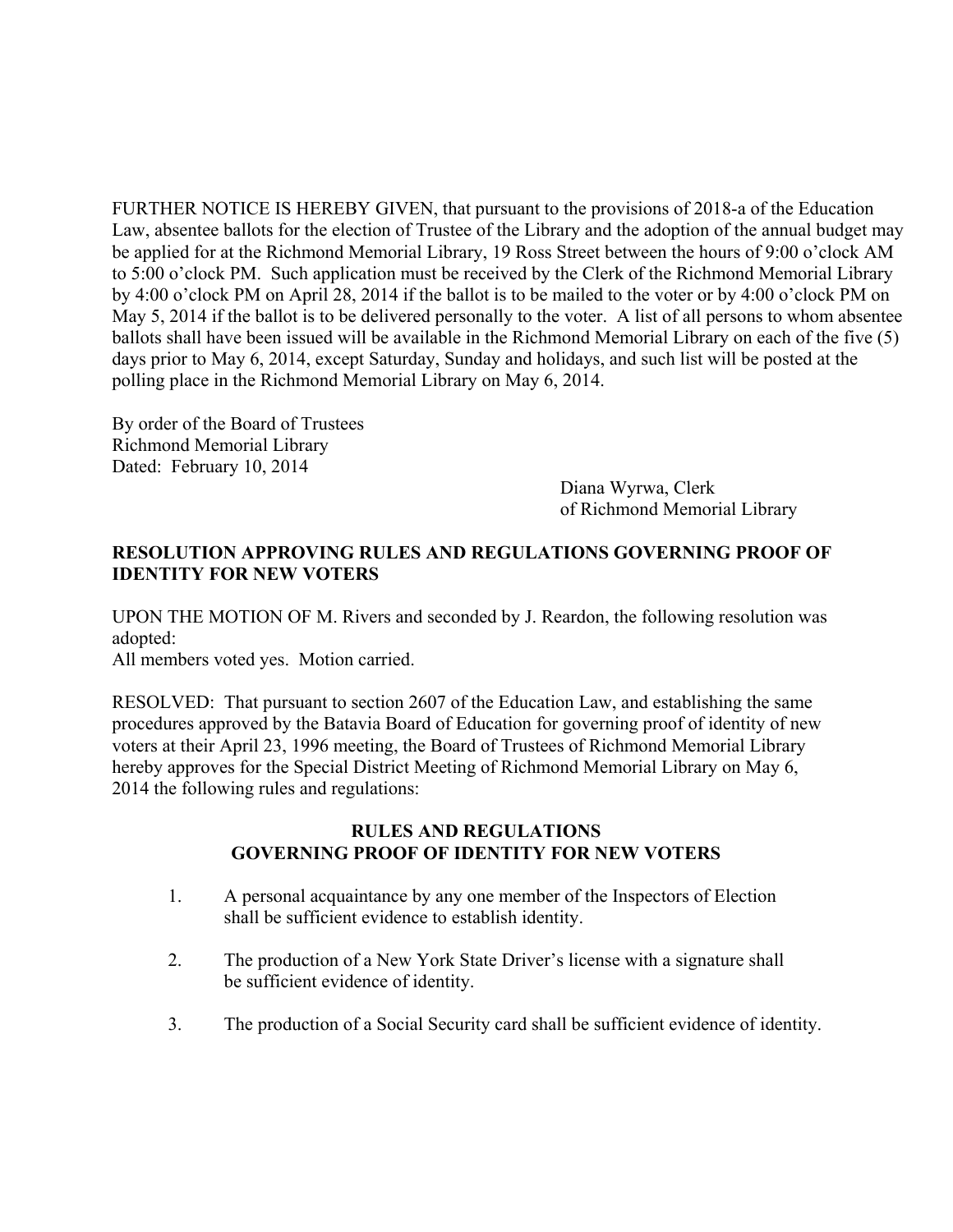- 4. The production of a selective Service registration card shall be sufficient evidence of identity.
- 5. The making of a statement by the voter in writing before the chairman of the Inspectors of Election that he or she is the person who seeks to vote shall be sufficient proof of identity.

By order of the Board of Trustees Richmond Memorial Library Dated: February 10, 2014

> Diana Wyrwa, Clerk of Richmond Memorial Library

# **125th Anniversary Update**

The Richmond Memorial Library 125<sup>th</sup> anniversary celebration calendar was discussed. Celebration will take place throughout April 2014 with several programs and Gallery Room exhibits planned.

#### **Long Range Plan**

Monthly update reviewed; highlights included:

- Library Director presented 125 years of RML history to BOE
- April programming for the  $125<sup>th</sup>$  celebration was established
- Dean Richmond Jr.'s diary was digitized and is available on our web page
- READ campaign continues  $-1<sup>st</sup> 2014$  READ poster featured Friends President Dianne Boeheim
- Children's librarian Vinise Campanella investigated providing earned credit hours to participants (daycare providers, early literacy teachers, librarians) when they attend an Every Child Ready to Read Workshop at RML
- New web pages were sent to web designer from children's services and local history
- Cake pan publicity brought in 17 cake pans plus additional baking items
- NYS granted approval for official name change to establish Foundation: The Friends and Foundation of the Richmond Memorial Library

-The Friends bylaws were rewritten to incorporate the Foundation -Proposed bylaws will be voted on at the February Friends meeting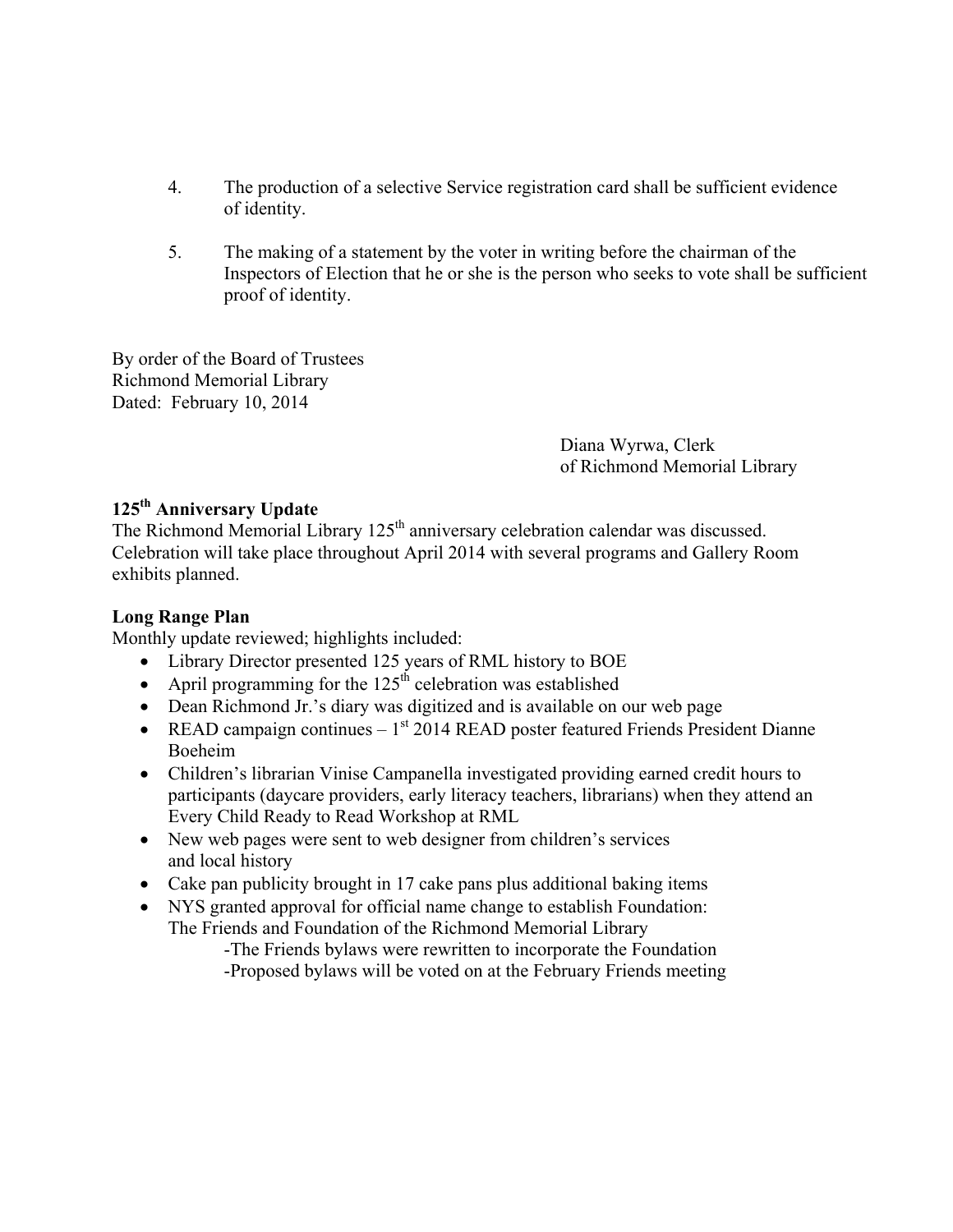| <b>Library Statistics</b>    |               |        |
|------------------------------|---------------|--------|
| <b>Materials Circulation</b> | December 2013 | 19,548 |
| Ebooks                       | December 2013 | 436    |
| Freegal Downloads            | December 2013 | 416    |
| Zinio                        | December 2013 | 53     |
| Internet Usage               | December 2013 | 2,446  |
| <b>Literacy Stations</b>     | December 2013 | 293    |
| Attendance                   | December 2013 | 12,109 |
| Website Usage                | December 2013 | 5,050  |
| <b>Library Statistics</b>    |               |        |
| <b>Materials Circulation</b> | January 2014  | 20,190 |
| <b>Ebooks</b>                | January 2014  | 557    |
| Freegal Downloads            | January 2014  | 438    |
| Zinio                        | January 2014  | 83     |
| Internet Usage               | January 2014  | 2,490  |
| <b>Literacy Stations</b>     | January 2014  | 345    |
| Attendance                   | January 2014  | 13,012 |
| Website Usage                | January 2014  | 5,519  |

#### **Report of Committees**

#### **Finance Committee**

2014-2015 Budget Vote – Progress discussed at meeting.

#### **Financials**

#### **Transfers**

Upon the motion of M. Rivers, seconded by J. Reardon, it was resolved to approve a transfer of \$158 worker's comp to unemployment claims. All members voted yes. Motion carried.

Upon the motion of M. Rivers, seconded by J. Reardon, it was resolved to approve a transfer of \$9290 from part-time salaries to equipment. All members voted yes. Motion carried.

#### **Approval of Invoices for Payment**

Upon the motion of M. Rivers, seconded by J. Reardon, it was resolved to approve the manual check on Warrant 114. The amount of \$1,880.85 was received by P & A Administrative Services for *December 2013* high deductible and flex employee contributions. All members voted yes. Motion carried.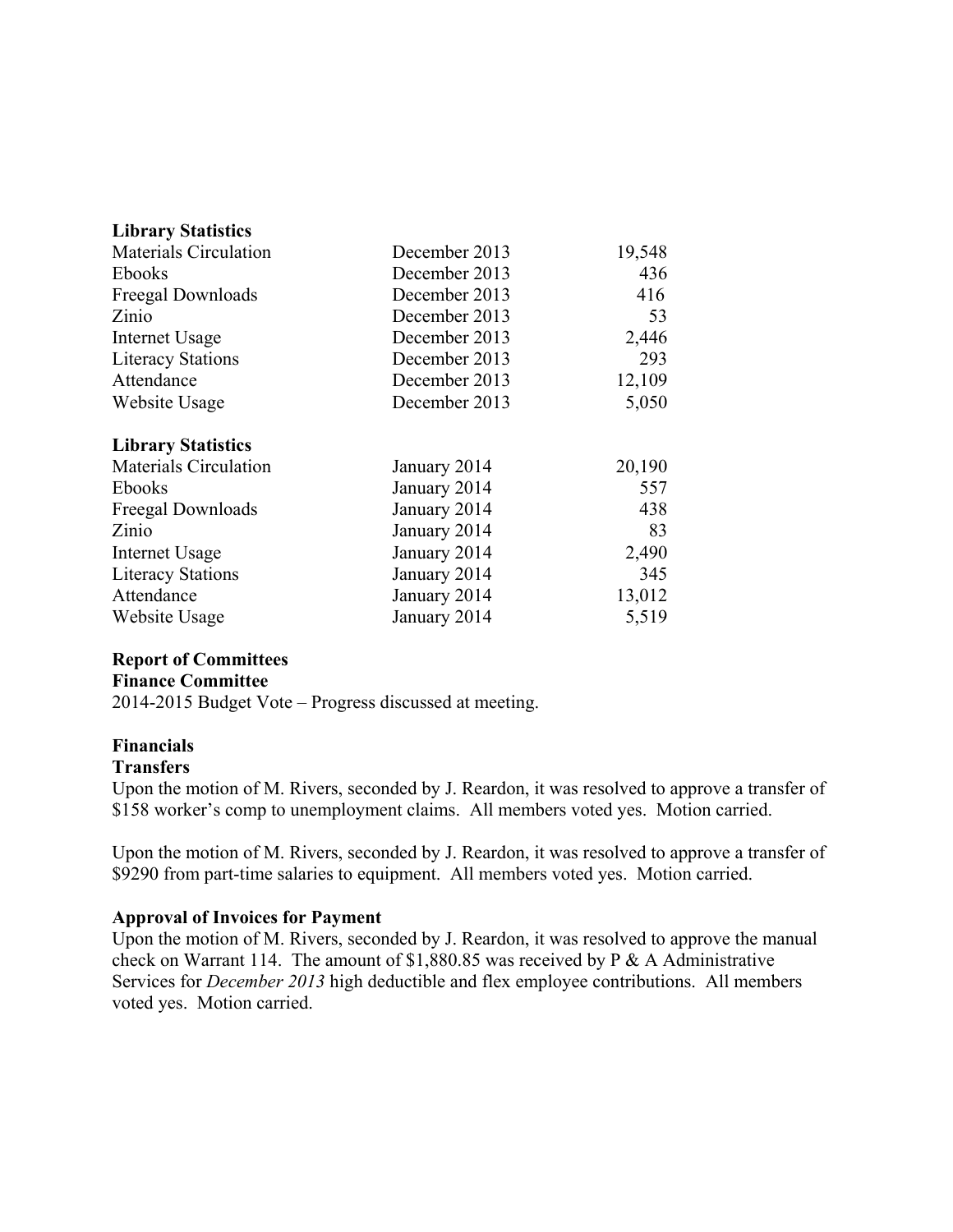Upon the motion of M. Rivers, seconded by J. Reardon, it was resolved to approve the payment of \$4,677.90 on Supplemental Warrant 119. All members voted yes. Motion carried.

Upon the motion of M. Rivers, seconded by J. Reardon, it was resolved to approve the payment of \$959.17 on Supplemental Warrant 120. All members voted yes. Motion carried.

Upon the motion of M. Rivers, seconded by J. Reardon, it was resolved to approve the manual check on Warrant 121. The amount of \$2,021.31 was received by P & A Administrative Services for January high deductible and flex employee contributions. All members voted yes. Motion carried.

Upon the motion of M. Rivers, seconded by J. Reardon, it was resolved to approve the payment of \$37,007.92 on Warrant 122. All members voted yes. Motion carried.

#### **December/January Summary of Revenues and Appropriations**

Upon the motion of M. Rivers, seconded by J. Reardon, it was resolved to approve the December 2013 Summary of Revenues and Appropriations. All members voted yes. Motion carried.

Upon the motion of M. Rivers, seconded by J. Reardon, it was resolved to approve the January 2014 Summary of Revenues and Appropriations. All members voted yes. Motion carried.

#### **December/January Bank Reconciliations**

Upon the motion of M. Rivers, seconded by J. Reardon, it was resolved to approve the December 2013 Bank Reconciliations for the health care account. All members voted yes. Motion carried.

Upon the motion of M. Rivers, seconded by J. Reardon, it was resolved to approve the January 2014 Bank Reconciliations. All members voted yes. Motion carried.

**Capital Reserve** – No change

#### **Communications**

#### **Genesee County Funding – Annual Review Date**

The annual review date for funding Genesee County libraries has been set for August 4, 2014.

#### **Unfinished Business** - None

**New Business** - None

#### **Adjournment**

There being no further business, President Dana Charters Warren adjourned the meeting at 8:15 p.m.

Respectfully submitted, Diana Wyrwa, Clerk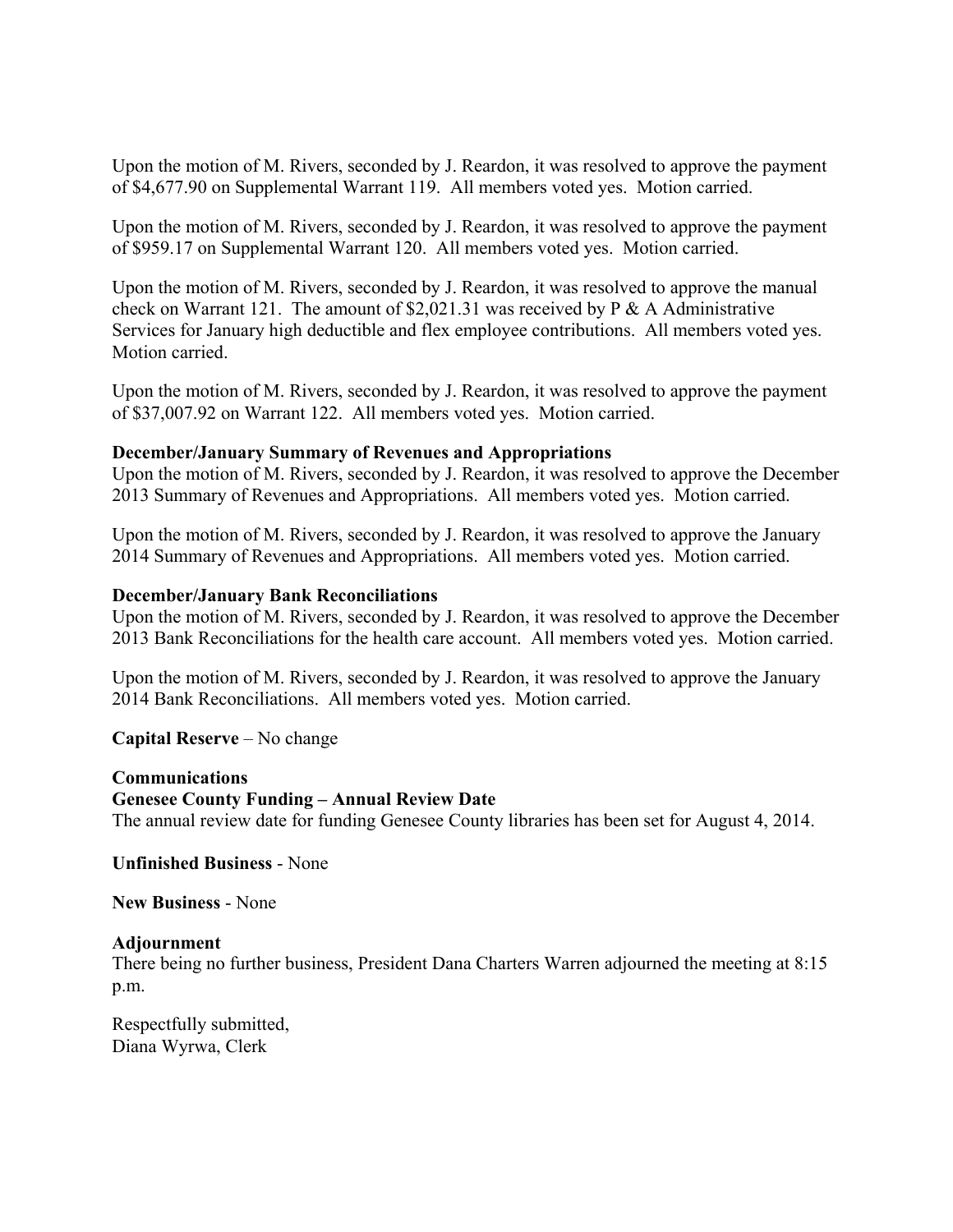# *Approved by the Library Board of Trustees April 14, 2014*  **Richmond Memorial Library Board of Trustees March 10, 2014**

The March meeting of the Library Board of Trustees was held on Monday, March 10, 2014. President Dana Charters Warren called the meeting to order at 6:35 p.m.

Members present: Dana Charters Warren, Beth Stich, Jennifer Reardon, and Michael Rivers

Also present: Colleen Brudz, Diana Wyrwa and Debbie Levins

Excused: Deborah Rider

#### **Approval of Minutes**

Upon the motion of B. Stich, seconded by M. Rivers, it was resolved to approve the minutes of the February 10, 2014 meeting. All members voted yes. Motion carried.

**Public to be Heard** – None.

### **Report of Librarian Personnel**

Robin Webster has been selected and approved by civil service as our new parttime library clerk. Upon the motion of M. Rivers, seconded by B. Stich, it was resolved to appoint Robin Webster as a part-time clerk for Richmond Memorial Library. All members voted yes. Motion carried.

The Librarian I test has been scheduled. The last filing date with civil service is March 26, 2014. The training and experience online questionnaire will become available on May  $1^{st}$  and must be completed by May  $31^{st}$ . Scoring is done in Albany. Genesee County Civil Service expects test results in July. Therefore P. Haven who is retiring in June, is planning the summer teen reading program which will be covered by present staff along with the new Teen Services Librarian when hired.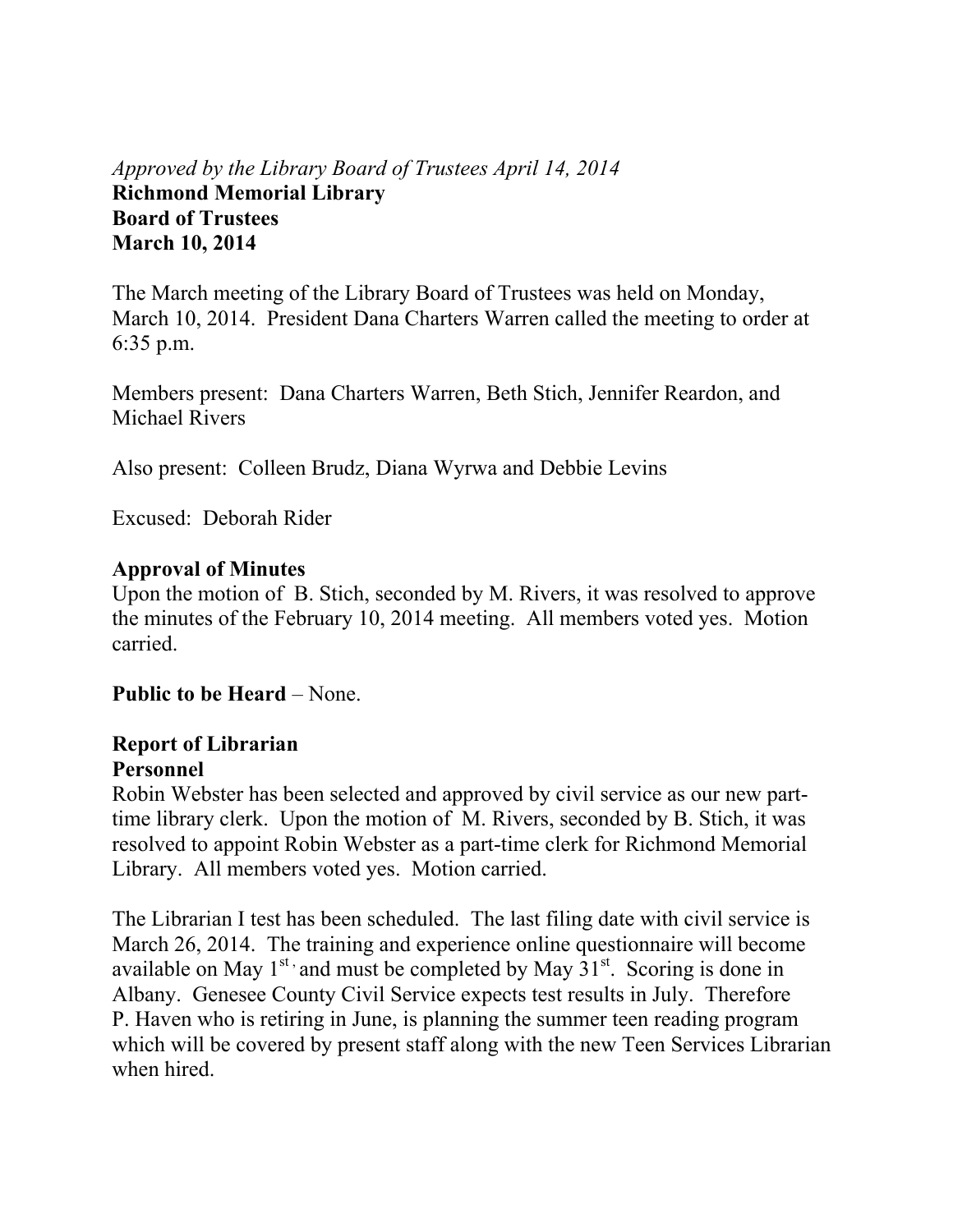### **Resolution Appointing Election Inspectors for Budget Vote/Trustee Election**

# **RESOLUTION APPOINTING ELECTION INSPECTORS FOR MAY 6, 2014 BUDGET VOTE/TRUSTEE ELECTION**

UPON THE MOTION OF B. Stich, and seconded by J. Reardon, the following resolution was adopted: All members voted yes. Motion carried.

RESOLVED: That pursuant to section 2607 of the Education Law this Board of Trustees of Richmond Memorial Library hereby appoints as Inspectors of Election for the Annual Budget Vote/Trustee Election to be held at Richmond Memorial Library on May 6, 2014 the following qualified voters residing in Batavia City School District:

> Debra Levins, Chairperson Carrie Henning Harold Harloff Barbara Matarazzo

And the clerk is hereby directed to give written notice of the appointment to the persons so appointed, and

BE IT FURTHER RESOLVED: That the compensation of each inspector is hereby fixed at \$135.00 and \$185.00 for the Chairperson.

By order of the Board of Trustees Richmond Memorial Library Dated: March 10, 2014

> Diana Wyrwa, Clerk of Richmond Memorial Library

#### **Petitions for Library Trustee - Available March 11th**

D. Rider will not be running for re-election. D. Wyrwa will place notices around the library to inform people that a position will be open. By starting with notices in the library, potential candidates would be library users and familiar with the library. The position is a 5 year term to begin July, 2014.

#### **2013 Annual Report**

Upon the motion of M. Rivers, seconded by J. Reardon, it was resolved to approve the 2013 Richmond Memorial Library Annual Report. All members voted yes. Motion carried.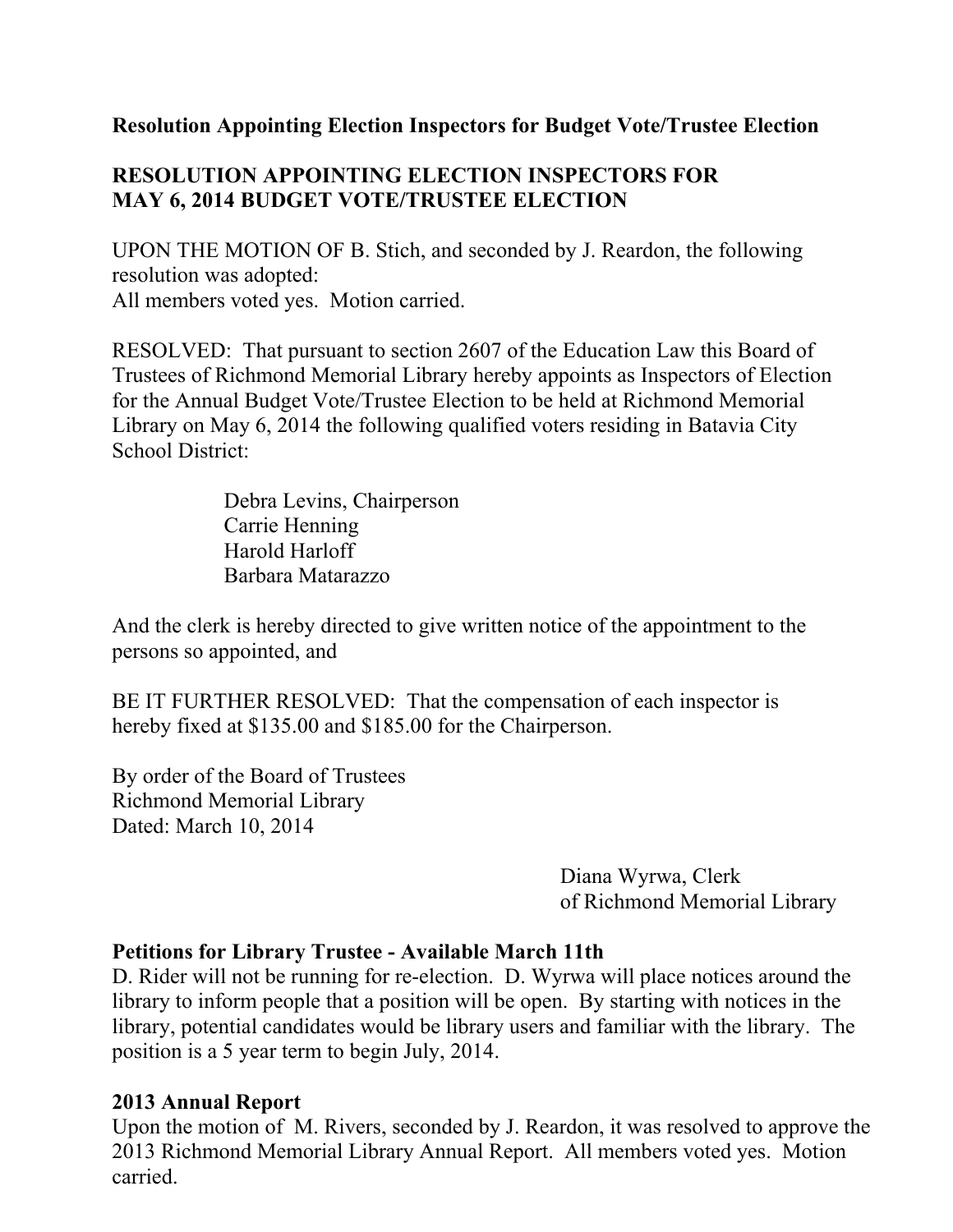# **Long Range Plan - February**

Monthly update reviewed; highlights included:

- Foundation established. Friends of the Library approved new by-laws at February meeting. Newly established entity is officially named: The Friends and Foundation of the Richmond Memorial Library.
- P. Haven was featured on Buffalo's Channel 2 Daybreak show featuring our new cake pan collection. Since the show aired, we have received 30 more cake pans, cookie cutters and candy molds. Paula is working with Nioga to establish cataloging and circulating parameters for this new collection.
- School District has final approval from NYSED for first phase of capital improvement project: roof and masonry. Project will be going out to bid.
- D. Wyrwa met with Daily News ad director, Sheila Mitchell to discuss publicity for  $125<sup>th</sup>$  celebration. Library anniversary will be featured in a Daily News insert on March 20. Deadline for submissions is March 10.
- Children's room will participate in Batavia Muckdogs "Hit the Books" summer reading program. RML will serve as a distribution center for the Muckdogs reading program and send information to other Genesee and Orleans County libraries.
- Revised volunteer policy was written for approval by the Library Board.

| <b>Library Statistics</b>    |               |        |
|------------------------------|---------------|--------|
| <b>Materials Circulation</b> | February 2014 | 20,218 |
| Ebooks                       | February 2014 | 466    |
| Freegal Downloads            | February 2014 | 324    |
| Zinio                        | February 2014 | 19     |
| Internet Usage               | February 2014 | 2,428  |
| <b>Literacy Stations</b>     | February 2014 | 389    |
| Attendance                   | February 2014 | 12,392 |
| Website Usage                | February 2014 | 6,056  |

# **Report of Committees**

### **Finance Committee**

### **2014-15 Preliminary Budget and Proposition**

D. Wywra presented the proposed 2014-15 Library Budget as discussed by the Finance Committee. The amount to be voted on is \$19,441 which is an increase of 1.6%, which is under the allowable tax levy. Upon the motion of M. Rivers, seconded by J. Reardon, it was resolved to approve the 2014-15 Proposed Budget and Proposition. All members voted yes. Motion carried.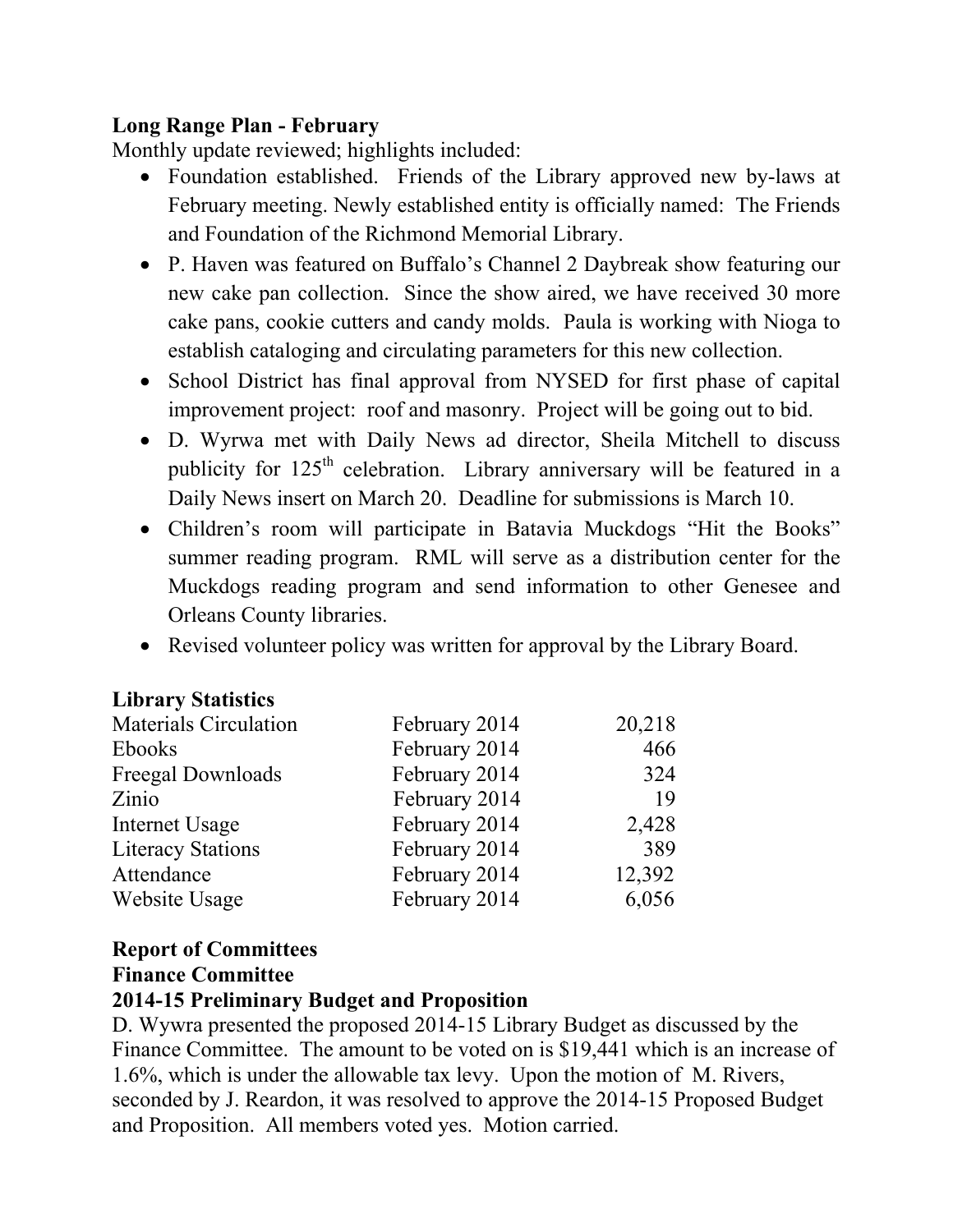# **Financials**

# **Transfers**

Upon the motion of B. Stich, seconded by J. Reardon, it was resolved to approve a transfer of \$181.00 from the Marshall Grant– retirement account to the Marshall Grant – other services account for additional funds needed for SAGE ads in the monthly Genesee County Office for the Aging Newsletter. All members voted yes. Motion carried.

Upon the motion of B. Stich, seconded by J. Reardon, it was resolved to approve a transfer of \$650.00 from the Marshall Grant – AV account to the Marshall Grant – Supplies account to provide processing supplies for Marshall Grant A.V. purchases. All members voted yes. Motion carried.

# **Approval of Invoices for Payment**

Upon the motion of B. Stich, seconded by J. Reardon, it was resolved to approve the payment of \$8,077.45 on Supplemental Warrant 124. All members voted yes. Motion carried.

Upon the motion of B. Stich, seconded by J. Reardon, it was resolved to approve the payment of \$1,608.80 on Supplemental Warrant 127. All members voted yes. Motion carried.

Upon the motion of B. Stich, seconded by J. Reardon, it was resolved to approve the manual check on Warrant 130. The amount of \$1,163.14 was received by P & A Administrative Services for February Health Care costs. All members voted yes. Motion carried.

Upon the motion of B. Stich, seconded by J. Reardon, it was resolved to approve the payment of \$11,761.04 on Warrant 126. All members voted yes. Motion carried.

# **February 2014 Summary of Revenues and Appropriations**

Upon the motion of B. Stich, seconded by J. Reardon, it was resolved to approve the February 2014 Summary of Revenues and Appropriations. All members voted yes. Motion carried.

# **February 2014 Bank Reconciliation**

Upon the motion of B. Stich, seconded by J. Reardon, it was resolved to approve the February 2014 Bank Reconciliations. All members voted yes. Motion carried.

**Capital Reserve** – No changes.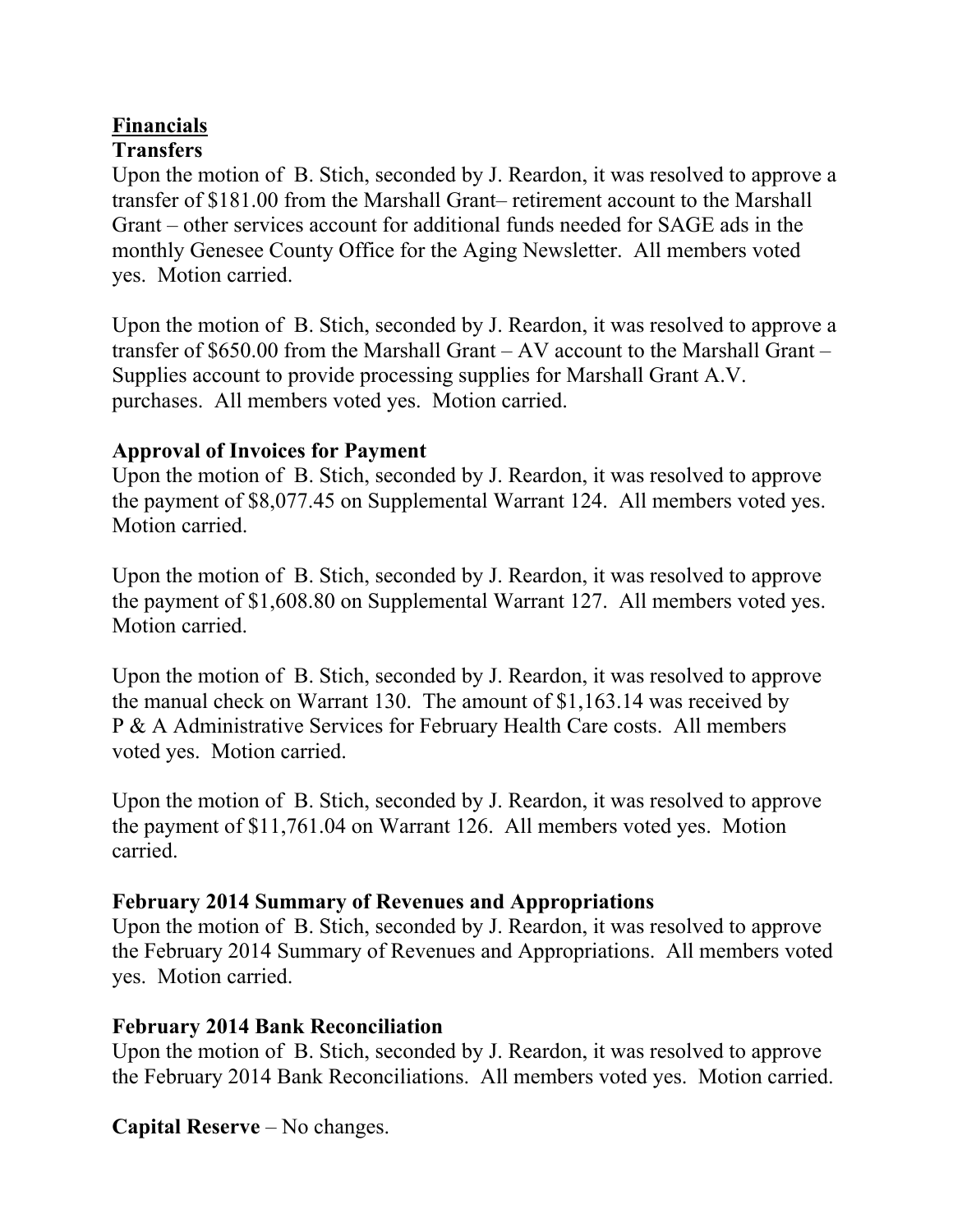### **Communications**

# **National Library Week /Friend of the Year**

D. Wyrwa reviewed a letter from Dianne Boeheim, President of the Friends of the Library Board of Directors announcing that Don Fox has been selected as the 2014 Friend of the Year. In light of the library's  $125<sup>th</sup>$  anniversary, the Friends will also be presenting a posthumous award to Mary Richmond. Both Mr. Fox and Mary Richmond will be honored at a public reception on Thursday, April 17, 2014. The reception begins at 3:30, with the presentation beginning at 4:00.

### **Unfinished Business Volunteer Policy**

D. Wyrwa reviewed the proposed Richmond Memorial Library Volunteer Policy. Upon the motion of M. Rivers, seconded by B. Stich, it was resolved to approve the proposed Richmond Memorial Library Volunteer Policy as written. All members voted yes. Motion carried. L. Delooze will replace P. Haven as Volunteer Coordinator due to retirement.

# **New Business**

# **Director search**

Proposed interview questions for the Director search were reviewed. Resumes received to date were distributed to Board Members. Further resumes received before the deadline of March 22, 2014 will be forwarded to the Board of Trustees.

# **Adjournment**

There being no further business, President Dana Charters Warren adjourned the meeting at 8:27 p.m.

Respectfully submitted, Diana Wyrwa, Clerk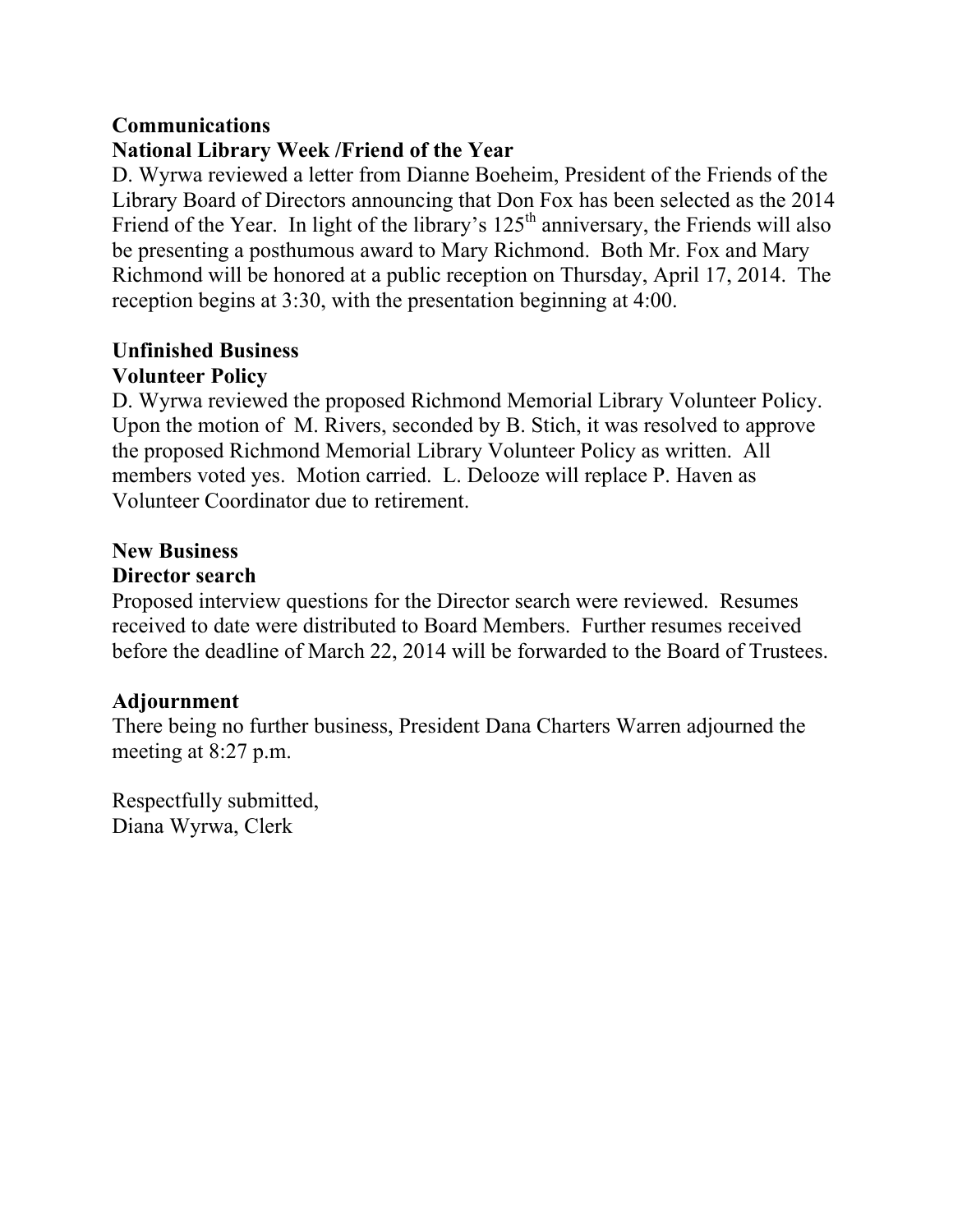# *Approved by the Library Board of Trustees May 12, 2014*  **Richmond Memorial Library Board of Trustees April 14, 2014**

A Public Information meeting of the Board of Trustees of Richmond Memorial Library was held on Monday, April 14, 2014. Vice President of the Board Beth Stich called the meeting to order at 7:00 pm. Trustees present: Beth Stich, Deborah Rider, Jennifer Reardon and Michael Rivers. Also present were: Norm Argulsky, Diana Wyrwa, Debbie Levins, Kathleen Facer, Priscilla Facer, Carol Richardson, Roger Richardson, Jill Crocker and Cathie Plaisted.

Excused: Dana Charters Warren and Colleen Brudz

# **Welcome/Introduction of Trustees**

B. Stich welcomed all attendees, led The Pledge of Allegiance, and introduced the members of the Library Board of Trustees. Library director, Diana Wyrwa was then introduced to present this year's program.

# **Library Review/Budget Presentation**

D. Wyrwa presented the budget overview, which consisted of a review of the four major goals of the 2013-2017 Long Range Plan. Major accomplishments and continued plans for 2013-14 were also reviewed, along with major 2014-15 plans.

D. Wyrwa then discussed the proposed 2014-15 budget revenues and expenditures. The proposed 1.6%, tax levy increase of \$19,441 would largely be for healthcare, contractual services such as security and e-books. The allowable tax levy is 1.7% without using any available rollover. The decreases include salaries and benefits due to retirements, equipment, computer support, and other such as lower audit service costs.

D. Wyrwa also noted the 2013 statistics of the Library's use through visits  $(179,035)$ , items borrowed  $(288,592)$ , computer usage  $(111,887)$ , web page use (55,189), and reference questions (20,217) as well as the many other library services such as program attendance (21,729).

Of special note this year are Richmond Memorial Library's 125<sup>th</sup> Anniversary and Friends of the Library's  $40<sup>th</sup>$  Anniversary celebrations.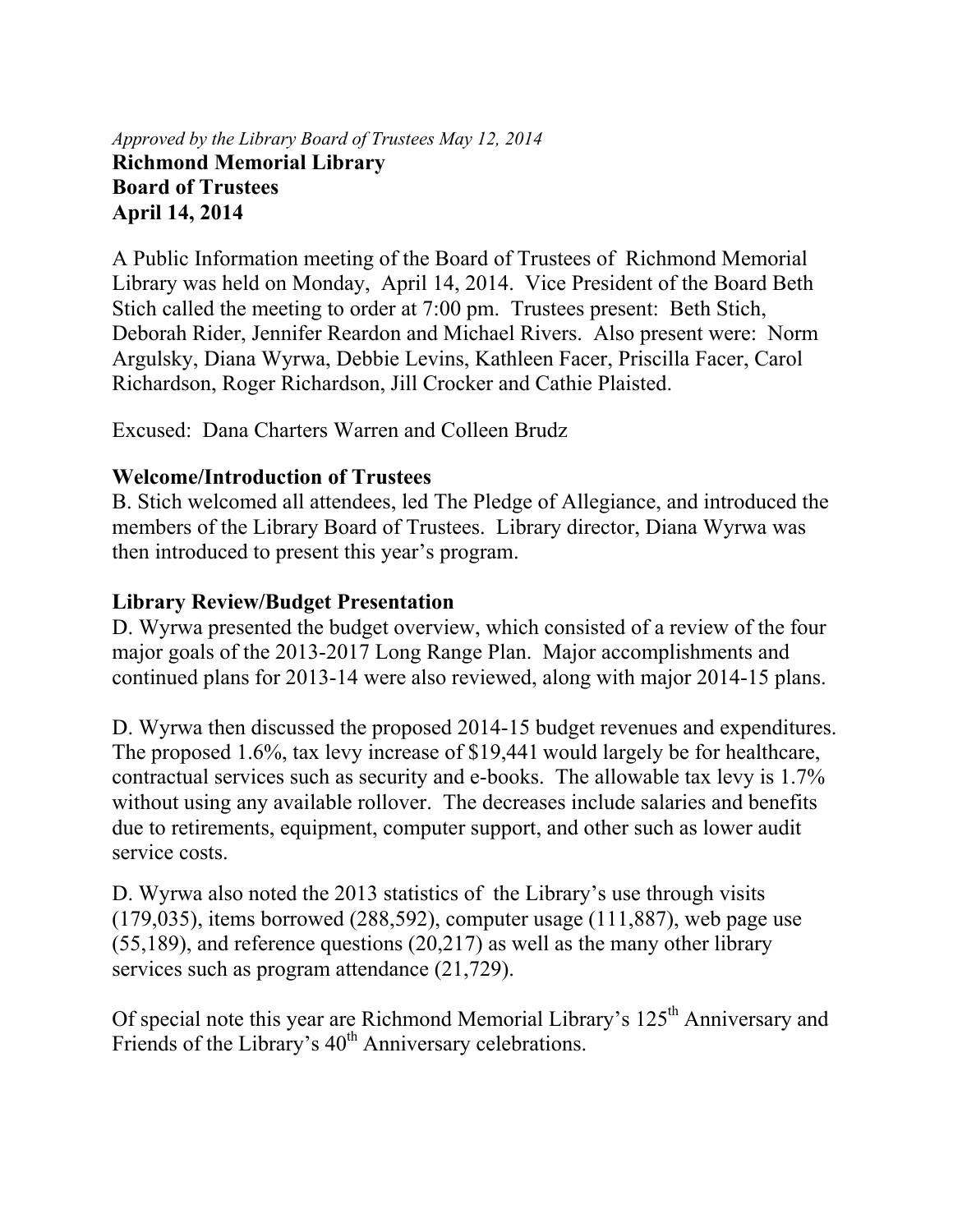# **Public Comment -** None

### **Adjournment**

With no public comment or questions, B. Stich thanked all for attending and concluded the Public Information Meeting at 7:25 p.m.

### **Continued Business**

The regular meeting of the Board of Trustees was held following the Public Information Meeting on Monday, April 14, 2014. Vice President of the Board Beth Stich called the meeting to order at 7:30 pm.

Members present: Beth Stich, Deborah Rider, Jennifer Reardon and Michael Rivers.

Also present were: Diana Wyrwa, and Debbie Levins.

Excused: Dana Charters Warren and Colleen Brudz

# **Approval of Minutes**

Upon the motion of J. Reardon, seconded by M. Rivers, it was resolved to approved the minutes of the March 10, 2014 meeting. All members voted yes. Motion carried.

# **Report of Librarian**

D. Wyrwa gave an update on the Library's  $125<sup>th</sup>$  Anniversary celebration events, including a special donation of Mary Richmond's Bible from Richmond family descendant Doug McFarland. Mr. McFarland will present the Bible at the library during the final  $125<sup>th</sup>$  program on April 28.

Upon the motion of J. Reardon, seconded by M. Rivers, it was resolved to accept the donation of the Bible from Mr. McFarland. All members voted yes. Motion carried.

# **Communications**

# **2013-2014 Audit and Fixed Asset Update / Freed Maxick**

D. Wyrwa reviewed a letter from Freed Maxick Accounting Firm regarding the Library's upcoming annual audit of financial statements for the year ending June 30, 2014.

# **Chinese guests to re-visit the Library**

Reference and Technology Librarian K. Facer received a letter from Professor Cheng Huanwen from Sun Yat-sen University, Guangzhou Guangdong China. Professor Cheng was part of the group that visited our Library in December.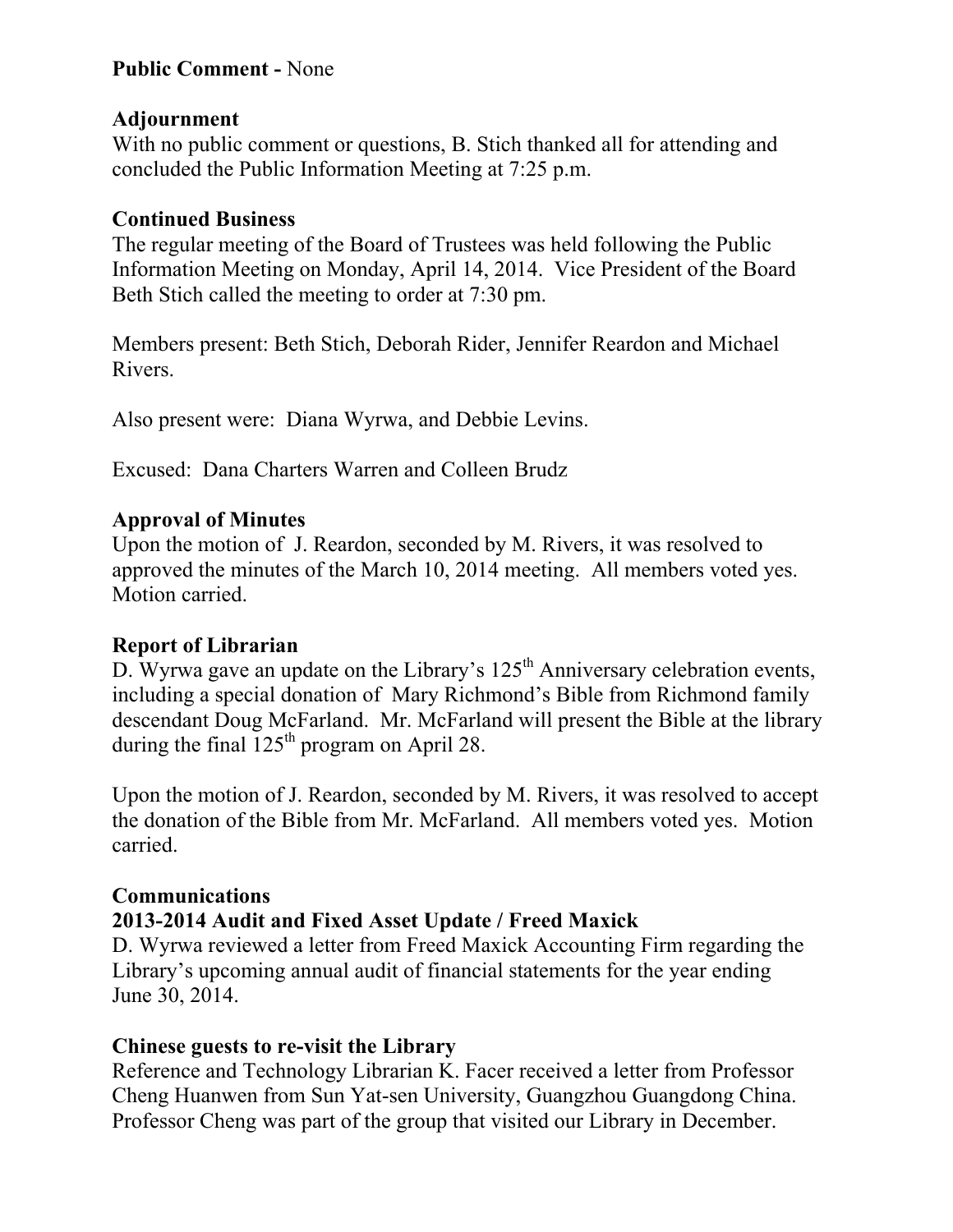Their film crew was doing a documentary on Richmond Memorial's first Librarian, the late Mary Elizabeth Wood, who began the first lending library and library school in their country. They will be re-visiting the Library April 30 – May 5 for the major filming of the documentary.

### **Library Statistics**

| <b>Materials Circulation</b> | March 2014 | 20,095 |
|------------------------------|------------|--------|
| <b>Ebooks</b>                | March 2014 | 424    |
| Freegal Downloads            | March 2014 | 359    |
| Zinio                        | March 2014 | 32     |
| Internet Usage               | March 2014 | 2,808  |
| <b>Literacy Stations</b>     | March 2014 | 404    |
| Attendance                   | March 2014 | 14,850 |
| Website Usage                | March 2014 | 6,119  |

# **Long Range Plan - March**

Monthly update reviewed; highlights included:

- Program and publicity for first RML Academy offering (Acrylic painting course for seniors) completed.
- Cataloging of cake pans has begun
- Newspaper insert for  $125<sup>th</sup>$  anniversary celebration published and in house publicity created.
- New Volunteer Policy approved by Library Board
- Friends of Library Everyday Book Sale established
- Information meeting for bids for first phase of capital improvement project takes place at library. Bid process for phase one roof and masonry begins.
- Streaming music component added to Freegal for Batavia patrons via the library's website.

**Report of Committees Financials Transfers** – None

# **Approval of Invoices for Payment**

Upon the motion of M. Rivers, seconded by J. Reardon, it was resolved to approve the payment of \$8,145.61 on Supplemental Warrant 131. All members voted yes. Motion carried.

Upon the motion of M. Rivers, seconded by J. Reardon, it was resolved to approve the payment of \$2,691.57 on Supplemental Warrant 133. All members voted yes. Motion carried.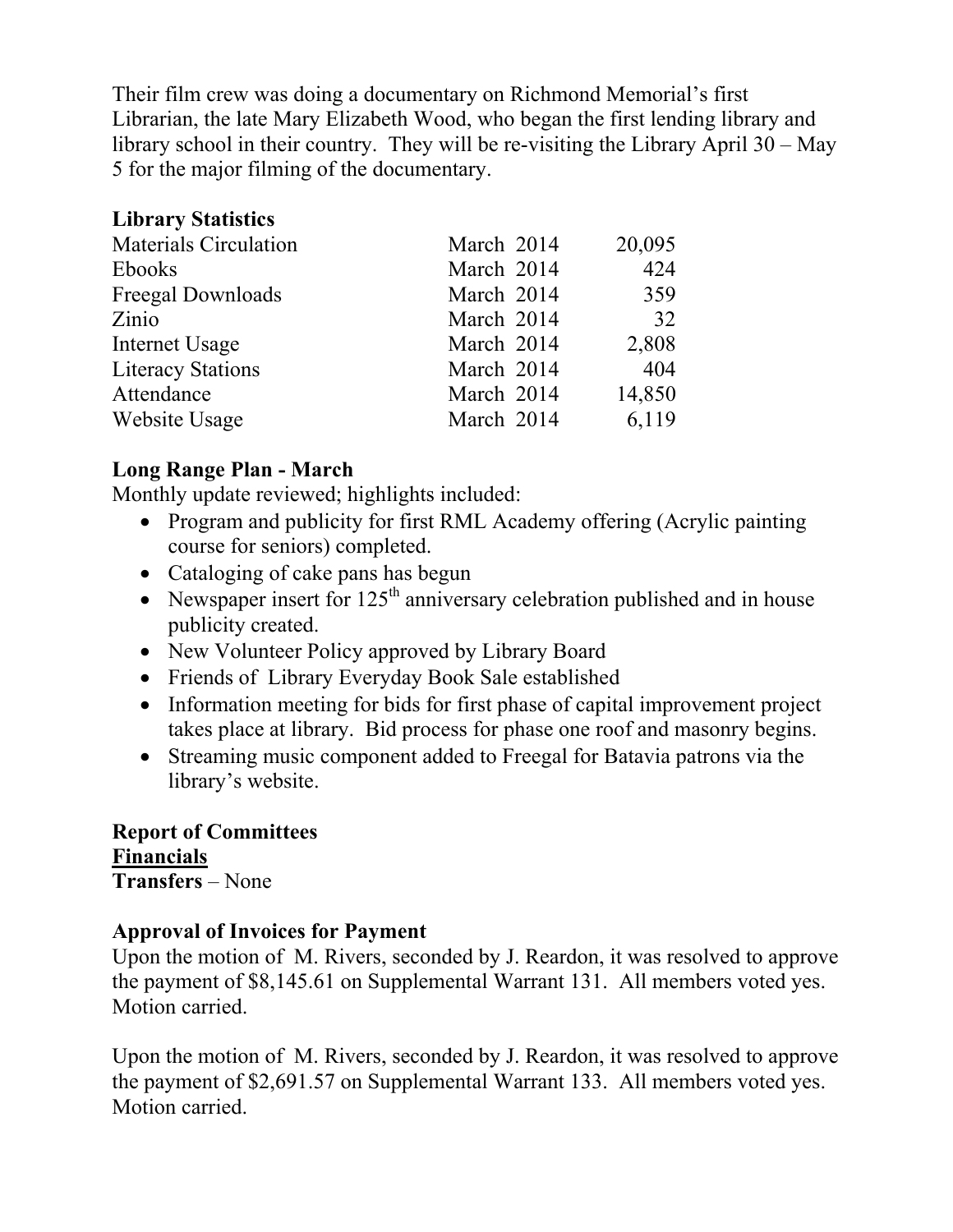Upon the motion of M. Rivers, seconded by J. Reardon, it was resolved to approve the payment of \$38,449.29 on Warrant 135. All members voted yes. Motion carried.

Upon the motion of M. Rivers, seconded by J. Reardon, it was resolved to approve the payment of \$381.82 on Supplemental Warrant 136. All members voted yes. Motion carried.

Upon the motion of M. Rivers, seconded by J. Reardon, it was resolved to approve the manual check on Warrant 132. The amount of \$2,028.01 was received by P & A Administrative Services for March Health Care costs. All members voted yes. Motion carried.

### **March 2014 Summary of Revenues and Appropriations**

Upon the motion of M. Rivers, seconded by J. Reardon, it was resolved to approve the March 2014 Summary of Revenues and Appropriations. All members voted yes. Motion carried.

# **March 2014 Bank Reconciliations**

Upon the motion of M. Rivers, seconded by J. Reardon, it was resolved to approve the March 2014 Bank Reconciliations. All members voted yes. Motion carried.

**Capital Reserve -** No changes

# **Unfinished Business**

# **New Director Search**

Resumes for the Library Director position have been reviewed by the Board of Trustees. Interview plans are underway.

**New Business -** None

### **Executive Session**

Upon the motion of J. Reardon, seconded by M. Rivers, it was resolved to go into Executive session at 8:12 p.m. All members voted yes. Motion carried.

# **Adjornment**

Vice President Beth Stich adjourned Executive session at 9:45 p.m.

Respectfully submitted, Diana Wyrwa, Clerk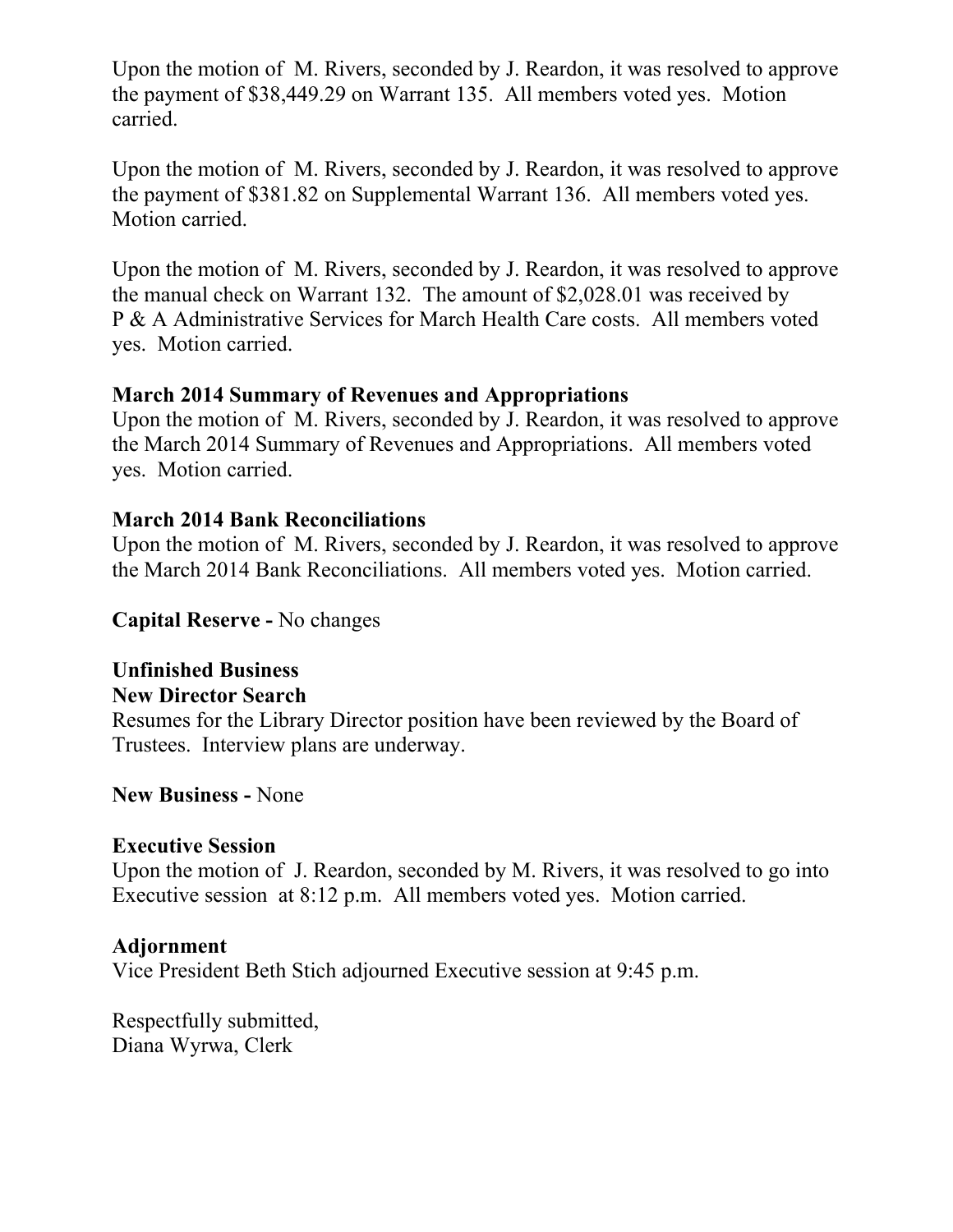# *Approved by the Library Board of Trustees June 9, 2014*  **Richmond Memorial Library Board of Trustees May 12, 2014**

The May meeting of the Library Board of Trustees was held on Monday, May 12, 2014. President Dana Charters Warren called the meeting to order at 6:20 p.m.

Members present: Dana Charters Warren, Beth Stich, Deborah Rider, Jennifer Reardon and Michael Rivers

Also present: Colleen Brudz, Diana Wyrwa and Debra Levins

### **Approval of Minutes**

Upon the motion of M. Rivers, seconded by B. Stich, it was resolved to approve the minutes of the April 14, 2014 meeting. All members voted yes. Motion carried.

### **Public to be Heard -** None

### **Report of Librarian Review of Budget Vote Results/Trustee Election**

The Library budget passed 238 yes to 42 no. We had a few less voters than last year, but a few less no votes also. There was a total of 280 votes which made a 5 to 1 margin.

Norm Argulsky is our newest Library Board member. He will begin as Trustee in July.

### **Proposed Board Calendar 2014-2015**

The proposed 2014-15 Board meeting calendar was reviewed. Upon the motion of D. Rider, seconded by B. Stich, it was resolved to approve the proposed Board Calendar 2014-15. All members voted yes. Motion carried.

# **Marshall Fund/SAGE Program Grant Application**

The Marshall Fund/SAGE Program Grant application was tabled. **Long Range Plan**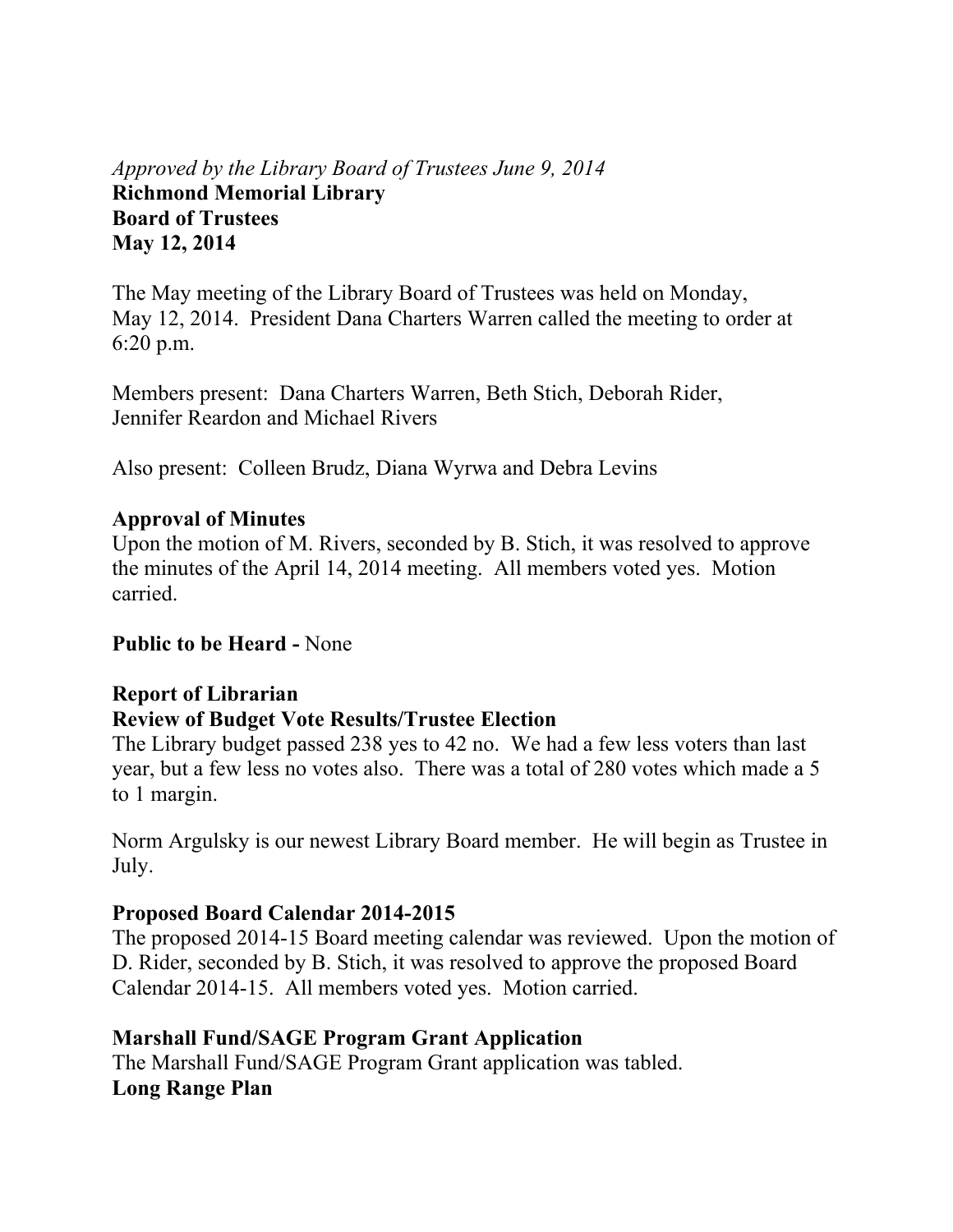Monthly update reviewed; highlights included:

- $125<sup>th</sup>$  Anniversary Celebration takes place throughout the month - 7 programs with a total of 264 attendees
- Donation of Mary Richmond's Prayer Book to the Library and Dean Richmond's top hat to the Holland Land Office Museum made by Richmond family descendants Doug McFarland and Robert Richmond McFarland
- Chinese film crew films documentary of Mary Elizabeth Wood at Library
- Display and published pamphlets of Mary Elizabeth Wood's life donated by Professor Cheng of Sun-Yat Sen University, Huanweng, China to Richmond Memorial Library
- Cake pan update: 60 pan etched; cataloging continues; bags ordered, labels designed, space allocated in non-fiction baking section of library
- 2 READ posters created in April; Don Fox Friend of Year and Mary Richmond using portrait
- Full class and waiting list for first RML Academy for Seniors Acrylic painting course
- Capital Improvement Project Roof project awarded to Weaver Metal and Roofing of Buffalo
	- Anticipate NYS Construction Grant award of \$141,430 towards roof project

# **Library Statistics**

| <b>Materials Circulation</b> | April 2014 | 20,292 |
|------------------------------|------------|--------|
| Ebooks                       | April 2014 | 387    |
| Freegal Downloads            | April 2014 | 305    |
| Zinio                        | April 2014 | 29     |
| Internet Usage               | April 2014 | 2,609  |
| <b>Literacy Stations</b>     | April 2014 | 438    |
| Attendance                   | April 2014 | 14,748 |
| Website Usage                | April 2014 | 5,718  |

#### **Report of Committees Financials Transfers**

Upon the motion of B. Stich, seconded by M. Rivers, it was resolved to approve a transfer of \$600 from the AV budget to electronic resources to purchase children's downloadable audiobooks. All members voted yes. Motion carried.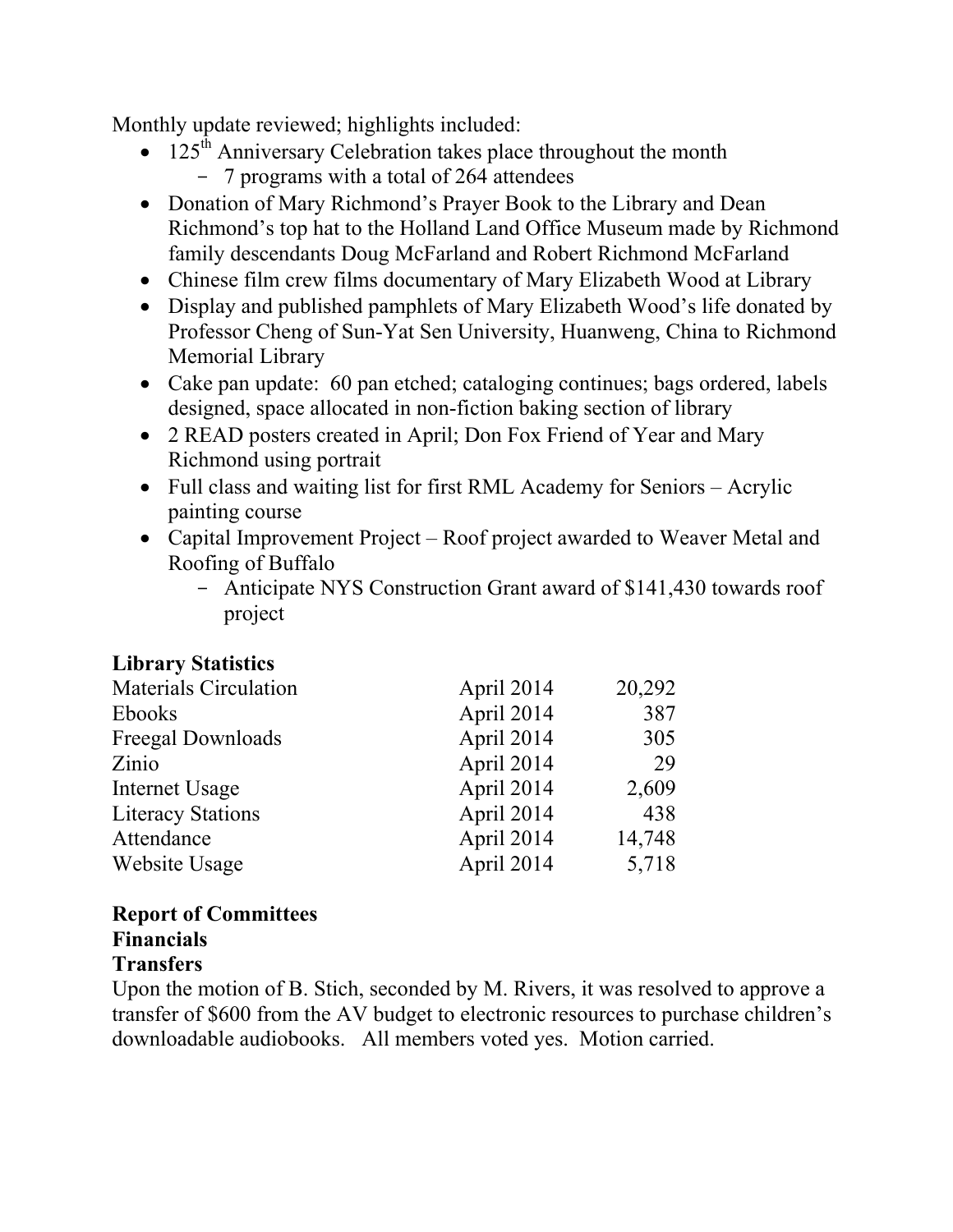Upon the motion of B. Stich, seconded by M. Rivers, it was resolved to approve a total transfer of \$9,224.10 from the conference, periodicals, microfilm, retirement, postage, other services and AV budgets to professional salaries for an unused vacation payment to upcoming retirees: Diana Wyrwa and Paula Haven. All members voted yes. Motion carried.

### **Approval of Invoices for Payment**

Upon the motion of B. Stich, seconded by M. Rivers, it was resolved to approve the payments totaling \$1,898.57 on Supplemental Warrant 138. All members voted yes. Motion carried.

Upon the motion of B. Stich, seconded by M. Rivers, it was resolved to approve the payments totaling \$1,162.04 on Supplemental Warrant 141. All members voted yes. Motion carried.

Upon the motion of B. Stich, seconded by M. Rivers, it was resolved to approve the payments totaling \$30,665.76 on Warrant 140. All members voted yes. Motion carried.

Upon the motion of B. Stich, seconded by M. Rivers, it was resolved to approve the manual checks on Warrant 143. The amount of \$1,745.57 was received by P & A Administrative Services for April Health Care costs. All members voted yes. Motion carried.

# **April 2014 Summary of Revenues and Appropriations**

Upon the motion of B. Stich, seconded by M. Rivers, it was resolved to approve the April 2014 Summary of Revenues and Appropriations. All members voted yes. Motion carried.

### **April 2014 Bank Reconciliations**

Upon the motion of B. Stich, seconded by M. Rivers, it was resolved to approve the April 2014 Bank Reconciliations. All members voted yes. Motion carried.

**Capital Reserve** – No changes.

**Communications –** None.

**Unfinished Business Personnel** – Library Director Search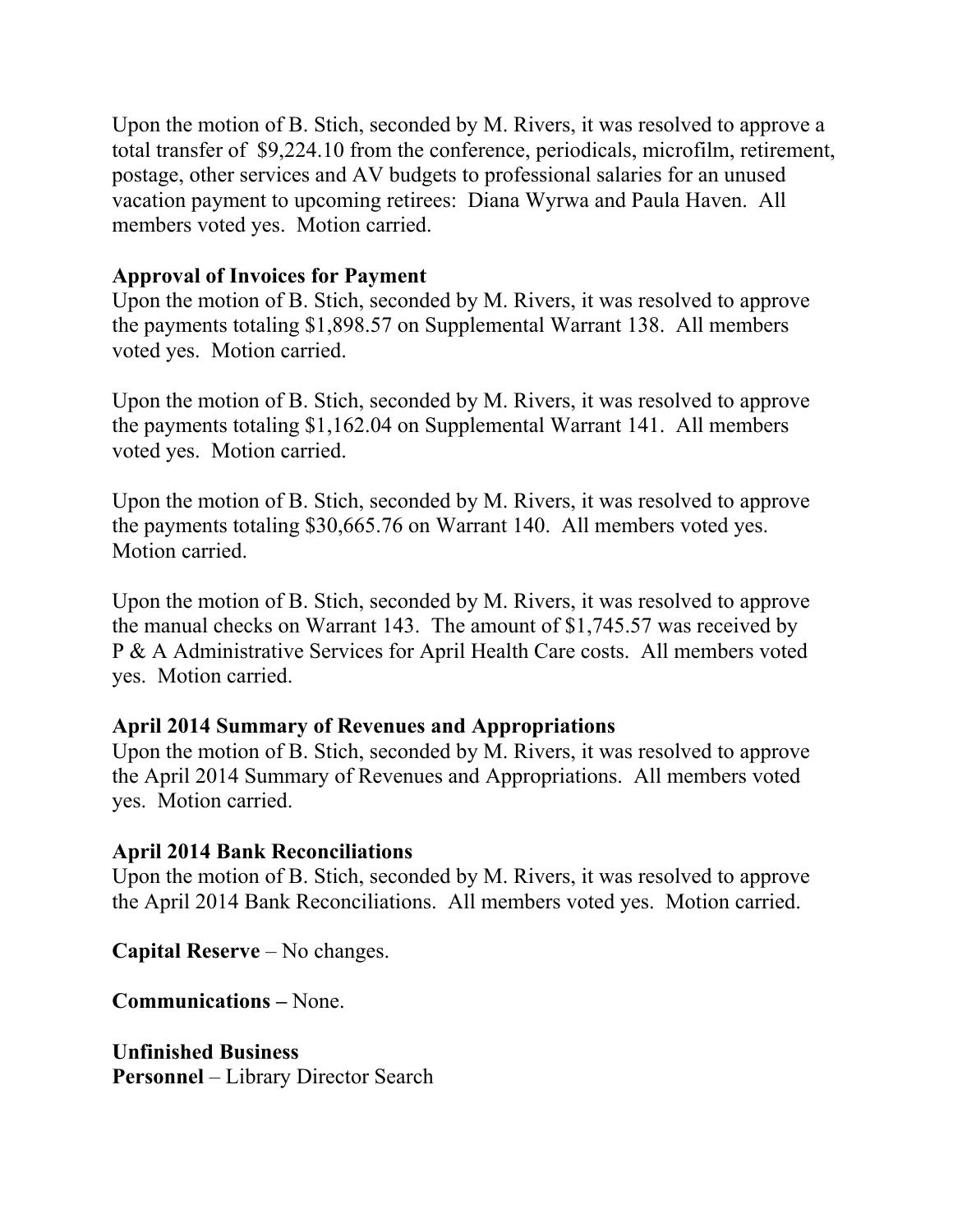Upon the motion of B. Stich, seconded by D. Rider, it was resolved to go into executive session at 6:52. All members voted yes, motion carried.

**New Business** – None.

### **Adjournment**

Executive session ended at 7:50 p.m. There being no further business, President Dana Charters Warren adjourned the Board meeting at 7:55 p.m.

Respectfully submitted, Diana Wyrwa, Clerk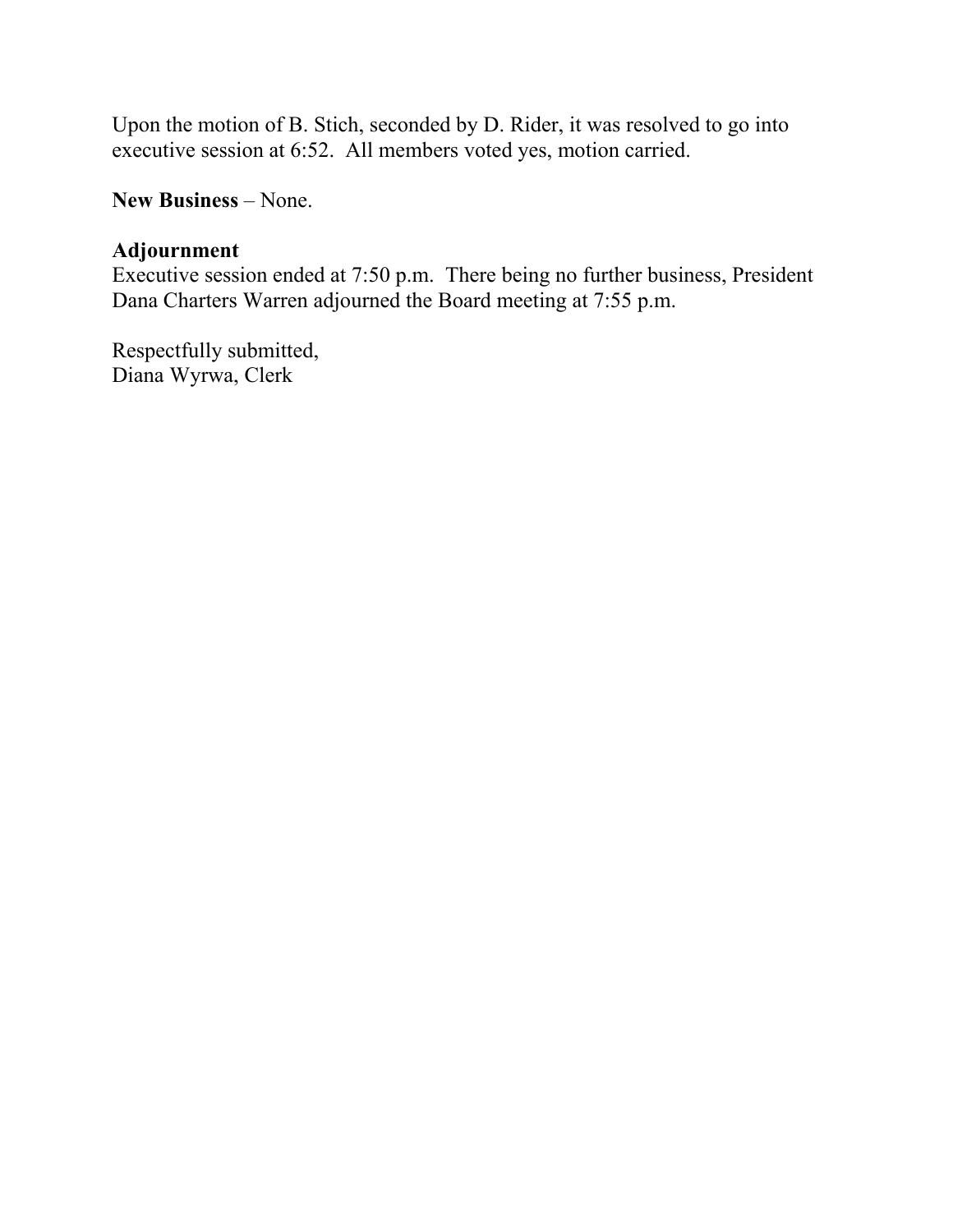*Approved by the Library Board of Trustees July 14, 2014* **Richmond Memorial Library Board of Trustees June 9, 2014** 

The regular meeting of the Library Board of Trustees was held on Monday, June 9, 2014. President Dana Charters Warren called the meeting to order at 6:35 p.m. and welcomed Norm Argulsky as an observer. She also thanked Mr. Argulsky for becoming our newest Board Member. He will begin July 1<sup>st</sup>.

Members present: Dana Charters Warren, Beth Stich, Deborah Rider, Jennifer Reardon and Michael Rivers

Also present: Colleen Brudz, Norm Argulsky, Diana Wyrwa and Debra Levins

### **Approval of Minutes**

Upon the motion of D. Rider, seconded by B. Stich, it was resolved to approve the minutes of the May 12, 2014 meeting. All members voted yes. Motion carried.

**Public to be Heard**  None

**Report of Librarian Personnel** 

### **Librarian I Position**

The Librarian I position will be filled under the new Library Director. Civil Service candidate list just arrived.

### **Executive Session**

Upon the motion of B. Stich, seconded by M. Rivers, it was resolved to go into executive session at 6:38 p.m. All members voted yes. Motion carried.

Upon the motion of B. Stich, seconded by D. Rider, it was resolved to end Executive session at 7:00 p.m. All members voted yes. Motion carried.

The regular monthly meeting resumed at 7:05 p.m.

Upon the motion of M. Rivers, seconded by J. Reardon, it was resolved to appoint Robert Conrad as the new Library Director with a starting date of July 1, 2014. All members voted yes. Motion carried.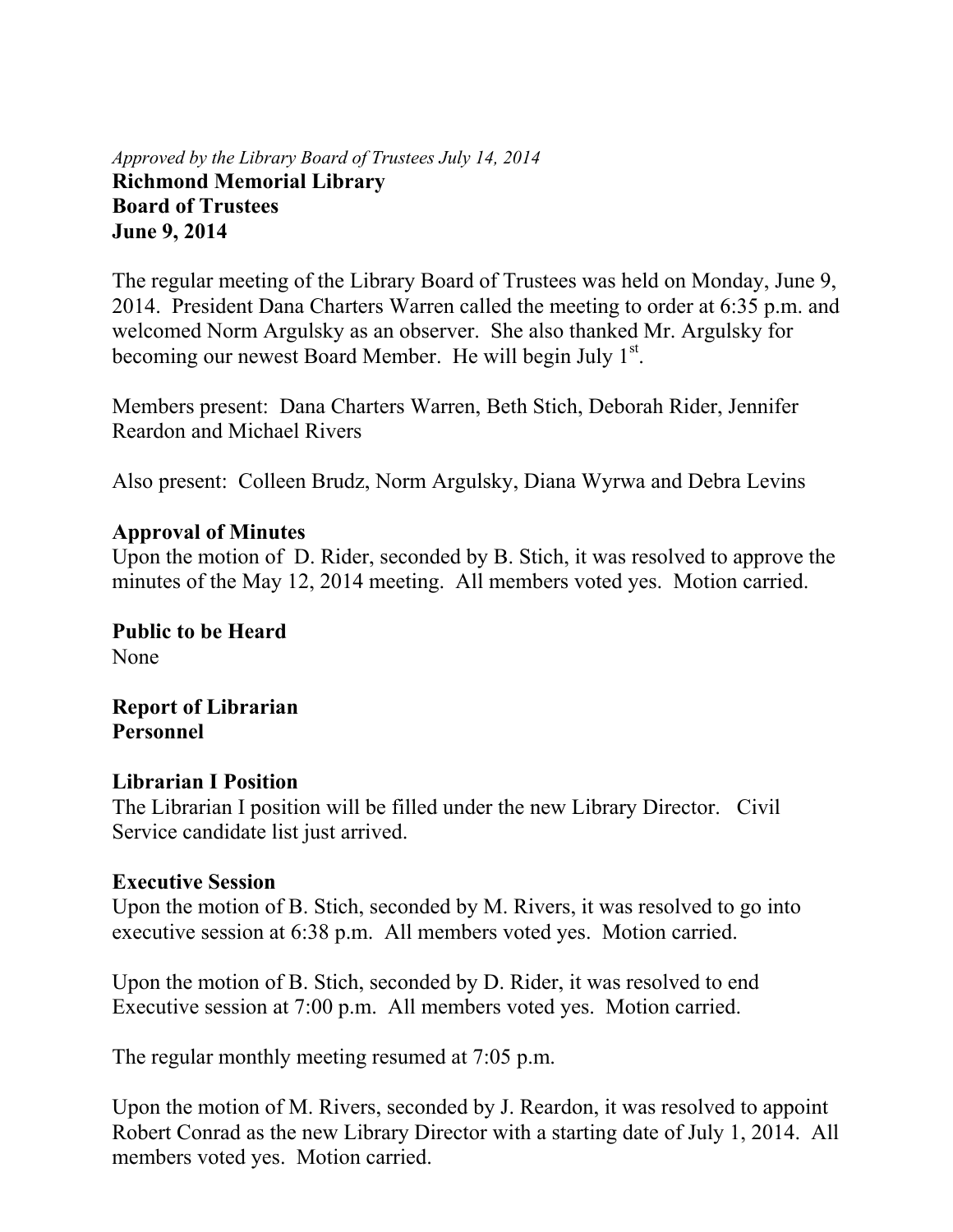# **Marshall Fund/SAGE Program Grant**

D. Wyrwa announced notice of approval of the Muriel H. Marshall Fund for the Aging Grant of \$61,500 to fund the SAGE Program. D. Wyrwa signed the acceptance agreement on 5/29/14. Upon the motion of B. Stich, seconded by M. Rivers, it was resolved to approve the 2014-15 SAGE Program Budget. All members voted yes. Motion carried.

### **Summer Reading Club**

Fliers for the Children's, Teen, and Adult Summer Reading Clubs were distributed to the Board Members.

### **Long Range Plan**

Monthly update reviewed; highlights included:

- Successful budget vote and trustee election
- Mr. David Xiu visited the library for one week collecting additional information on first librarian, Mary Elizabeth Wood. Mr. Xiu is the Director of the Memoral Museum of Mary Elizabeth Wood in Tanhaualin, China. Mr. Xiu donated another exhibit to the library on the life of Mary Elizabeth Wood. Also donated were books and artifacts, including a silk embroidery of the first reading room established by Miss Wood in China
- First RML Academy offering acrylic painting classes begins
- Survey of potential RML Academy offerings distributed
- Ipads ordered for library final use 13-14 Grant in Aid (Bullet Grant) funds
- First cake pans available for loan; located on main floor in non-fiction baking section
- First meeting of Foundation Board takes place

#### **Library Statistics**

| <b>Materials Circulation</b> | <b>May 2014</b> | 18,974 |
|------------------------------|-----------------|--------|
| Ebooks                       | <b>May 2014</b> | 416    |
| Freegal Downloads            | <b>May 2014</b> | 415    |
| Zinio                        | <b>May 2014</b> | 29     |
| Internet Usage               | <b>May 2014</b> | 2,505  |
| <b>Literacy Stations</b>     | <b>May 2014</b> | 334    |
| Attendance                   | <b>May 2014</b> | 14,250 |
| Website Usage                | <b>May 2014</b> | 5,865  |
|                              |                 |        |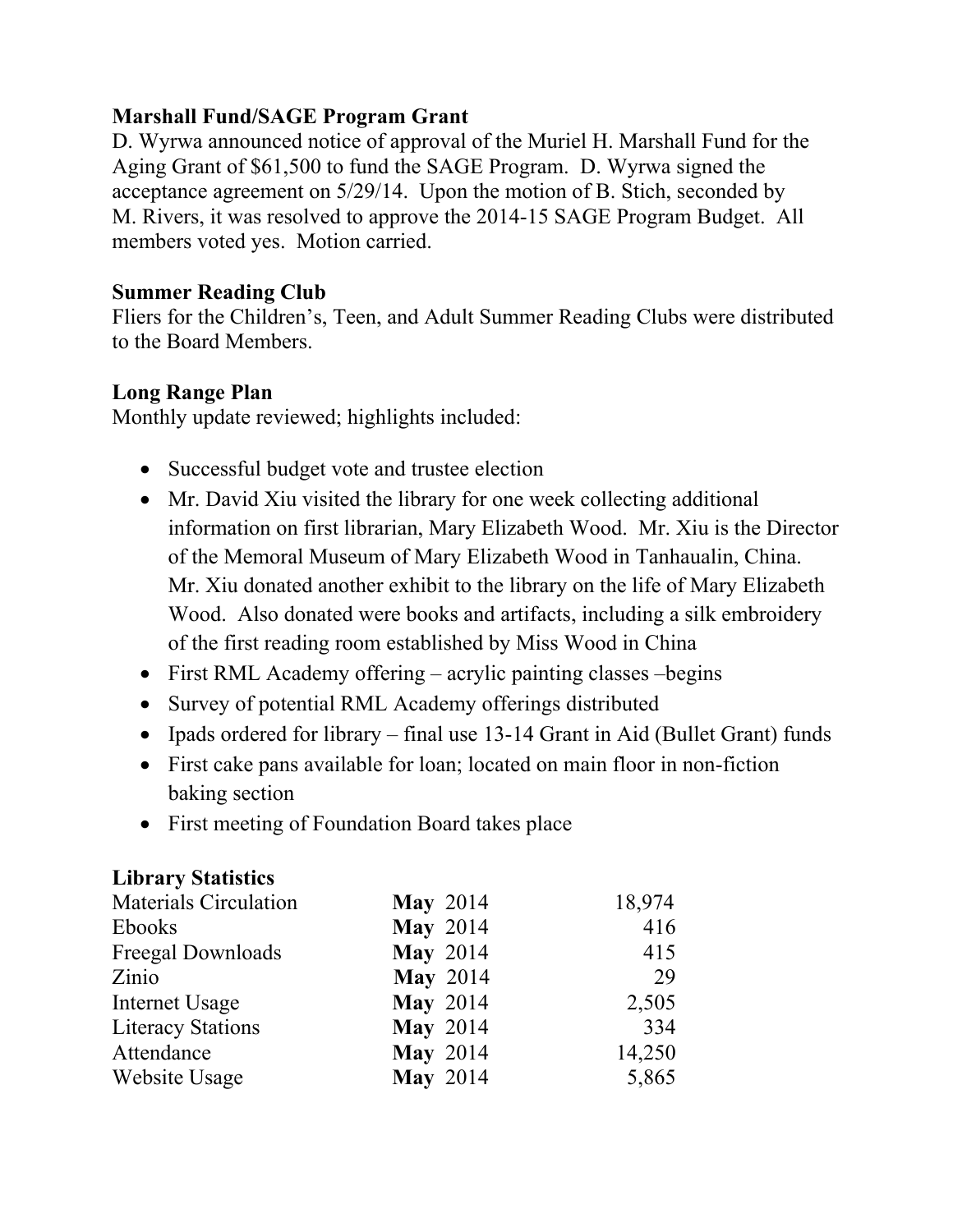### **Report of Committees**

# **Genesee County Funding Meeting**

Diana will attend the Genesee County Funding meeting at Woodward Memorial Library in LeRoy on June  $18<sup>th</sup>$ . NIOGA is coordinating the meeting for all the Genesee County Libraries.

# **Trustee Recognition**

D. Wyrwa presented Board President Dana Charters Warren with a Certificate and Vice President Beth Stich with a Trustee pin given in their honor at the NYLA Dinner.

# **Financials**

# **Transfers**

Upon the motion of M. Rivers, seconded by B. Stich, it was resolved to approve a transfer of the final grant funds of \$1,738.00 from Equipment – NYS Grant in Aid to Supplies – NYS Grant in Aid to be used to purchase ipads that are considered supplies because they are under the library's \$2,000 threshold. All members voted yes. Motion carried.

# **Approval of Invoices for Payment**

Upon the motion of M. Rivers, seconded by B. Stich, it was resolved to approve the payment of \$3,458.37 on Supplemental Warrant 144. All members voted yes. Motion carried.

Upon the motion of M. Rivers, seconded by B. Stich, it was resolved to approve the payment of \$368.67 on Supplemental Warrant 148. All members voted yes. Motion carried.

Upon the motion of M. Rivers, seconded by B. Stich, it was resolved to approve the payment of \$29,573.69 on Warrant 145.

Upon the motion of M. Rivers, seconded by B. Stich, it was resolved to approve the manual checks on Warrant 149. The amount of \$3558.70 was received by P & A Administrative Services for May Health Care costs. All members voted yes. Motion carried.

# **Request for final warrant and supplemental payments**

Upon the motion of B. Stich, seconded by J. Reardon, it was resolved to add an extra payroll to our June schedule to pay upcoming retirees D. Wyrwa and P. Haven for unused vacation time from fiscal year 2013-14. The first effective date of retirement for both of them is June 29, 2014. D. Wyrwa noted that as per the NYS Employees' Retirement System, the last day for which salary may be paid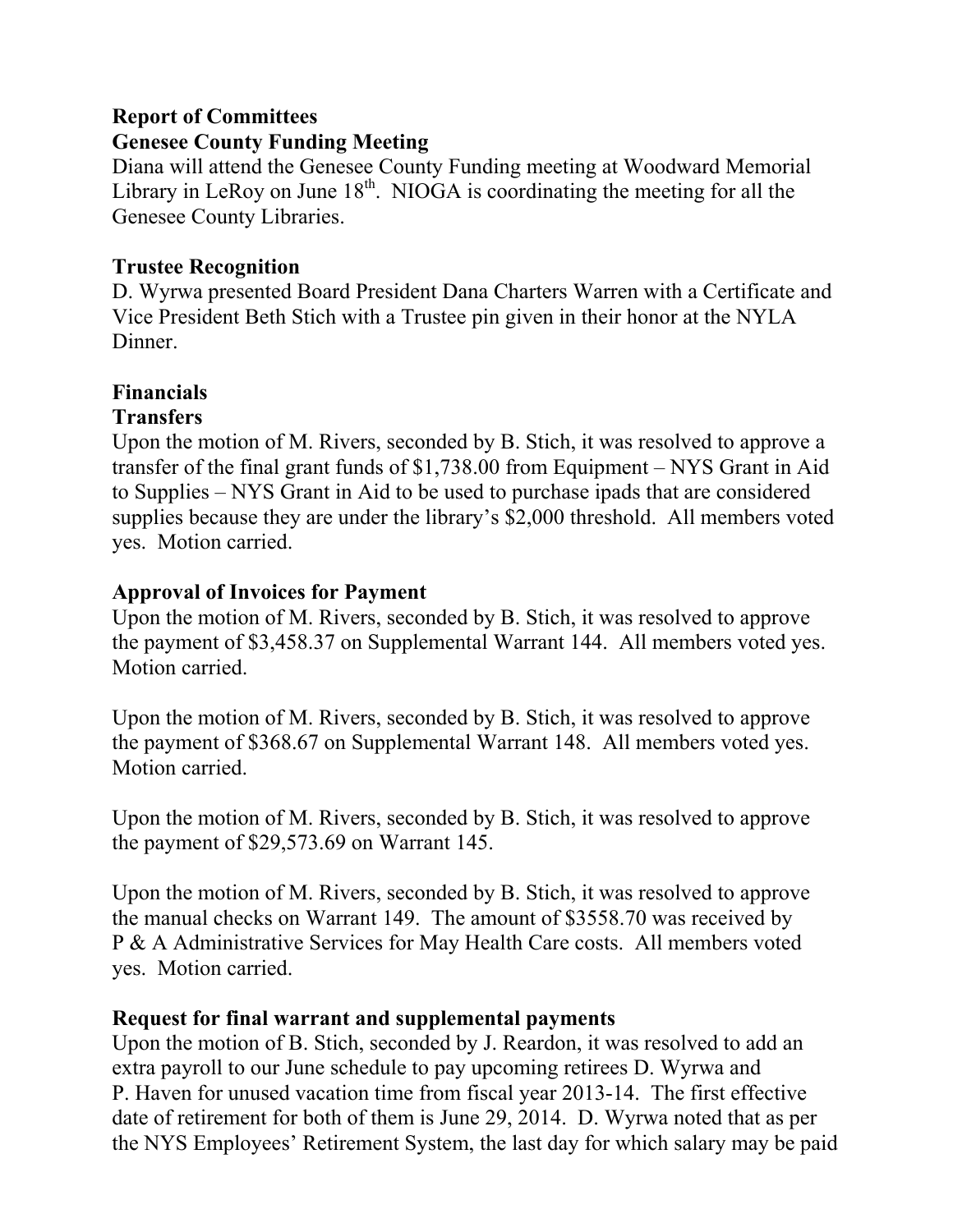is the day before the effective date of retirement. D. Wyrwa also noted that the actual transfer of these funds was approved at the May meeting, and that the practice of utilizing the last payroll in June for such purpose has been past practice. All members voted yes. Motion carried.

D. Wyrwa also suggested a final warrant be added to this year either by special meeting on June 24 or as a final supplement on June 27. Board members will check schedules and get back to Diana. Payment for D. Wyrwa to work with the new director, Robert Conrad was briefly discussed. Diana will propose an amount to the Board in conjunction with the final warrant preparations.

# **MAY 2014 Summary of Revenues and Appropriations**

Upon the motion of M. Rivers, seconded by B. Stich, it was resolved to approve the May 2014 Summary of Revenues and Appropriations. All members voted yes. Motion carried.

# **May 2014 Bank Reconciliation**

Upon the motion of M. Rivers, seconded by B. Stich, it was resolved to approve the May 2014 Bank Reconciliation. All members voted yes. Motion carried.

# **Capital Reserve**

No change

# **Communications NYLA Membership Renewal**

The NYLA membership dues are now structured in proportion to budget size. A motion for the NYLA Membership renewal will be presented to the Library Board when our library receives the bill.

# **Thank you letter**

D. Levins read a thank you letter that was from one of the director candidates, Ms. Sally Snow.

# **Unfinished Business Freed Maxick Audit**

D. Wyrwa and C. Richardson began field work for the 2013-14 audit by Freed Maxick. The audit will be Aug  $21<sup>st</sup>$  and  $22<sup>nd</sup>$ . As per request by Freed Maxick, D. Wyrwa is working on the Capitalization Policy.

# **New Business**

None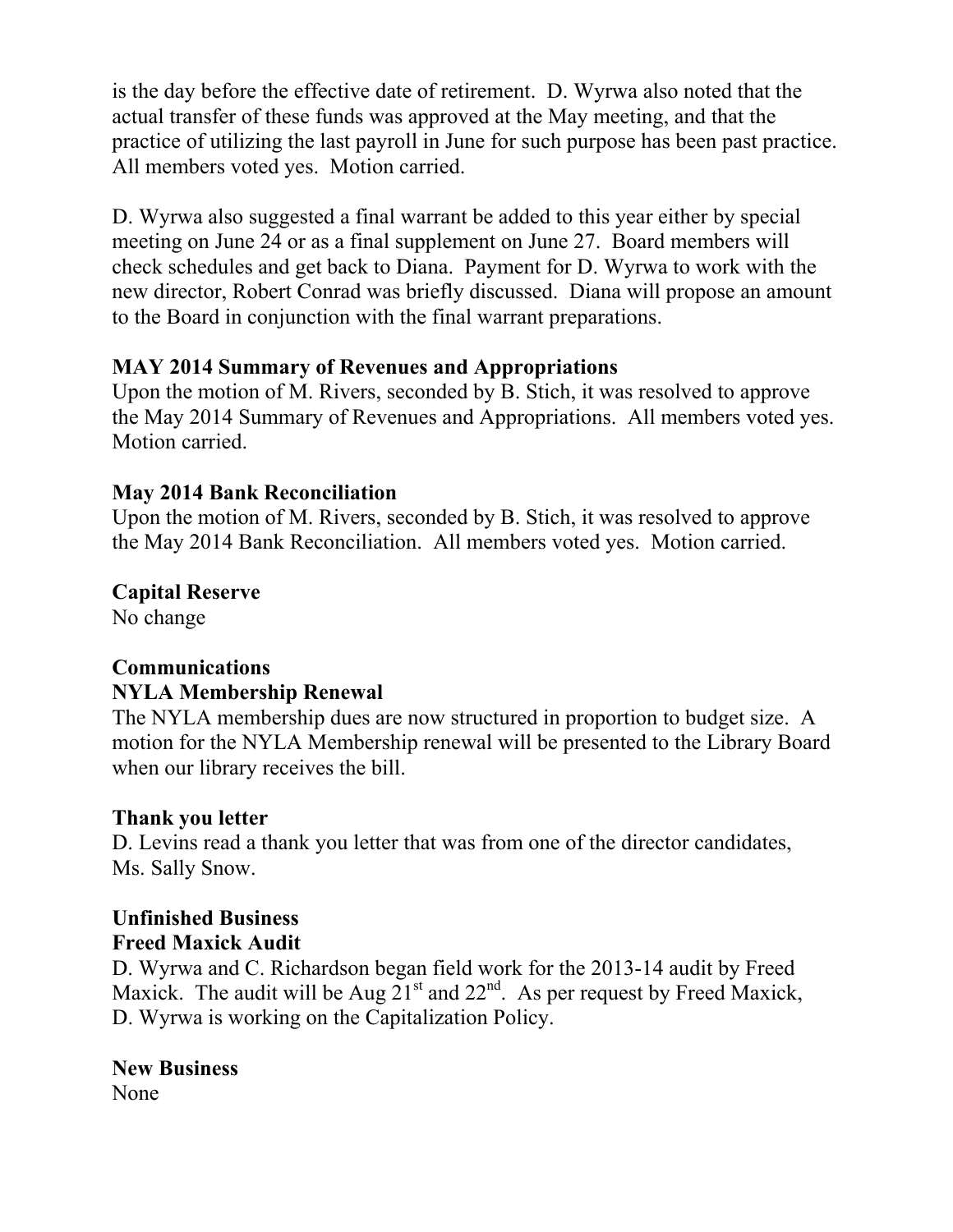### **In Appreciation**

The Board thanked D. Wyrwa for her 10 years of devoted service as Library Director, and D. Wyrwa thanked the board for the opportunity.

# **Adjournment**

There being no further business, President Dana Charters Warren adjourned the meeting at 8:12 p.m.

Respectfully submitted, Diana Wyrwa, Clerk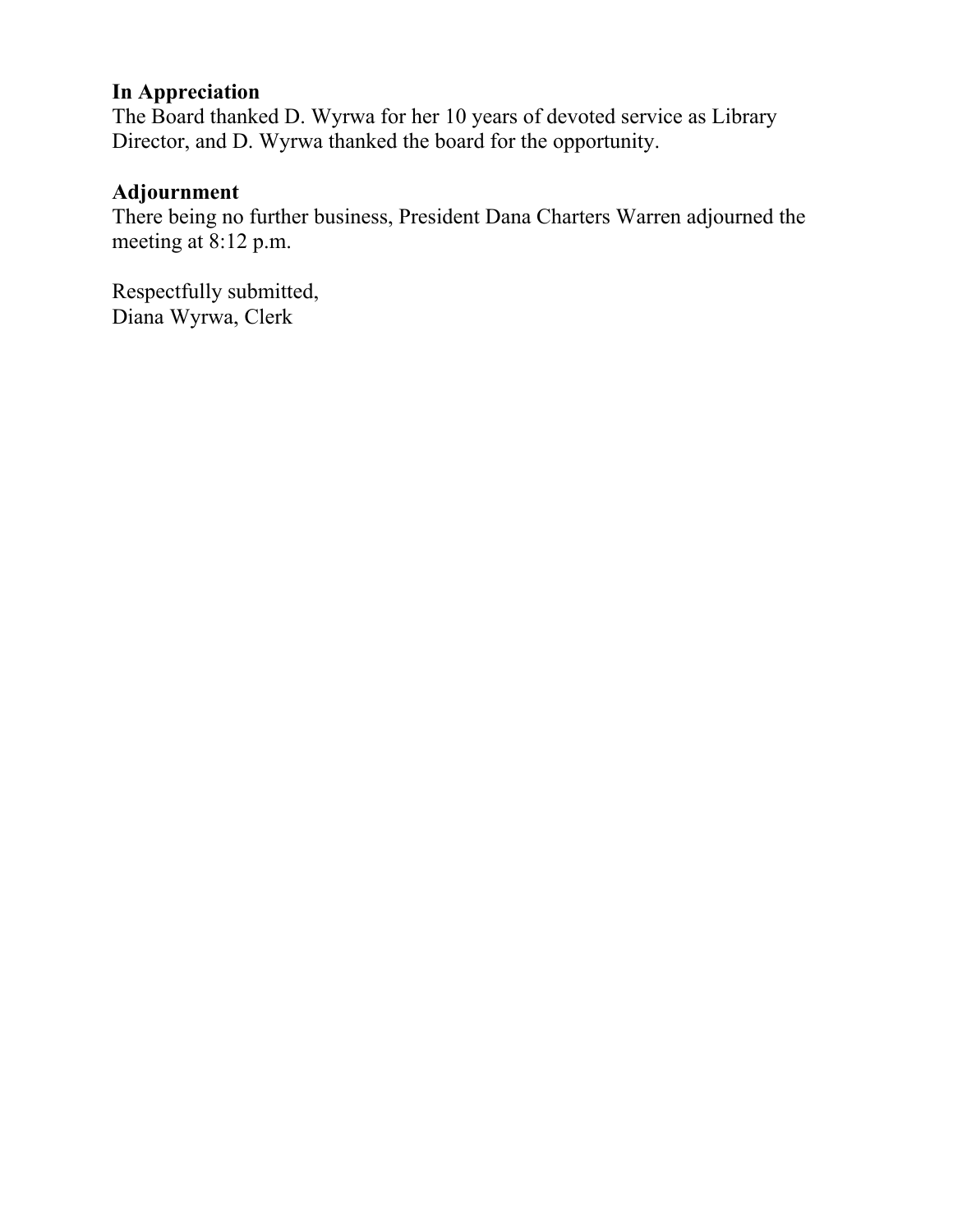# *Approved by the Library Board of Trustees August 11, 2014*  **Richmond Memorial Library Board of Trustees July 14, 2014**

The reorganization meeting of the Board of Trustees was held on Monday, July 14, 2014. President of the Board Dana Charters Warren called the meeting to order at 6:30 pm.

Members present: Dana Charters Warren, Beth Stich, Jennifer Reardon, Michael Rivers, and Norm Argulsky

Also present: Robert Conrad, Debra Levins, and Alice Zito

# **Swearing in of Board Members**

All members of the Board of Trustees were sworn-in by Notary Public, Alice Zito. Upon completion, A. Zito left the meeting.

#### **Election of President and Election of Vice President**

Upon the motion of B. Stich, and seconded by M. Rivers, Dana Charters Warren was nominated as the President of the Board of Trustees. All members voted yes. Motion carried.

Upon the motion of M. Rivers, and seconded by N. Argulsky, Beth Stich was nominated as the Vice President of the Board of Trustees. All members voted yes. Motion carried.

### **Appointment of Clerk**

Upon the motion of J. Reardon and seconded by B. Stich, it was resolved to appoint Robert Conrad as Clerk to the Board of Trustees. All members voted yes. Motion carried.

### **Appointment of Deputy Clerk**

Upon the motion of J. Reardon and seconded by B. Stich, it was resolved to appoint Debra Levins as Deputy Clerk to the Board of Trustees. All members voted yes. Motion carried.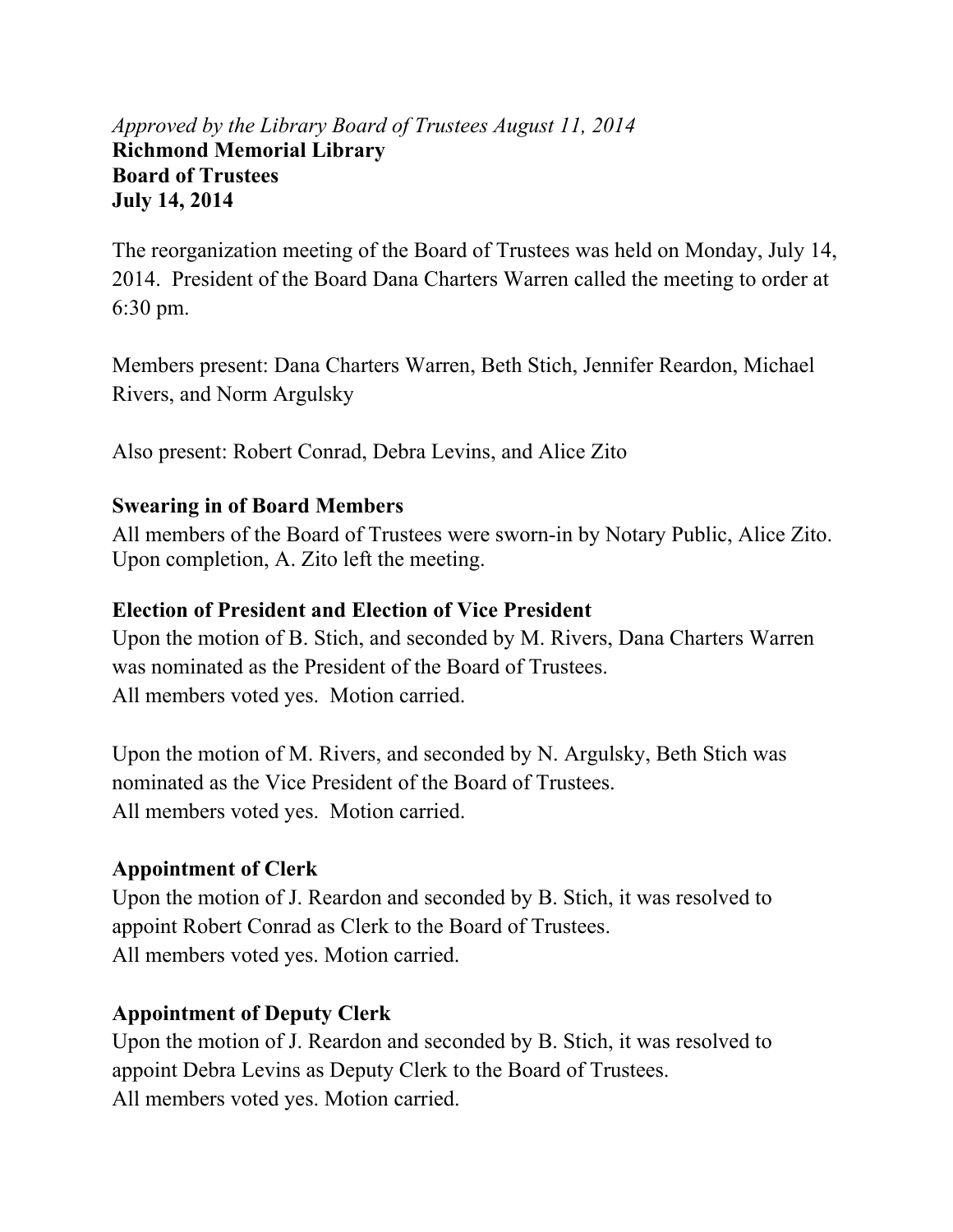# **Appointment of Treasurer**

Upon the motion of J. Reardon and seconded by B. Stich, it was resolved to appoint Sally Sanford as Treasurer to the Board of Trustees. All members voted yes. Motion carried.

# **Appointment of Deputy Treasurer**

Upon the motion of J. Reardon and seconded by B. Stich, it was resolved to appoint M. Rivers as Deputy Treasurer to the Board of Trustees. All members voted yes. Motion carried.

# **Appointment of Purchasing Agent**

Upon the motion of J. Reardon and seconded by B. Stich, it was resolved to appoint Robert Conrad as Purchasing Agent to the Board of Trustees. All members voted yes. Motion carried.

# **Designation of Library Attorney**

Upon the motion of J. Reardon and seconded by B. Stich, it was resolved that the Williams Law Firm (Thomas & Gerald Williams) be the attorney of record to represent the Richmond Memorial Library. All members voted yes. Motion carried.

# **Designation of Auditing Firm**

Upon the motion of J. Reardon and seconded by B. Stich, it was resolved that Freed Maxick be the auditing firm for the Richmond Memorial Library. All members voted yes. Motion carried.

# **Designation of Official Bank Depository**

Upon the motion of J. Reardon and seconded by B. Stich, it was resolved that Five Star Bank be the Official Bank Depository for the Richmond Memorial Library. All members voted yes. Motion carried.

# **Designation of Bank Signatories**

Upon the motion of J. Reardon and seconded by N. Argulsky, it was resolved that Sally Sanford , B. Stich and M. Rivers be appointed as the Bank Signatories for the Richmond Memorial Library. All members voted yes. Motion carried.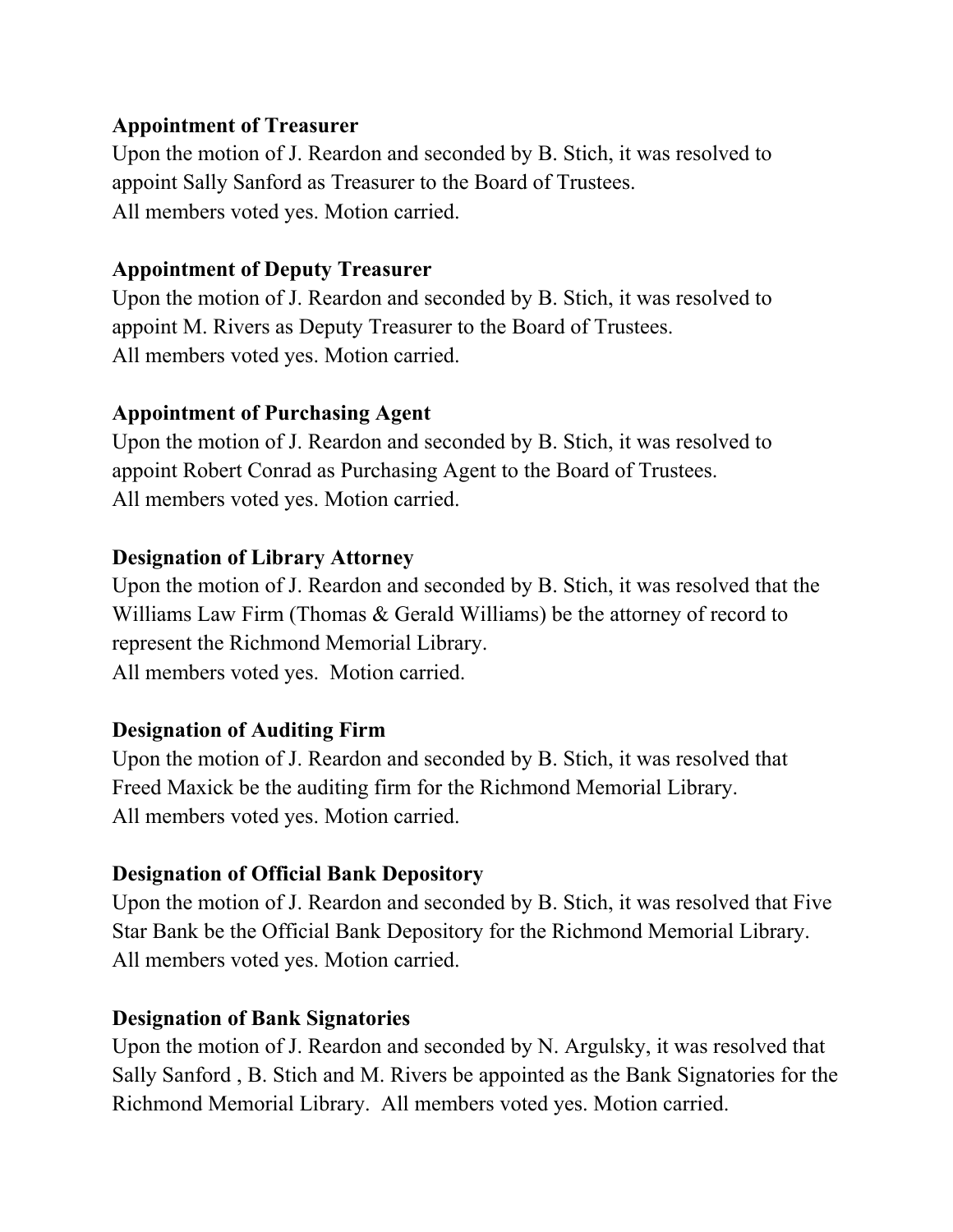# **Designation of Payroll Certifier**

Upon the motion of J. Reardon and seconded by B. Stich, it was resolved that Robert Conrad be appointed as the Payroll Certifier for the Richmond Memorial Library.

All members voted yes. Motion carried.

# **Designation of Petty Cash Funds**

Upon the motion of J. Reardon and seconded by B. Stich, it was resolved to approve a Petty Cash amount of \$200 for the Richmond Memorial Library and \$100 for the SAGE Program. All members voted yes. Motion carried.

# **Designation of Official Newspaper**

Upon the motion of J. Reardon and seconded by B. Stich, it was resolved that The Daily News be the Richmond Memorial Library's official newspaper. All members voted yes. Motion carried.

# **By-Laws Review**

The Library By-Laws were reviewed. R. Conrad suggested voting by e-mail be incorporated. M. Rivers will look into this and will report back to the Board at the next meeting.

### **Approval of Minutes**

Upon the motion of M. Rivers and seconded by B. Stich, it was resolved to approve the minutes of the meeting of June 9, 2014. All members voted yes. Motion carried.

# **Public to be Heard** - None

**Report of Librarian Personnel Librarian I Search** 

The Civil Service list for the Teen Services/Librarian I position had 8 eligible candidates. Interviews have been scheduled for all of them and will run thru August  $19<sup>th</sup>$ . R. Conrad hopes to fill the position by the end of September, or better yet, by the time school begins.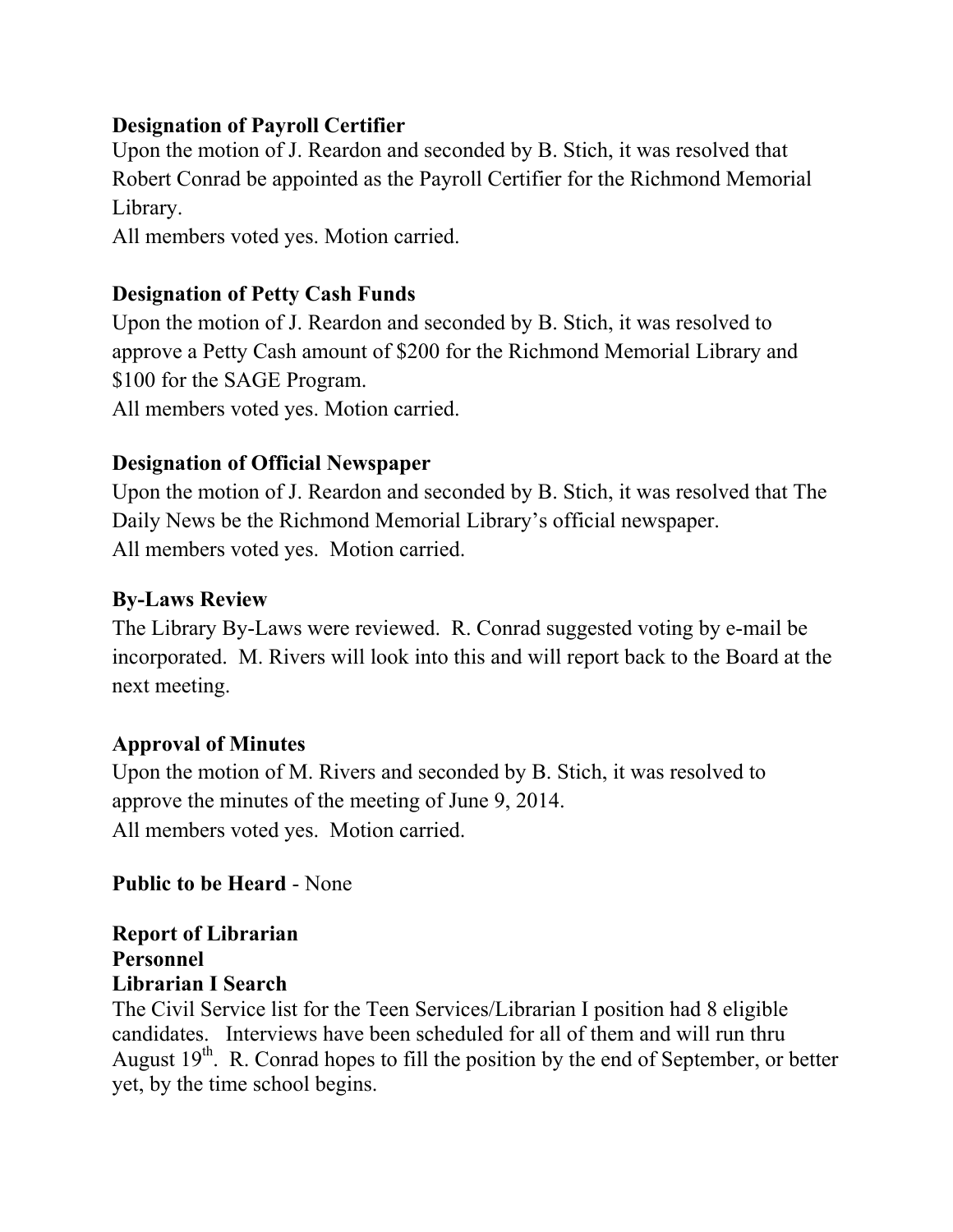# **Library Statistics**

| <b>Materials Circulation</b> | <b>June 2014</b> | 18,652 |
|------------------------------|------------------|--------|
| <b>Ebooks</b>                | <b>June 2014</b> | 428    |
| Freegal Downloads            | <b>June 2014</b> | 417    |
| Zinio                        | <b>June 2014</b> | 40     |
| Internet Usage               | <b>June 2014</b> | 2,304  |
| <b>Literacy Stations</b>     | <b>June 2014</b> | 311    |
| Attendance                   | <b>June 2014</b> | 13,838 |
| Website Usage                | <b>June 2014</b> | 5,191  |

### **Construction status update**

While the roof construction continues in full force, a strong rain storm last week created new leaks over the Library's Local History Collection. Quick action with tarps and buckets preserved the collection.

# **Construction Grant update**

The next round of Construction Grants continues July  $15<sup>th</sup>$  when R. Conrad meets with L. Erickson from the NIOGA Library System. R. Conrad shared some of his construction grant ideas with the Board. Besides the need for new carpeting, he suggested a few new windows and a hydraulic air lift to go with a drive up bookdrop.

# **REACH Grant survey results**

The REACH Grant's "painting with acrylics" classes proved to be very popular. Besides painting, the REACH Grant survey revealed the other most popular interest for seniors over 60 is T'ai Chi. The preferred day of the week is Thursdays, with afternoons being the most requested time during the day.

### **Long Range Plan**

Monthly update reviewed; highlights included:

- Robert Conrad approved as the new Library Director for Richmond Memorial Library.
- Summer/Teen Reading Clubs begin.
- RML Academy class painting class—very successful; second one day painting class planned.
- Surveys for future RML Academy offerings aggregated.
- First phase of library renovation—new roof—begins.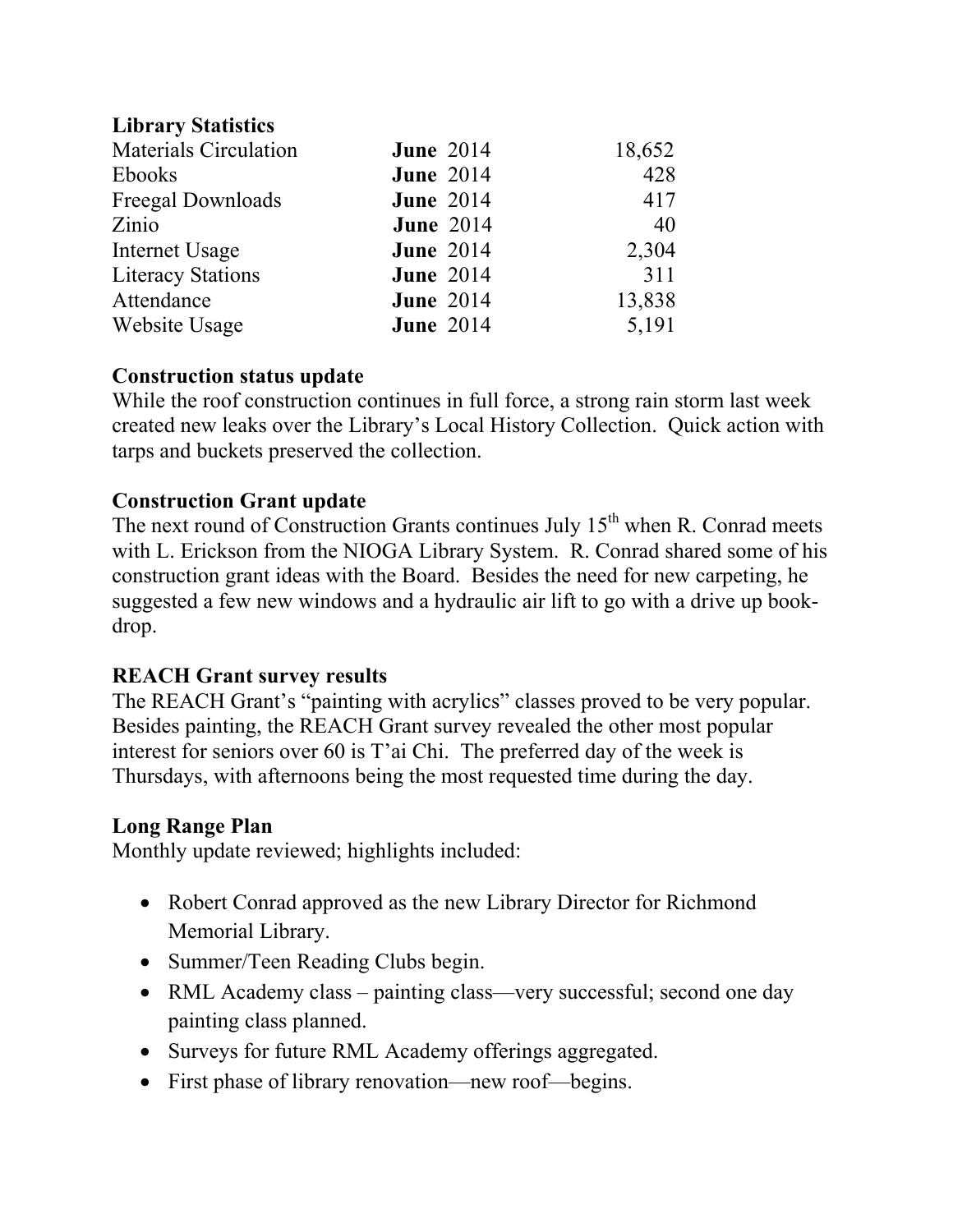- Three new databases purchased: Price It and p4a, which are both antiques databases and e-sequels, information on books in a series. A trial mode will be available in August.
- Marchese Computers agreed to assist the library in purchasing 2 one year licenses to Adobe Dreamweaver, which will be up and running August 3rd. Not having access to Adobe Dreamweaver has been a major problem in launching our new web page. Final revisions to the web page are underway.
- All READ posters are on display on the main floor above the catalogs.
- Dean Richmond's top hat is now on loan to us from the Holland Land Office Museum until the end of the year. The Museum also loaned us a display case to secure the top hat. Also included in the case is the prayer book of Mary Richmond. These items are in the Reading Room.
- Ipads arrived. A mobile circulation app has been added to 2 of the 4. Ipads are currently being used in the Children's Room, at reference and with the SAGE program.

R. Conrad inquired as to whether the Board would like him to keep them informed on current and historic library and publishing trends and issues. The board agreed that they would appreciate that.

# **Report of Committees**

# **Genesee County Funding**

R. Conrad reported that the libraries in Genesee County are asking for an increase of 6% in county funding. He will be attending the County Funding Presentation on August  $4<sup>th</sup>$ .

# **Health Insurance & Flexible Spending Overview**

R. Conrad will meet with RML staff insurance broker, Jeremy Higgins, to learn about the new health insurance plan and about voluntary flexible spending.

# **Financials**

# **Transfers**

Upon the motion of J. Reardon, seconded by B. Stich, it was resolved to approve a transfer of \$50 from the NYS Retirement line to the Unemployment line to pay unemployment reimbursable billing. All members voted yes. Motion carried.

# **Approval of Invoices for Payment**

Upon the motion of J. Reardon, seconded by B. Stich, it was resolved to approve a payment of \$15,063.57 on Supplemental Warrant 150. All members voted yes. Motion carried.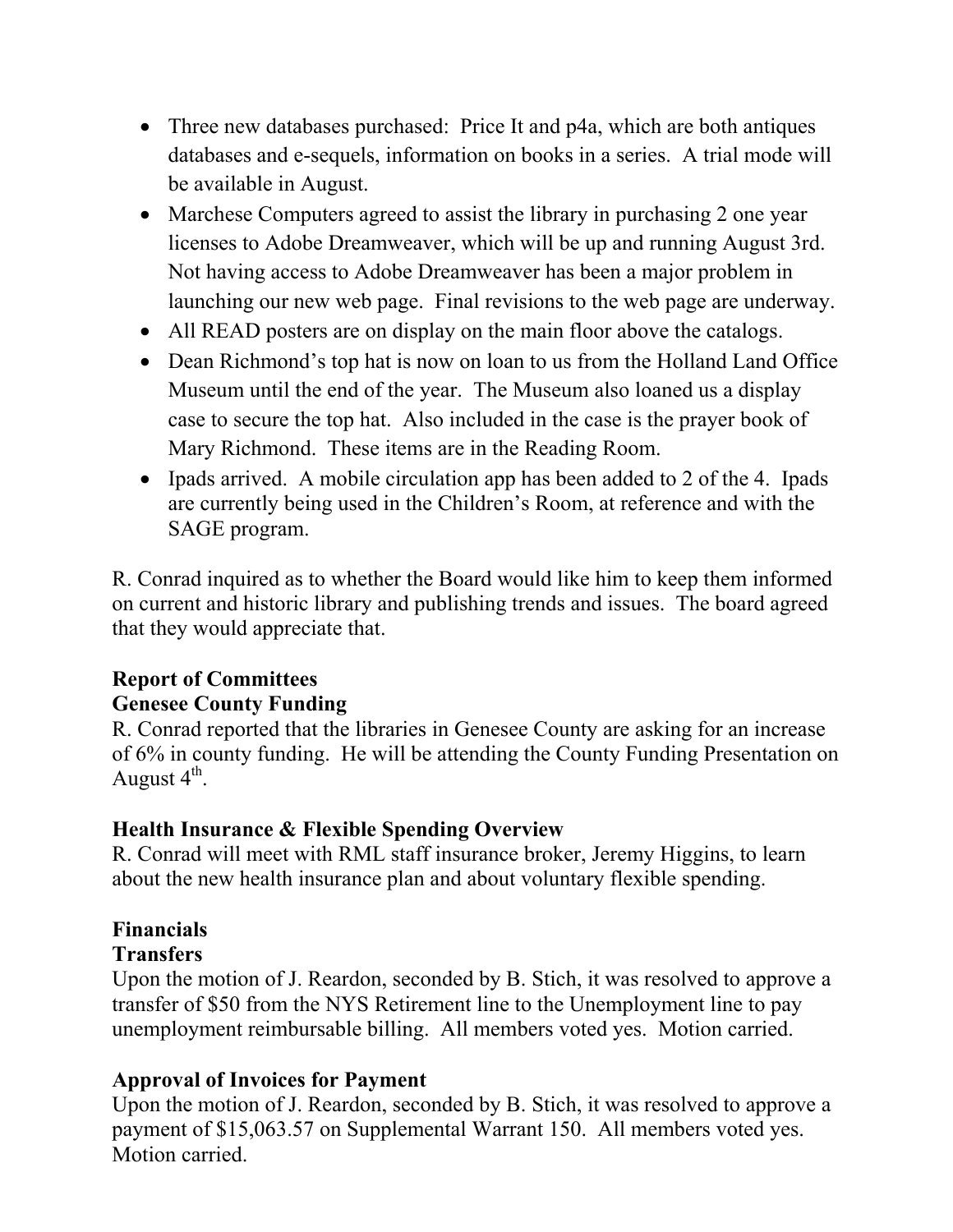Upon the motion of J. Reardon, seconded by B. Stich, it was resolved to approve the payment of \$6,552.60 on Supplemental Warrant 152. All members voted yes. Motion carried.

Upon the motion of J. Reardon, seconded by B. Stich, it was resolved to approve the manual checks on Warrant 154. The amount of  $$1,911.48$  was received by P  $\&$ A Administrative Services for June high deductible employer contributions. All members voted yes. Motion carried.

Upon the motion of J. Reardon, seconded by B. Stich, it was resolved to approve the payment of \$19,763.34 on Warrant 155. All members voted yes. Motion carried.

# **June 2014 Summary of Revenues and Appropriations**

The June 2014 Summary of Revenues and Appropriations won't be available until the audit is complete.

# **June 2014 Bank Reconciliations**

Upon the motion of J. Reardon, seconded by B. Stich, it was resolved to approve the June 2014 Bank Reconciliation. All members voted yes. Motion carried.

# **Capital Reserve** – No Change

### **Communications**

R. Conrad read the following letters to the Board:

- Appreciation the following two will be passed on to the Friends Board:
	- o Bonnie Bowman participated in the six week "How to Paint with Acrylics" class under the instruction of Kimberly Argenta. She wrote a letter praising the series. Sponsored by the Friends of the Richmond Memorial Library, the series for adults 60 and over was made possible by REACH Grant Funds. She praised Kimberly and all those that made it possible.
	- o Natalie Hare, an elementary teacher, corresponded to R. Conrad via email inquiring about the Friends of the Library's book sales. After attending, she stated that she was very pleased that she made the outof-town drive to find books for her classroom, and that she will return.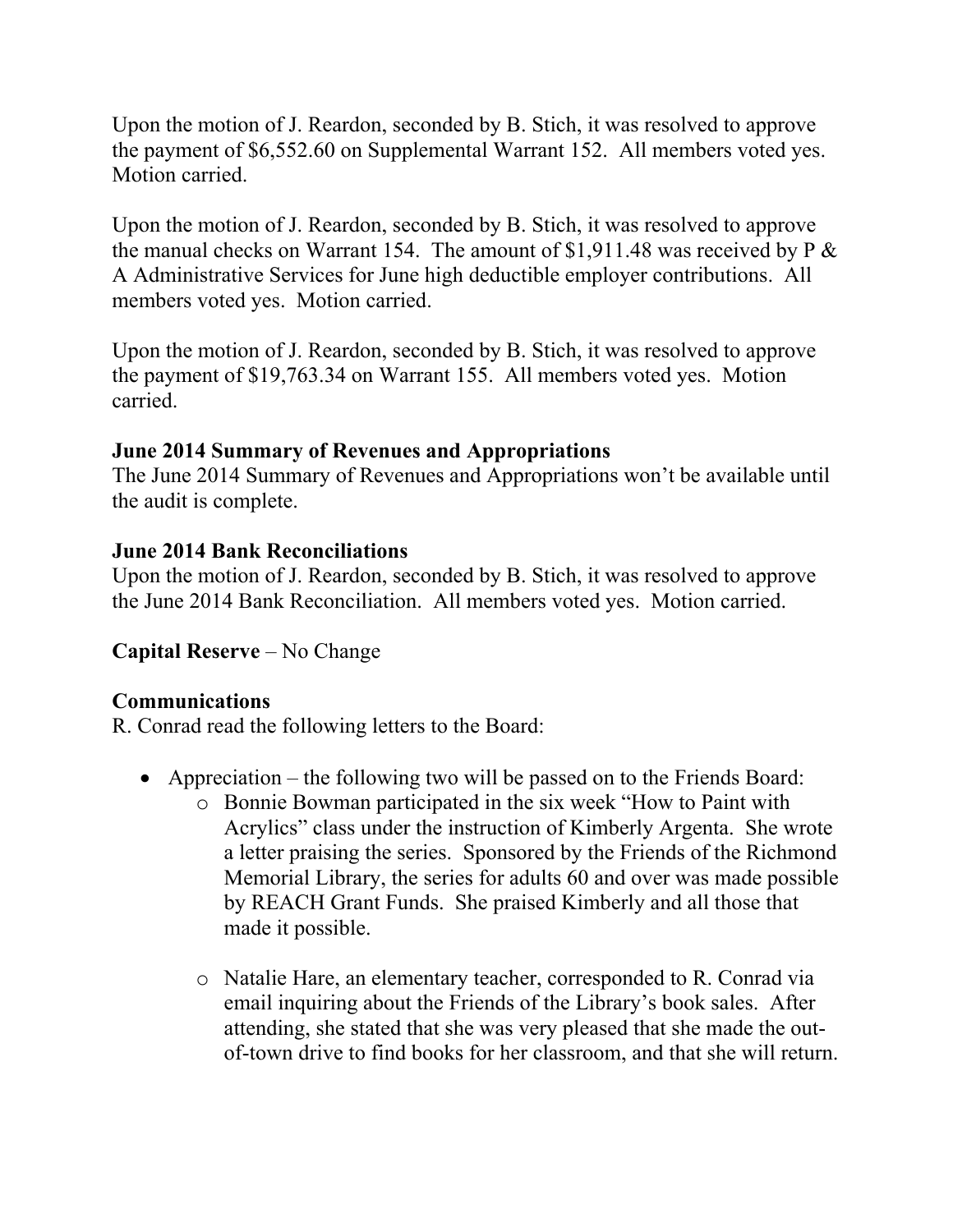- Congratulations
	- o U.S. Congressman Chris Collins wrote a letter of congratulations to RML's newest Director, Robert Conrad.
	- o N.Y. State Assemblyman Steve Hawley wrote a letter of congratulations to former Library Director Diana Wyrwa in regards to the NYS Library's Construction Grant to improve the Library's roof.

# **Unfinished Business**

Capitalization Policy

The Capitalization Policy, which was prepared for our auditors Freed Maxick, was reviewed. Upon the motion of M. Rivers, seconded by B. Stich, it was resolved to accept the Policy with the minor revision noted. All members voted yes. Motion carried.

# **New York Library Association membership Renewal**

Upon the motion of M. Rivers, seconded by J. Reardon, it was resolved to approve the NYLA Renewal. All members voted yes. Motion carried.

# **New Business**

# **Collection Development Policy**

R. Conrad will review/write Collection Development and also Challenged Book Policies and report back to the Board.

# **Petition for retention of previously accrued leave**

R. Conrad presented a statement of accrued leave/sick days from his former employer. He documented an incentive offer regarding the transfer of such days that he was offered upon accepting his current position of Library Director. Members of the Board will confirm the number of days by contacting Human Resources of said former employer. D. Charters Warren will look into the procedures regarding transferring former employer accrued leave/sick days and report back to the board.

# **Subcommittees**

R. Conrad will look into the following past RML subcommittees that our Board of Trustees are/were a part of, and report back to the Board:

- Finance Subcommittee
- Building & Grounds Subcommittee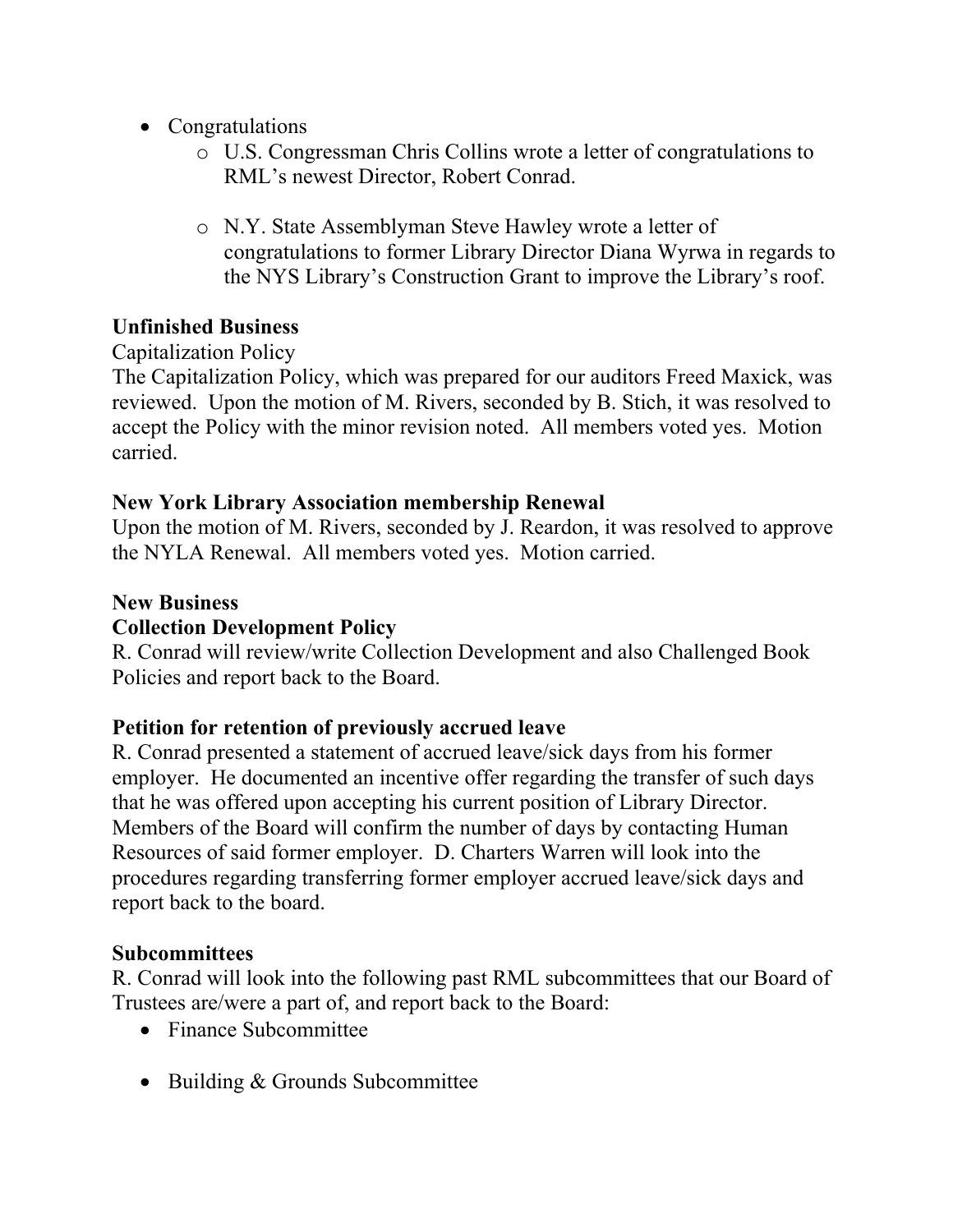# **Cell Phones**

N. Argulsky asked if there was a policy regarding cell phones being allowed at board meetings. There not being a policy in place, the Board agreed that due to the convenient availability of personal schedules/calendars on cell phones, muted cell phones are justified for making Board plans.

### **Adjournment**

There being no further business, President Dana Charters Warren adjourned the meeting at 8:36 PM.

Respectfully submitted, Robert Conrad, Clerk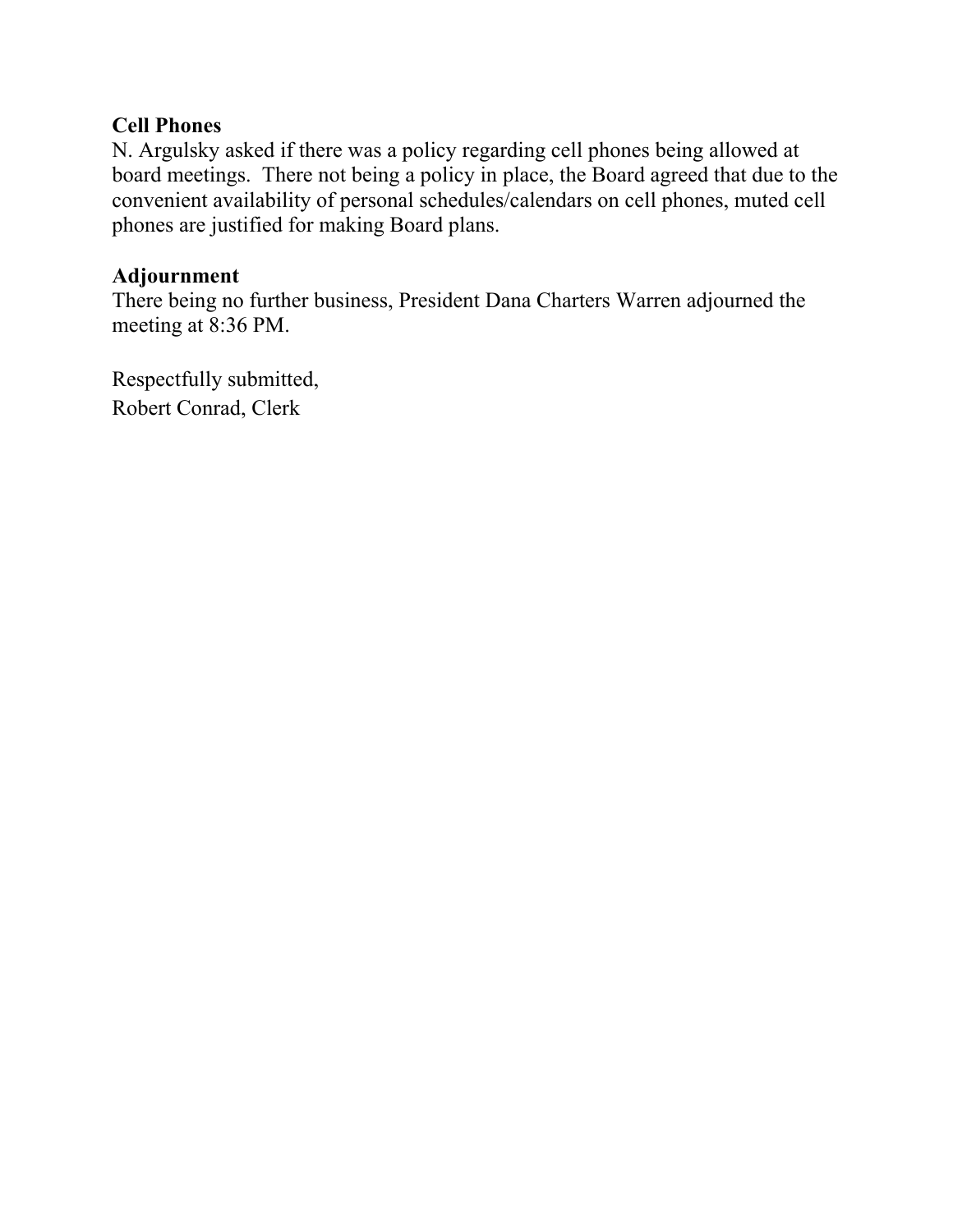#### *Approved by the Library Board of Trustees September 8, 2014*  **Richmond Memorial Library Board of Trustees August 11, 2014**

**Members Present:** Dana Warren, Beth Stich, Jennifer Reardon, Michael Rivers, and Norm Argulsky

Also present: NIOGA Liaison Colleen Brudz, Library Director Robert Conrad and Deputy Clerk Debra Levins

#### **Call to order**

The regular meeting of the Library Board of Trustees was held on Monday, August 11, 2014. President Dana Warren called the meeting to order at 6:35 p.m.

#### **Approval of Minutes**

Upon the motion of M. Rivers, seconded by J. Reardon, it was resolved to approve the minutes of the July, 14, 2014 meeting, with the noted correction on Signatories. All members voted yes. Motion carried.

#### **Public to be Heard** – None

#### **Report of Librarian**

Library Director Robert Conrad reported a late library opening on 7/28 due to water streaming through the roof re-construction. The Library opened at 1:00 p.m. The public was informed on WBTA of the late opening. Some replaceable books were damaged.

#### **Personnel**

#### **Teen Services Librarian**

Interviews for the Teen Services Librarian start tomorrow (8/12/14). The hope is to have the new employee in place for the beginning of the new school year.

R. Conrad suggested the possibility of hiring a homework teacher in the library to engage youth with programming using funds that had been budgeted for an after school security officer. The Board advised hiring the teacher for an initial trial period of September through December.

#### **NYLA Membership**

R. Conrad asked D. Warren about her NYLA Membership preferences.

#### **Policy & Procedure Review**

R. Conrad showed a list of library policies that RML has in place, and a list of policies suggested by the *Handbook for New Public Library Directors in NYS*, highlighting 10 policies that are suggested for development, including a Collection Development policy, and a Challenged Books procedure.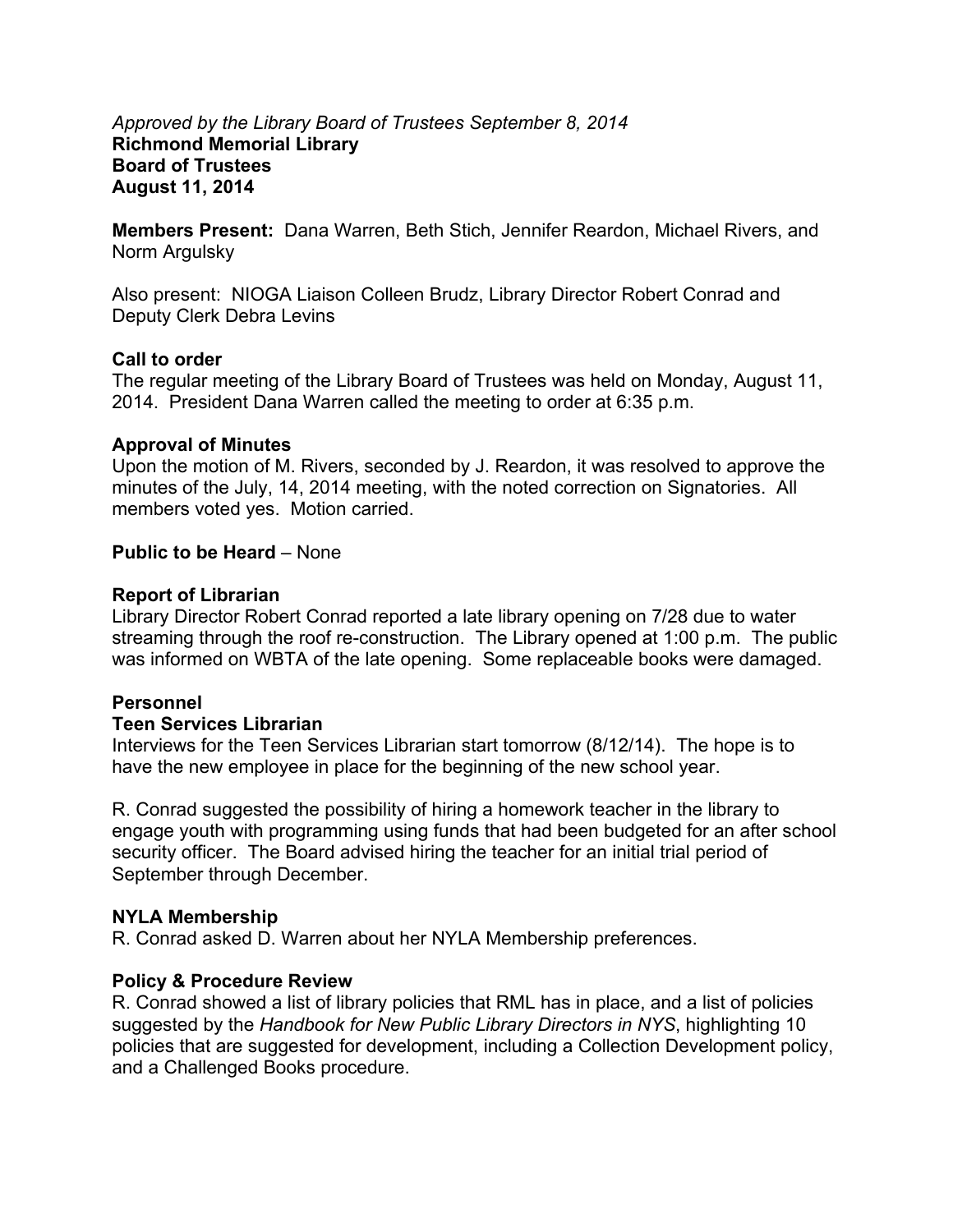Types of most recently challenged books from the America Library Association Website were reviewed, as well as Industry best practices for challenged library materials.

#### **NYS Construction Grant**

Upon the motion of M. Rivers, seconded by B. Stich, it was resolved to acknowledge the receipt of \$127,287.00 from NY State, equaling 90% of the NY State Construction Grant for Phase I – Roof Reconstruction, and to distribute those funds to the school district as necessary to fulfill the requirement of the grant. All members voted yes. Motion carried.

R. Conrad detailed his progress on applying for NY Construction Grant covering Phase II of the project.

#### **Health Insurance**

R. Conrad presented the final health care package chosen for 2014-15 and showed that this package came in under budget.

#### **Long Range Plan Report**

- Robert Conrad took charge as Library Director
- Summer Reading programs for children, teens, and adults continue
- Scheduled an Affordable Healthcare Enrollment program for end of August
- Created a tentative "Teacher in the Library" contact position to offer homework help and assist in crowd control during busy after-school hours.
- Prepared new website for launch and trained staff on website editing software
- Received NY State construction grant (90%) for Phase I Roof project on behalf of school
- Renewed NYLA institutional membership and assigned associate memberships
- Arranged for the weekly deposit of photocopier coin to be counted by Five Star Bank
- Scheduled second RML Academy class for late August

#### **Library Statistics**

| <b>Materials Circulation</b> | <b>July 2014</b> | 22,340 |
|------------------------------|------------------|--------|
| <b>Ebooks</b>                | <b>July 2014</b> | 448    |
| <b>Freegal Downloads</b>     | <b>July 2014</b> | 501    |
| Zinio                        | <b>July 2014</b> | 100    |
| Internet Usage               | <b>July 2014</b> | 2,399  |
| <b>Literacy Stations</b>     | <b>July 2014</b> | 606    |
| Attendance                   | <b>July 2014</b> | 15,243 |
| <b>Website Usage</b>         | <b>July 2014</b> | 5,520  |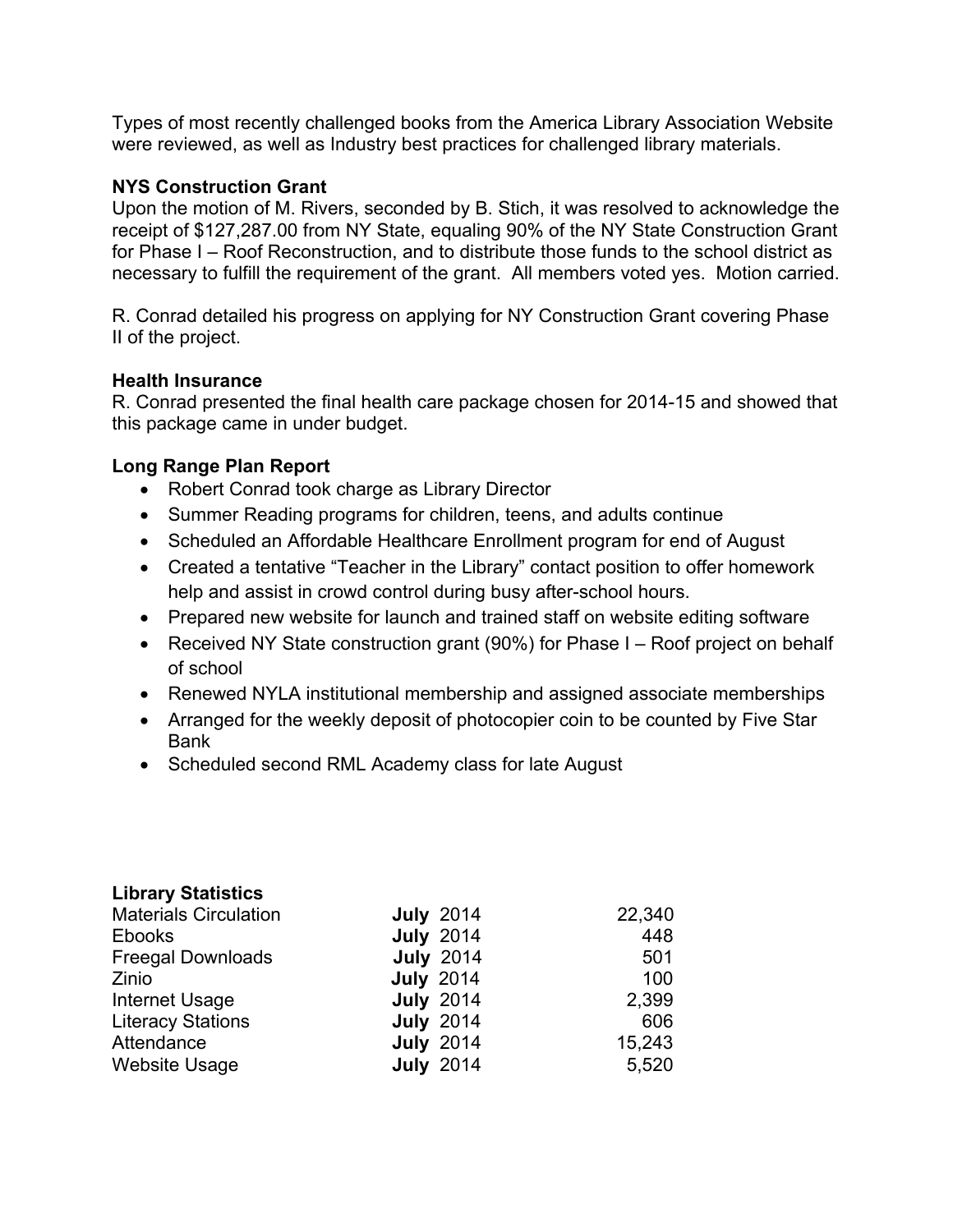#### **Report of Committees Genesee County Funding**

R. Conrad described to the Board the presentation that representatives from NIOGA and the county's six public libraries gave to the Genesee County Legislature requesting additional funds for library materials.

#### **Financials**

#### **Outstanding Purchase Orders**

R. Conrad apprised the Board of purchase orders outstanding from the last fiscal year.

#### **Transfer**

Upon the motion of M. Rivers, seconded by B. Stich, it was resolved to approve the transfer of the Conference Expenses line to the Other Expenses line to fund the NYLA Membership invoice. All members voted yes. Motion carried.

#### **Approval of Invoices for Payment**

Upon the motion of B. Stich, seconded by J. Rivers, it was resolved to approve the payment of \$5,071.28 on Supplemental Warrant 154. All members voted yes. Motion carried.

Upon the motion of B. Stich, seconded by J. Rivers, it was resolved to approve the payment of \$1,026.08 on Supplemental Warrant 157. All members voted yes. Motion carried.

Upon the motion of B. Stich, seconded by J. Rivers, it was resolved to approve the payment of \$139,585.42 on Warrant 158. All members voted yes. Motion carried.

Upon the motion of B. Stich, seconded by J. Rivers, it was resolved to approve the manual checks on Warrant 160. The amount of \$1,517.96 was received by P & A Administrative Service for July high deductible and flex employee contributions. All members voted yes. Motion carried.

#### **July 2014 Summary of Revenues and Appropriations**

Upon the motion of B. Stich, seconded by J. Rivers, it was resolved to approve the July 2014 Summary of Revenues and Appropriations. All members voted yes. Motion carried.

#### **July 2014 Bank Reconciliation**

Upon the motion of B. Stich, seconded by J. Rivers, it was resolved to approve the July 2014 Bank Reconciliations. All members voted yes. Motion carried.

**Capital Reserve** – No change

**Communications** - None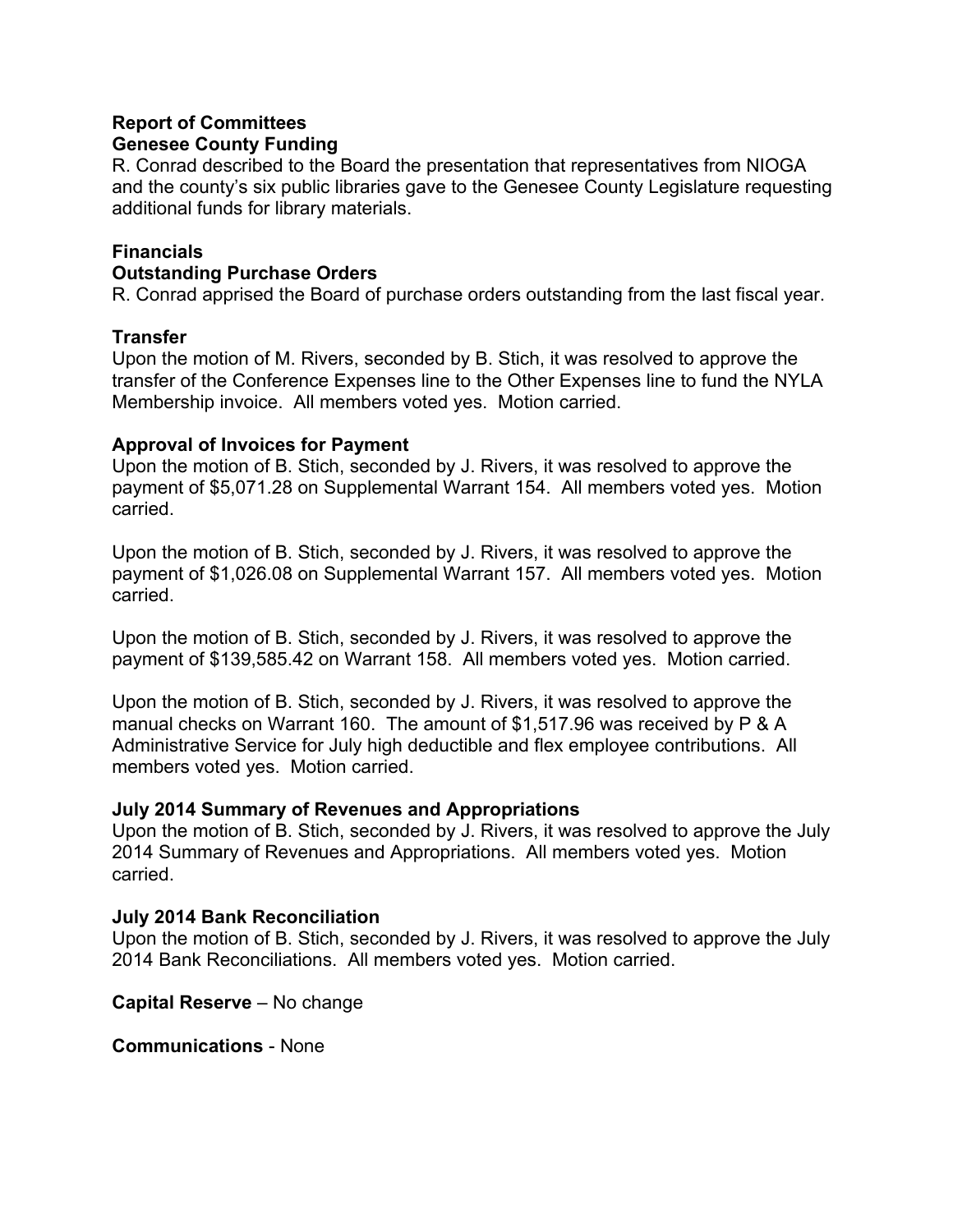#### **Unfinished Business Capitalization Policy**

Upon the motion of M. Rivers, seconded by B. Stich, it was resolved to approve the Capitalization Policy with the revision noted. All members voted yes. Motion carried.

#### **Petition for retention of previously accrued leave**

Upon the motion of N. Argulsky, seconded by M. Rivers, it was resolved to approve the transfer of 5 accrued leave/sick days from R.Conrad's former employer, as per the terms of his employment offer. All members voted yes. Motion carried.

#### **Amend Bylaws to allow for voting over email**

As per e-mail from NIOGA Director Tom Bindeman, formally making a Board decision via e-mail would violate the intent of the Open Meetings Law according to The Committee on Open Government. The Bylaws were not amended.

#### **New Business**

R. Conrad presented to the board an apparent discrepancy between the number of signatures obtained on the petitions of the last two trustee's nominations (25), and the number apparently required by the library's bylaws (100). R. Conrad went on to outline the provisions of NY Education law, Section 206, subsection 8, which, upon discussion, were determined to supersede our library's bylaws. An amendment to our bylaws aligning them with the superseding NY law was presented and distributed to the board.

M. Rivers discussed the problem of illegal parking on the library's driveway, blocking passage to and from the shared parking lot. R. Conrad will review the site improvement plans that are included in phase II of the library construction project and will report back to the Board.

#### **Adjournment**

There being no further business, President Dana Warren adjourned the meeting at 8:35 PM.

Respectfully submitted, Robert Conrad, Clerk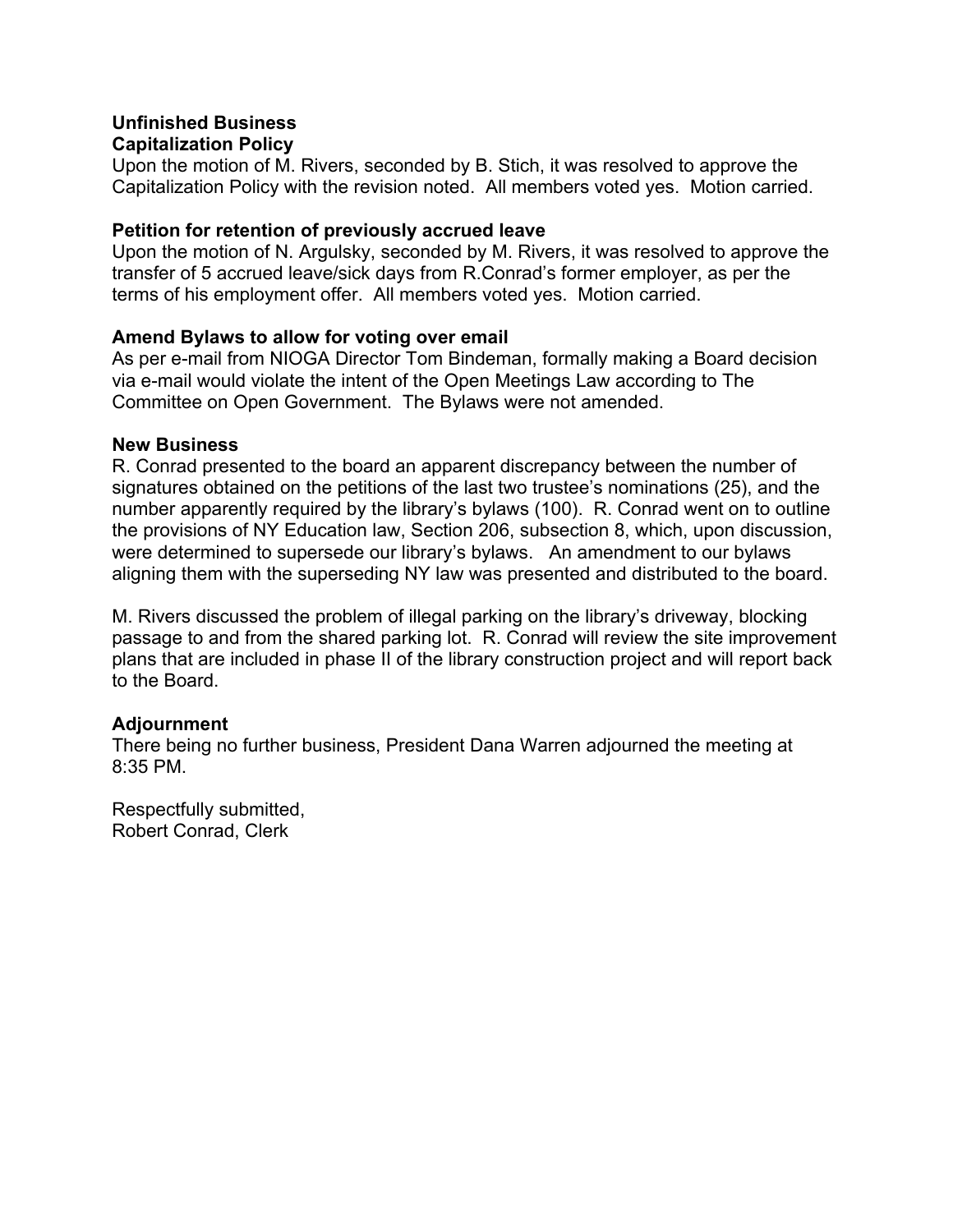# *Approved by the Library Board of Trustees October 20, 2014*  **Richmond Memorial Library Board of Trustees September 8, 2014**

**Members present:** Dana Warren, Beth Stich, Jennifer Reardon, Michael Rivers, and Norm Argulsky

**Also present:** Colleen Brudz, Bob Conrad and Debra Levins

# **Call to order**

The September meeting of the Library Board of Trustees was held on Monday, September 8, 2014. President Dana Warren called the meeting to order at 6:30 p.m.

# **Approval of Minutes**

Upon the motion of M. Rivers and seconded by J. Reardon, it was resolved to approve the minutes of the August 11, 2014 meeting. All members voted yes. Motion carried.

**Public to be Heard** - None

# **Report of Librarian**

# **2014 Children's Summer Reading Club Report**

The Board reviewed the Children's Summer Reading Club final report which was prepared by Children's Librarian, Vinise Campanella. A new weekly program called Bark Night encouraged children to practice reading by providing a registered therapy dog as an amiable audience. There were 33 programs in all, with total participation of 1,086. A decrease in attendance may be attributed to fewer Lego Clubs and Storytimes this summer. However, the special programs, Gadgets and Gizmos and Let's Get Messy increased attendance.

# **Personnel**

# **Teen Librarian appointment**

Upon the motion of N. Argulsky, seconded by B. Stich, it was resolved to appoint Andrea Fetterly as our newTeen Services Librarian, with a starting date of 9/09/14. All members voted yes. Motion carried.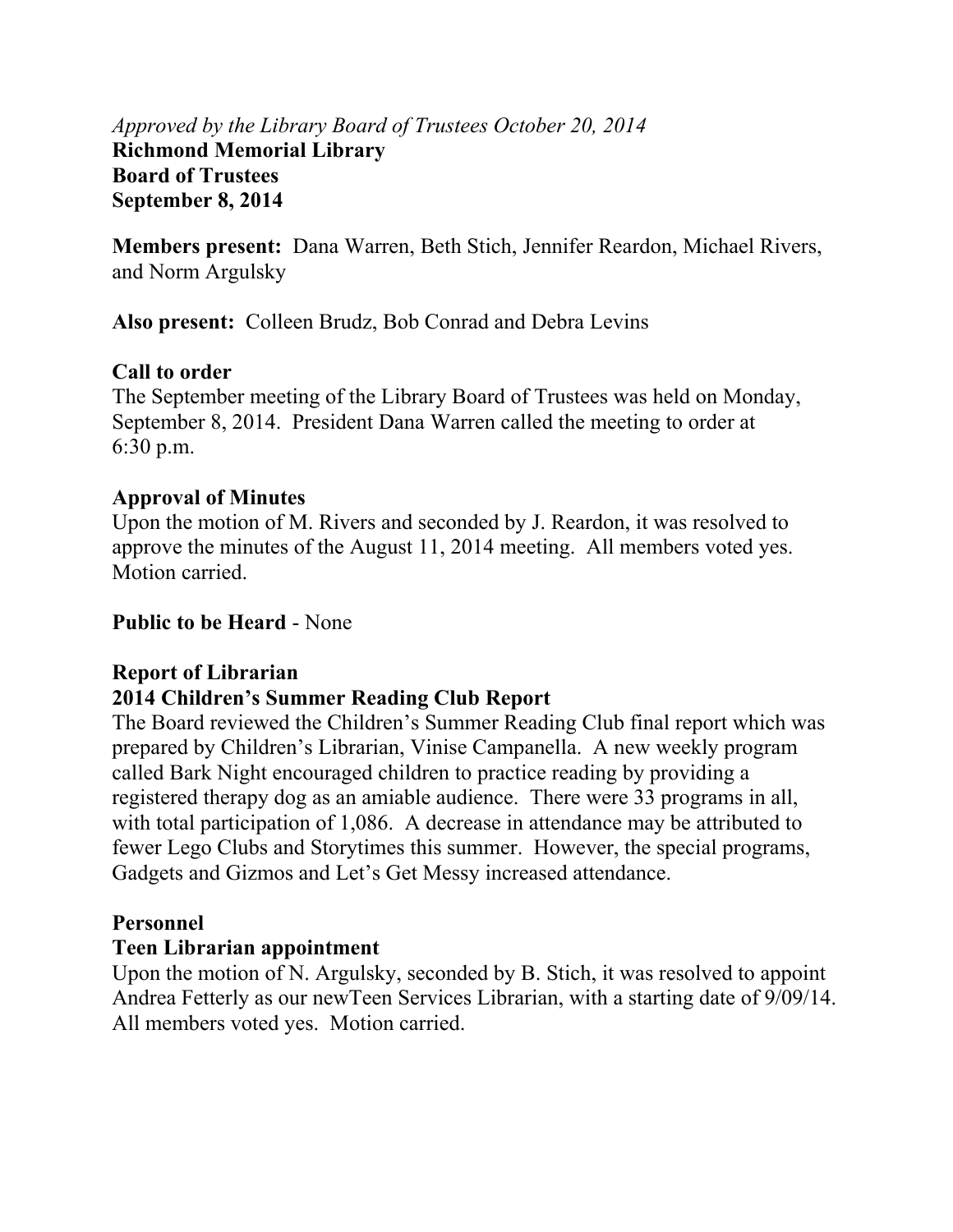# **Library Designs That Last & Interior Design Award Winners 2014**

R. Conrad briefly discussed information he distributed regarding library design trends.

# **Little Free Library in "Jerome Place" Community Area**

R. Conrad reviewed an article on "Little Free Libraries", which are becoming more popular. Youth Services Librarian Assistant Kelly March will give a library program to a neighbor's inaugural Little Free Library at a block party on September  $27<sup>th</sup>$ .

# **Long Range Plan Report**

- Wrapped up the 2014 Summer Reading Clubs.
- Advertised, interviewed, and hired Teacher in the Library to engage youth and teens with after-school homework help.
- Interviewed and hired (pending board approval) Teen Librarian Andrea Fetterly.
- Staff training on DreamWeaver (August 4) and launched the new website (August  $25<sup>th</sup>$ ); now making live edits.
- Friends of the Library sponsored Meet & Greet of new Library Director August 12.
- Interviewed prospective IT Support August 18; potential cost savings and superior service.
- Exit interviews with library summer intern Elizabeth Beardsley
- Presented at BCSD new staff orientation: RLM Friends' Book Sale, Freading, Freegal, Overdrive, Rocket Languages
- Attended United Way symposium on collaborating with, coordinating social service efforts in Gen Co.
- Foundation board meeting August 19.
- In talks with local developer Tom Mancuso on Maker Space partnership.

# **Library Statistics**

| <b>Materials Circulation</b> | August 2014 | 20,331 |
|------------------------------|-------------|--------|
| Ebooks                       | August 2014 | 453    |
| Freegal Downloads            | August 2014 | 530    |
| Zinio                        | August 2014 | 24     |
| Internet Usage               | August 2014 | 2,423  |
| <b>Literacy Stations</b>     | August 2014 | 497    |
| Attendance                   | August 2014 | 14,036 |
| Website Usage                | August 2014 | 5,669  |
|                              |             |        |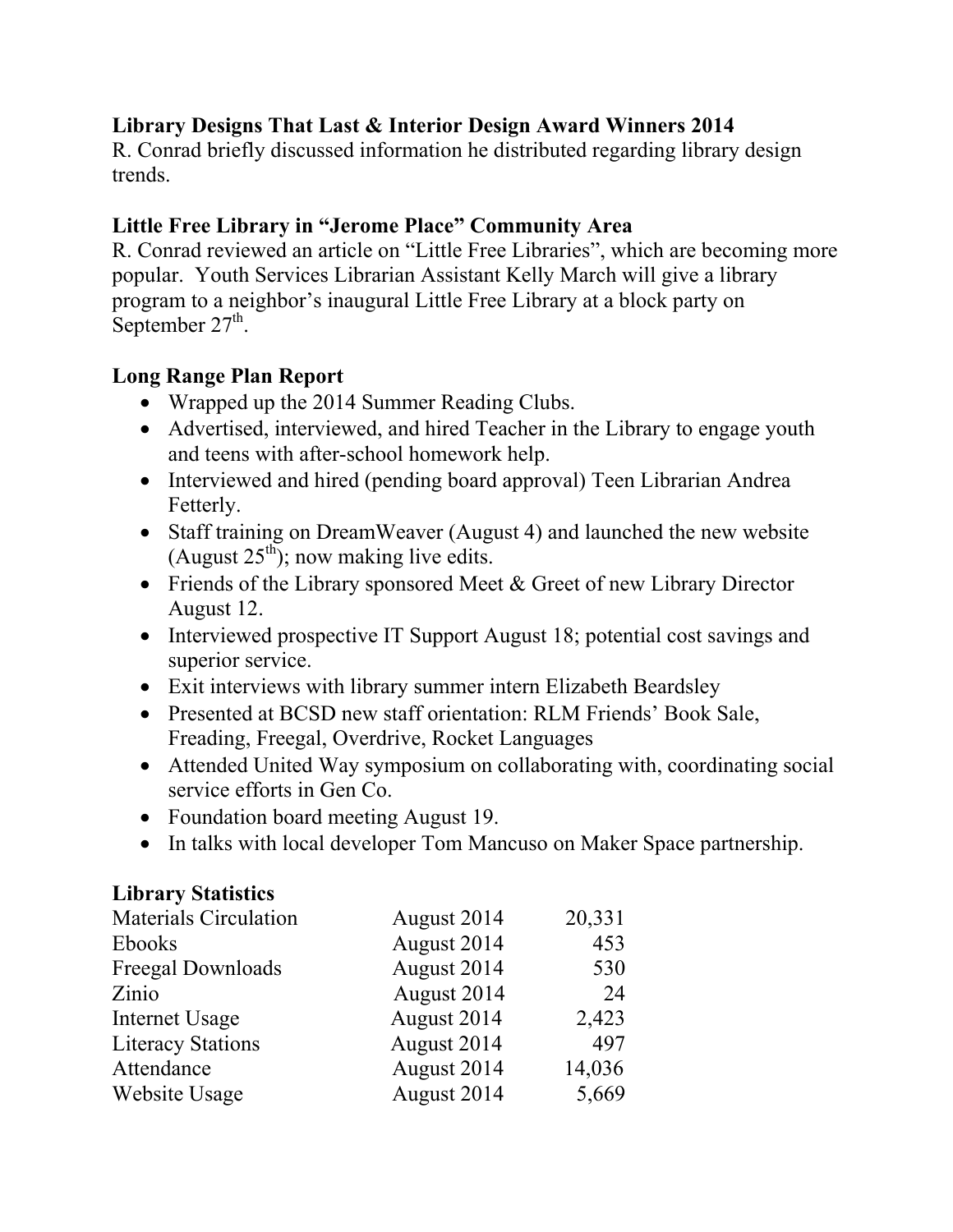# **Financials**

# **Approval of Invoices for Payment**

Upon the motion of N. Argulsky, seconded by J. Reardon, it was resolved to approve the payment of \$9,929.60 on Supplemental Warrant 159. All members voted yes. Motion carried.

Upon the motion of N. Argulsky, seconded by J. Reardon, it was resolved to approve the payment of \$1,595.22 on Supplemental Warrant 162. All members voted yes. Motion carried.

Upon the motion of N. Argulsky, seconded by J. Reardon, it was resolved to approve the payment of \$11,912.47on Warrant 163. All members voted yes. Motion carried.

Upon the motion of N. Argulsky, seconded by J. Reardon, it was resolved to approve the manual checks on Warrant 165. The amount of \$3,143.90 was received by P & A Administrative Services for August Health Care costs. All members voted yes. Motion carried.

# **Request for Approval to pay Teacher in the Library on Supplemental Warrant**

Due to the pay periods prior to the next Board Meetings, R. Conrad asked permission from the board to pay the Teacher in the Library position on supplemental warrants. The payments would be bi-weekly instead of monthly. The discussion was tabled until the next Board Meeting.

### **August 2014 Summary of Revenue and Appropriations**

Upon the motion of N. Argulsky, seconded by J. Reardon, it was resolved to approve August 2014 Summary of Revenues and Appropriations. All members voted yes. Motion carried.

# **August 2014 Bank Reconciliation**

Upon the motion of N. Argulsky, seconded by J. Reardon, it was resolved to approve August 2014 Bank Reconciliation. All members voted yes. Motion carried.

# **Capital Reserve-**No changes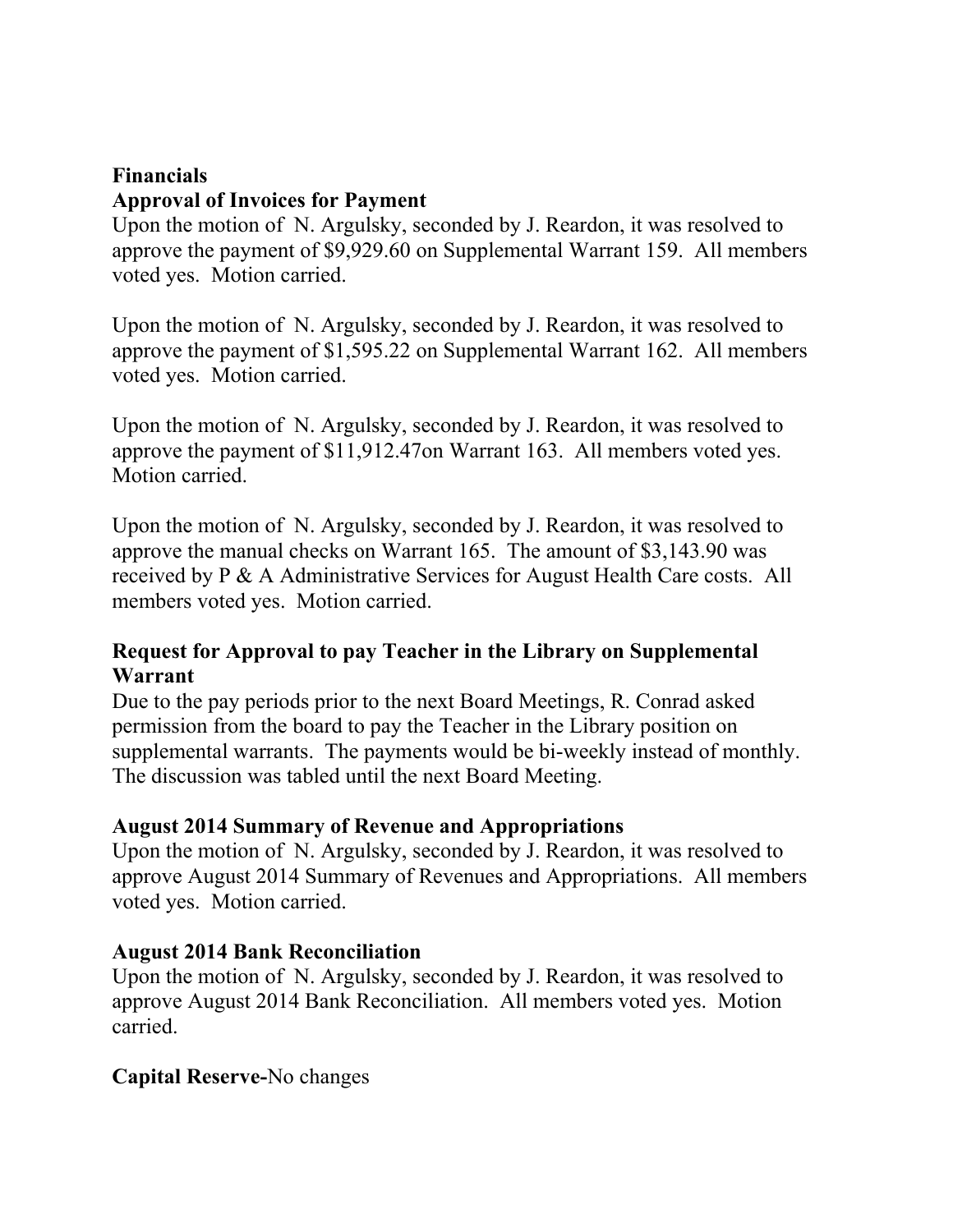# **Communications**

R. Conrad read a letter from library patron Jeffrey Ackerman. Mr. Ackerman expressed concern for disabled patrons having access to the Library. His main issues included parking, and the access ramp being too steep. Some of these issues are already addressed in the construction project; however, Mr. Ackerman's insights provide valuable observations and suggestions to keep in mind.

### **Unfinished Business**

Upon the motion of M. Rivers, seconded by N. Argulsky, it was resolved to amend the Library Bylaws to align with the superseding NY law of "25, or 2%" required number of signatures on Board candidate petitions. All members voted yes. Motion carried.

**New Business -** None

# **Adjournment**

There being no further business, President Dana Warren adjourned the meeting at 7:38 p.m.

Respectfully submitted, Bob Conrad, Clerk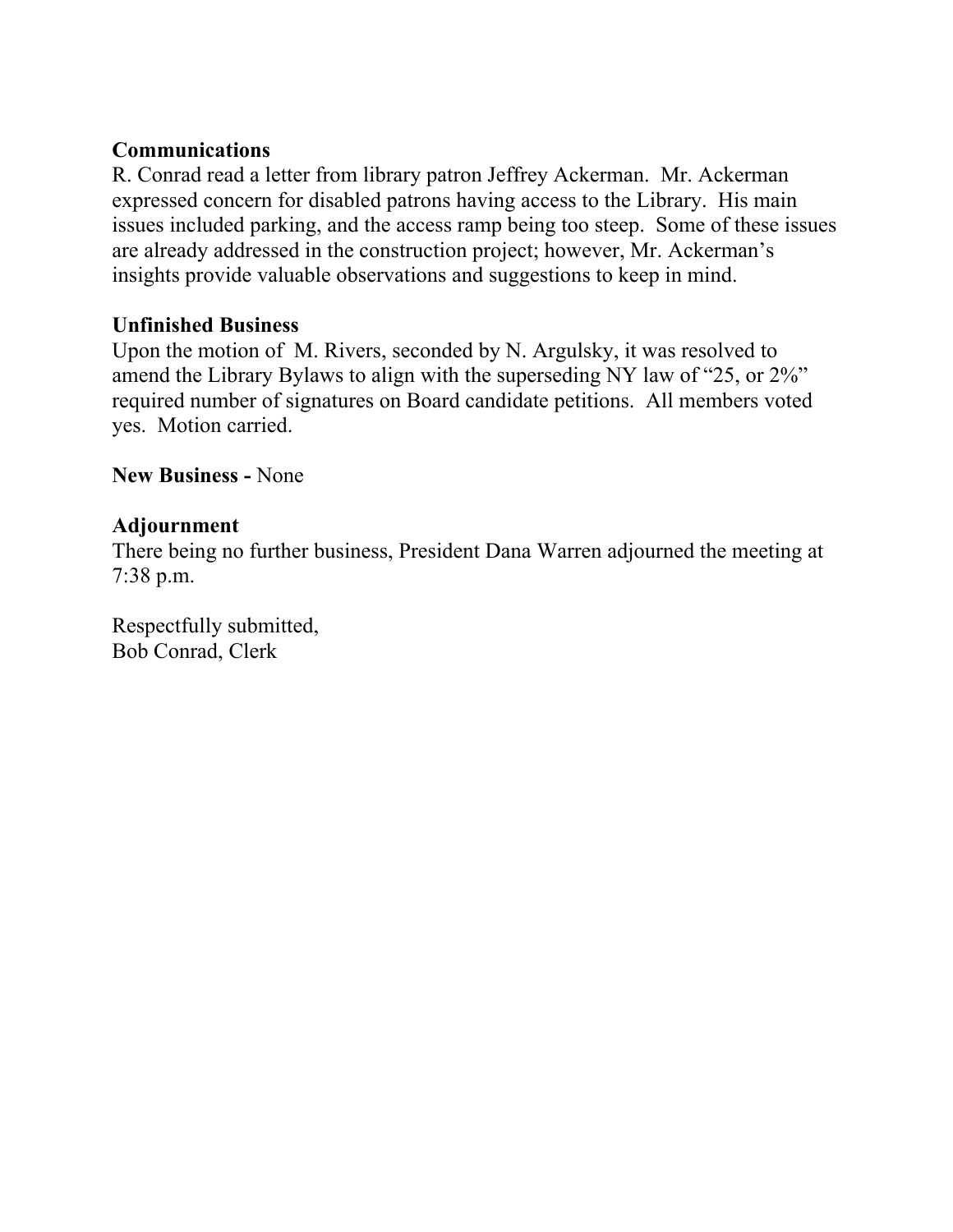# *Approved by the Library Board of Trustees November 10, 2014*  **Richmond Memorial Library Board of Trustees October 20, 2014**

**Members present:** Dana Warren, Beth Stich, Michael Rivers, and Norm Argulsky

**Also present:** Colleen Brudz, Kathryn Barrett, Sally Sanford, Carol Richardson, Bob Conrad and Debra Levins

**Excused:** Jennifer Reardon

# **Call to order**

The October meeting of the Library Board of Trustees was held on Monday, October 20, 2014. President Dana Warren called the meeting to order at 6:30 p.m.

# **Approval of Minutes**

Upon the motion of B. Stich, seconded by N. Argulsky, it was resolved to approve the minutes of the September 8, 2014 meeting. All members voted yes. Motion carried.

# **Public to be Heard – None**

# **Auditor's Report**

CPA Kathryn Barrett of Freed Maxick reviewed the draft of the Library's audit for fiscal year 2013-2014. There were no deficiencies or audit adjustments. The checks and balances showed a job well done. M. Rivers made a motion to accept the audit as presented, and B. Stich seconded it. All members voted yes. Motion carried.

K. Barrett left the meeting at 6:48 p.m.

S. Sanford and C. Richardson left the meeting at 6:51 p.m.

# **Report of Librarian GO ART! Honor**

The Genesee-Orleans Regional Arts Council honored Richmond Memorial Library at its 14th Annual Community Arts Awards Gala. Community/Adult Services Librarian Leslie DeLooze accepted the award on the Library's behalf. The award applauds the Library for its continuous and significant role in providing quality arts and cultural programming to the community. It will be featured in the Library's front display case.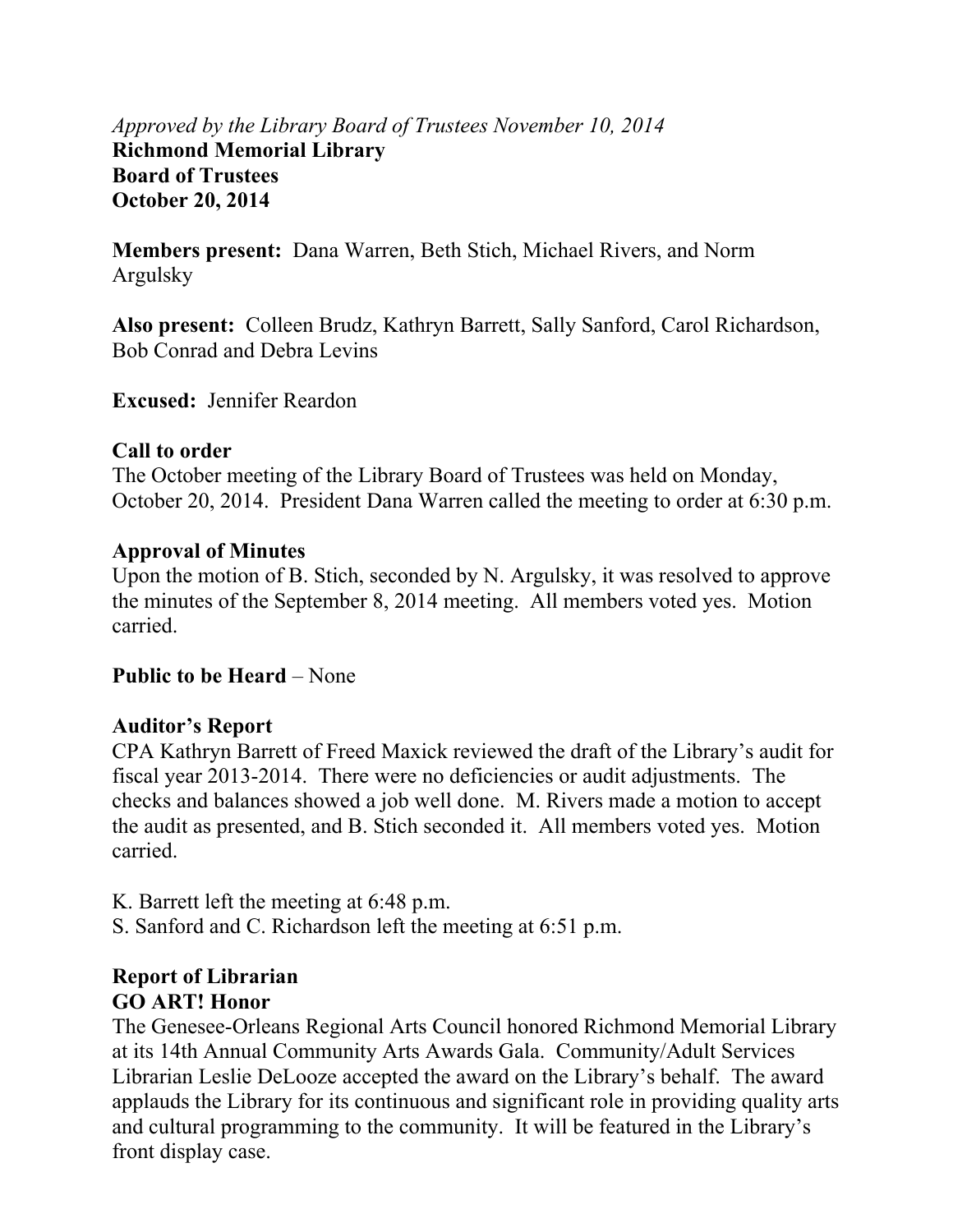# **Construction Project Updates**

R. Conrad reported that the roof project is scheduled to be finished today (10/20/14). The ceiling tiles should be done by the end of month. The Board asked Mr. Conrad to look into the possibility of doing interior work that would require the Library to be closed (such as the carpeting and windows) during the same closure timeframe as the exterior construction. It was noted that access to the Library needs to be kept in mind during the Budget Vote/Trustee election in May.

# **Friends & Foundation Update**

The Friends & Foundation of the Library elected their Board members and set up an agenda. Gregg McAllister was elected President, and Peggy Lamb was elected Vice President. Sandy O'Donnell and Barb Matarazzo are serving the same roles as they did for the Friends of the Library Board per the Bylaws, as Secretary and Treasurer respectively. The Board would like to have more members and is recruiting.

# **2014 Teen and Adult Summer Reading Club Reports**

R. Conrad reviewed the Teen and Adult Summer Reading Club Reports. Vice President B. Stich noted that staff paid for their own t-shirts in support of the Summer Reading Clubs. She asked Mr. Conrad to look into the possibility of the Friends & Foundation funding the cost in the future.

# **Executive Session**

Upon the motion of M. Rivers, seconded by B. Stich, it was resolved to enter into Executive Session at 7:07 p.m. All members voted yes, motion carried. Upon the motion of M. Rivers, seconded by B. Stich, Executive Session ended at 7:15 p.m. All members voted yes. Motion carried.

# **Leadership Genesee**

Upon receiving an invitation from Leadership Genesee, R. Conrad informed the Board that he is pursuing the opportunity to become a member. Board members praised the organization. It is known for its leadership networking/skill building, community education, and encouragement of community issue involvement.

# **Long Range Plan Report - Handout**

Monthly update reviewed; highlights included:

• Met with Tom Mancuso of the Harvester Makerspace to discuss partnership opportunities and to position the library in Genesee County's economic development initiatives.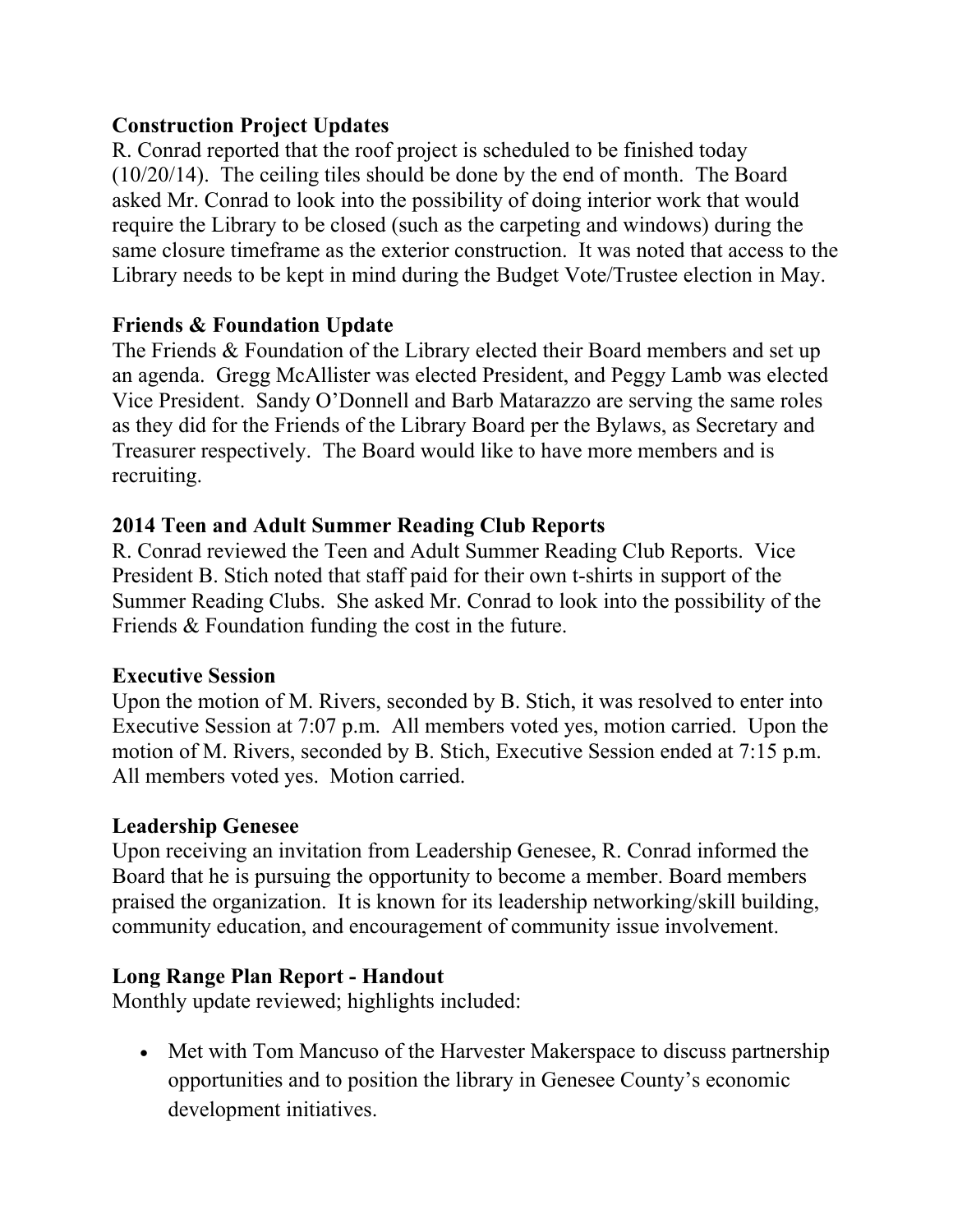- Continued to refine and update webpage.
- 20 School Days in the month of September
	- o 666 after-school student visits (234 Children's Room; 432 Teen).
	- $\circ$  ~90 students were provided with homework assistance by the Teacher in the Library.
- Began hosting St. Joseph's  $6<sup>th</sup>$  grade classes on Thursdays and Fridays
- Every Child Ready to Read:
	- o Hosted two staff workshops on the new early literacy program
	- o Incorporated the program in story times and created a blog detailing the activities
- Continued to seek out new GRO partnerships, including the new Baby Cafe created by UMMC.

#### **Library Statistics**

| <b>Materials Circulation</b> | September 2014 | 18,551 |
|------------------------------|----------------|--------|
| Ebooks                       | September 2014 | 445    |
| Freegal Downloads            | September 2014 | 694    |
| Zinio                        | September 2014 | 68     |
| Internet Usage               | September 2014 | 2,631  |
| <b>Literacy Stations</b>     | September 2014 | 372    |
| Attendance                   | September 2014 | 14,362 |
| Website Usage                | September 2014 | 5,863  |

# **Financials**

#### **Request for Transfer**

Upon the motion of N. Argulsky, seconded by M. Rivers, it was resolved to approve a transfer of \$550 from HD Employer Contribution to Healthcare Admin Costs to cover the annual fee for Admin costs for 2014-15. All members voted yes. Motion carried.

# **Approval of Invoices for Payment**

Upon the motion of N. Argulsky, seconded by M. Rivers, it was resolved to approve the payment of \$11,586.87 on Supplemental Warrant 166. All members voted yes. Motion carried.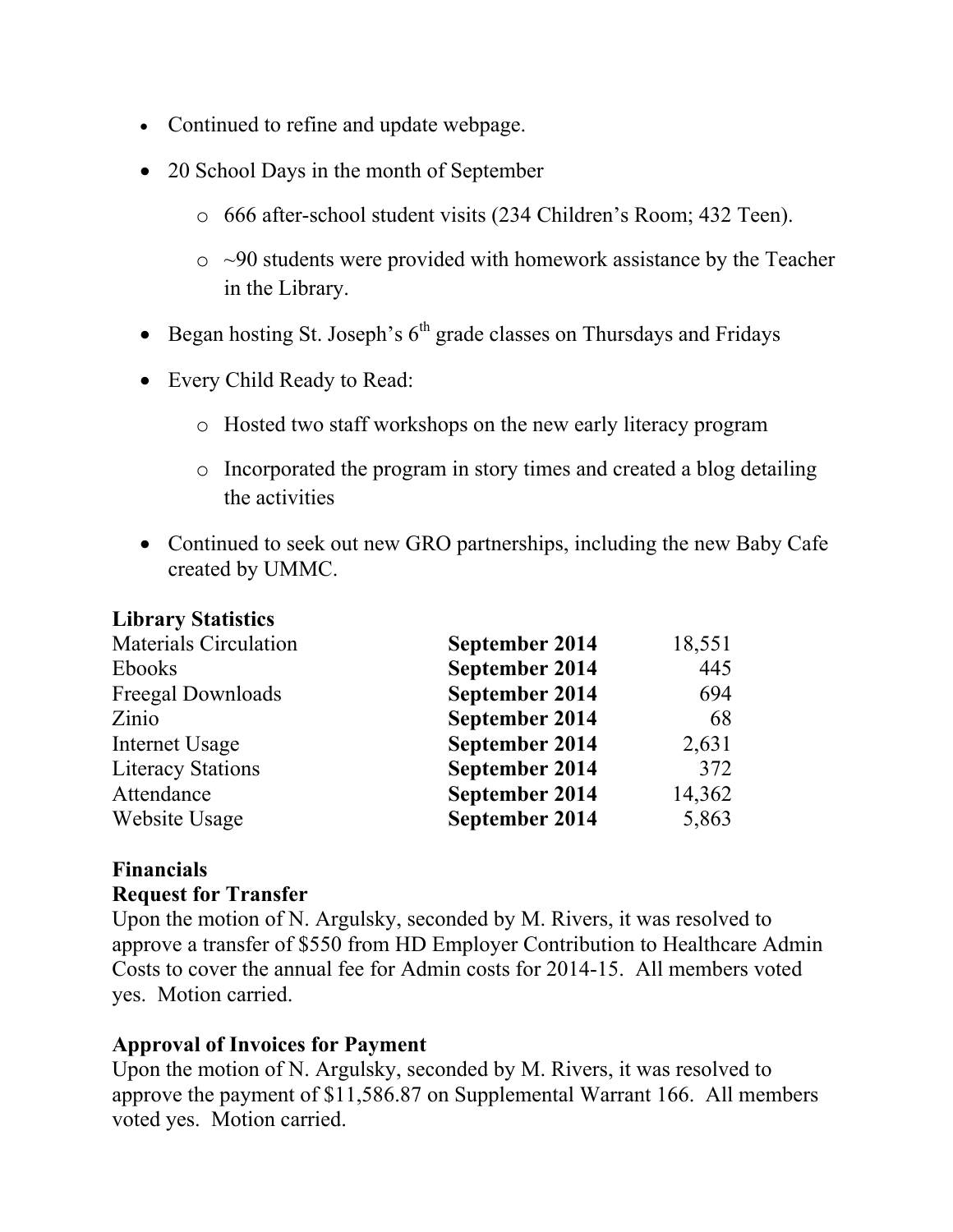Upon the motion of N. Argulsky, seconded by M. Rivers, it was resolved to approve the payment of \$3,176.64 on Supplemental Warrant 170. All members voted yes. Motion carried.

Upon the motion of N. Argulsky, seconded by M. Rivers, it was resolved to approve the payment of \$2,438.80 on Supplemental Warrant 173. All members voted yes. Motion carried.

Upon the motion of N. Argulsky, seconded by M. Rivers, it was resolved to approve the payment of \$29,019.77 on Warrant 171. All members voted yes. Motion carried.

Upon the motion of N. Argulsky, seconded by M. Rivers, it was resolved to approve the manual check on Warrant 167. The amount of \$1,412.07 was received by P & A Administrative Services for September Health Care costs. All members voted yes. Motion carried.

### **September 2014 Summary of Revenues and Appropriations**

Upon the motion of N. Argulsky, seconded by M. Rivers, it was resolved to approve the September 2014 Summary of Revenues and Appropriations. All members voted yes. Motion carried.

### **End of Quarter comparisons (2013-2014 vs 2014-2015)**

The end of quarter comparisons were reviewed.

# **September 2014 Bank Reconciliation**

Upon the motion of N. Argulsky, seconded by M. Rivers, it was resolved to approve the September 2014 Bank Reconciliation. All members voted yes. Motion carried.

**Capital Reserve** – No Changes

# **Unfinished Business**

# **Acceptance of Teacher in the Library contract**

Upon the motion of B. Stich, seconded by N. Argulsky, it was resolved to approve the Teacher in the Library Contract with changes noted by the Board. All members voted yes. Motion carried.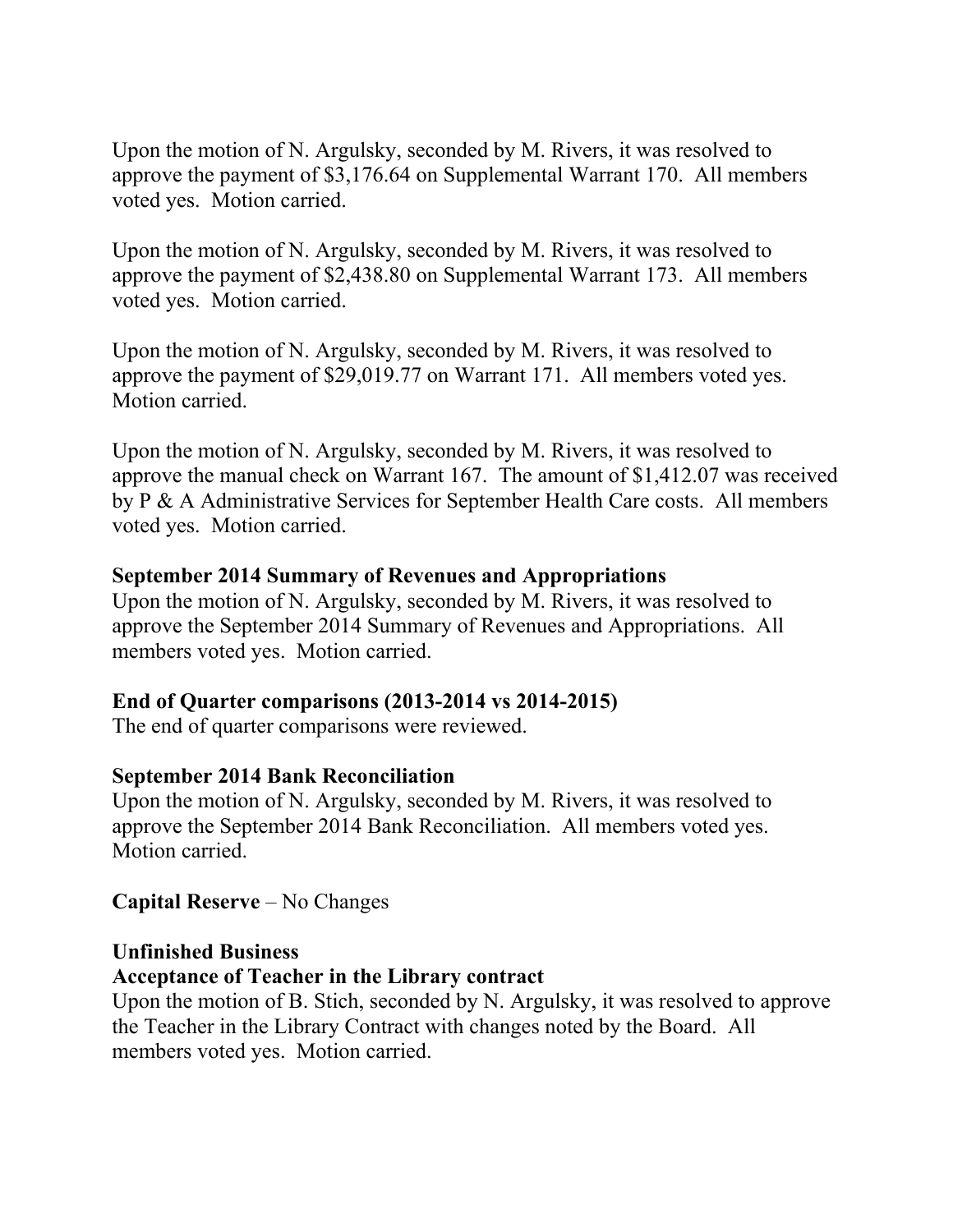#### **New Business Adelaide Richmond Kenney Trust**

The Certificate of Deposit matures 10/25; renewal at .18% R. Conrad informed the Board that he will move the money to an interest bearing savings account while exploring the possibility of handing the principle off to The Foundation.

### **Proposals for 2015 holiday/construction closures & board meeting calendar**

The proposed schedule of holiday closures and Board Meeting dates was discussed. The discussion was tabled to consider effects of construction closures during holiday breaks.

### **Non-resident card pro-rated quarterly**

R. Conrad explained a trend of VA patients and seasonal workers (Darien Lake) wishing to use library resources but unwilling to pay the \$40 annual non-resident fee. R. Conrad suggested pro-rating the annual fee quarterly and will prepare a policy amendment proposal.

### **Bookworm Café**

R. Conrad is negotiating the annual lease for the Bookworm Café. Owner Krystyna Stefanik shows tremendous loss of earnings during quiet summer months. R. Conrad proposed lowering rent those months accordingly.

### **Executive Session**

Upon the motion of B. Stich, seconded by N. Argulsky, it was resolved to again go into Executive Session at approximately 7:55 p.m. All members voted yes, motion carried.

### **Adjournment**

There being no further business, President Dana Warren adjourned the meeting at 8:43 p.m.

Respectfully submitted, Bob Conrad, Clerk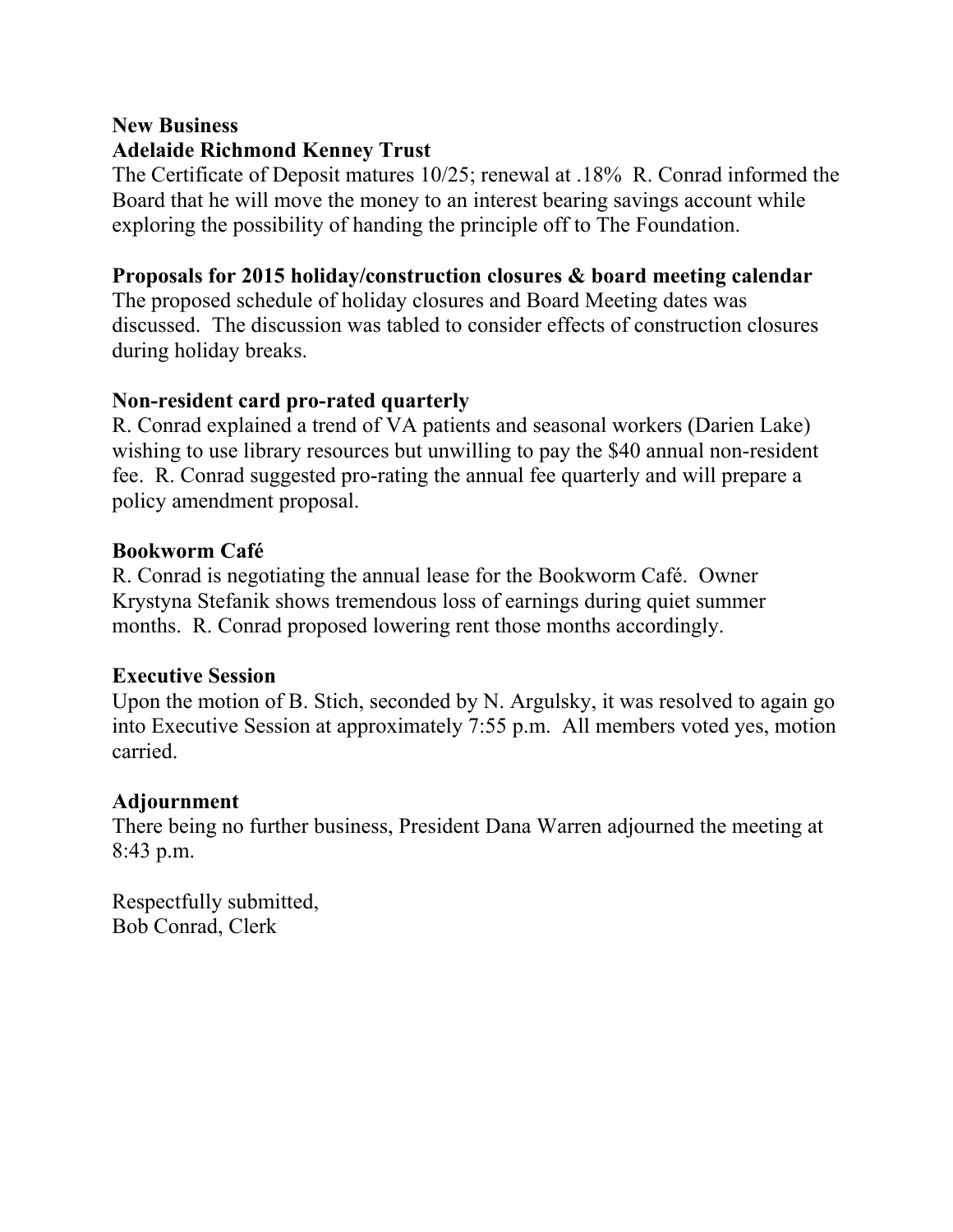# *Approved by the Library Board of Trustees December 8, 2014*  **Richmond Memorial Library Board of Trustees November 10, 2014**

The November meeting of the Library Board of Trustees was held on Monday, November 10, 2014. President Dana Warren called the meeting to order at 6:32 p.m.

Members present: Dana Warren, Beth Stich, Jennifer Reardon, Michael Rivers and Norm Argulsky

Also present: Colleen Brudz, Bob Conrad and Debra Levins

### **Approval of Minutes**

Upon the motion of M. Rivers seconded by B. Stich it was resolved to approve the minutes of the October 20, 2014 meeting. All members voted yes. Motion carried.

**Public to be Heard -** None

**Report of Librarian Personnel –** None

#### **Construction closure dates suggested**

Closure dates were discussed with Mr. Jacobs, Superintendent of BCSD Building and Grounds. It was suggested that exterior work begin the day after the May 5, 2014 Library Budget Vote, and interior work begin the following Monday, closing the library for one week. The intent is to be complete before the beginning of the summer reading program.

### **Long Range Plan – October 2014**

Monthly update reviewed; highlights included:

- Foundation Board elected at meeting October 7
- SAGE program presented to Marshall Grant all-team meeting
- Installation of new wireless network
	- o Improved public WiFi is installed: more reliable, better coverage
	- o Fine tuning and lower level coverage continue
	- o New anti-virus and firewall continue; speed tests thereafter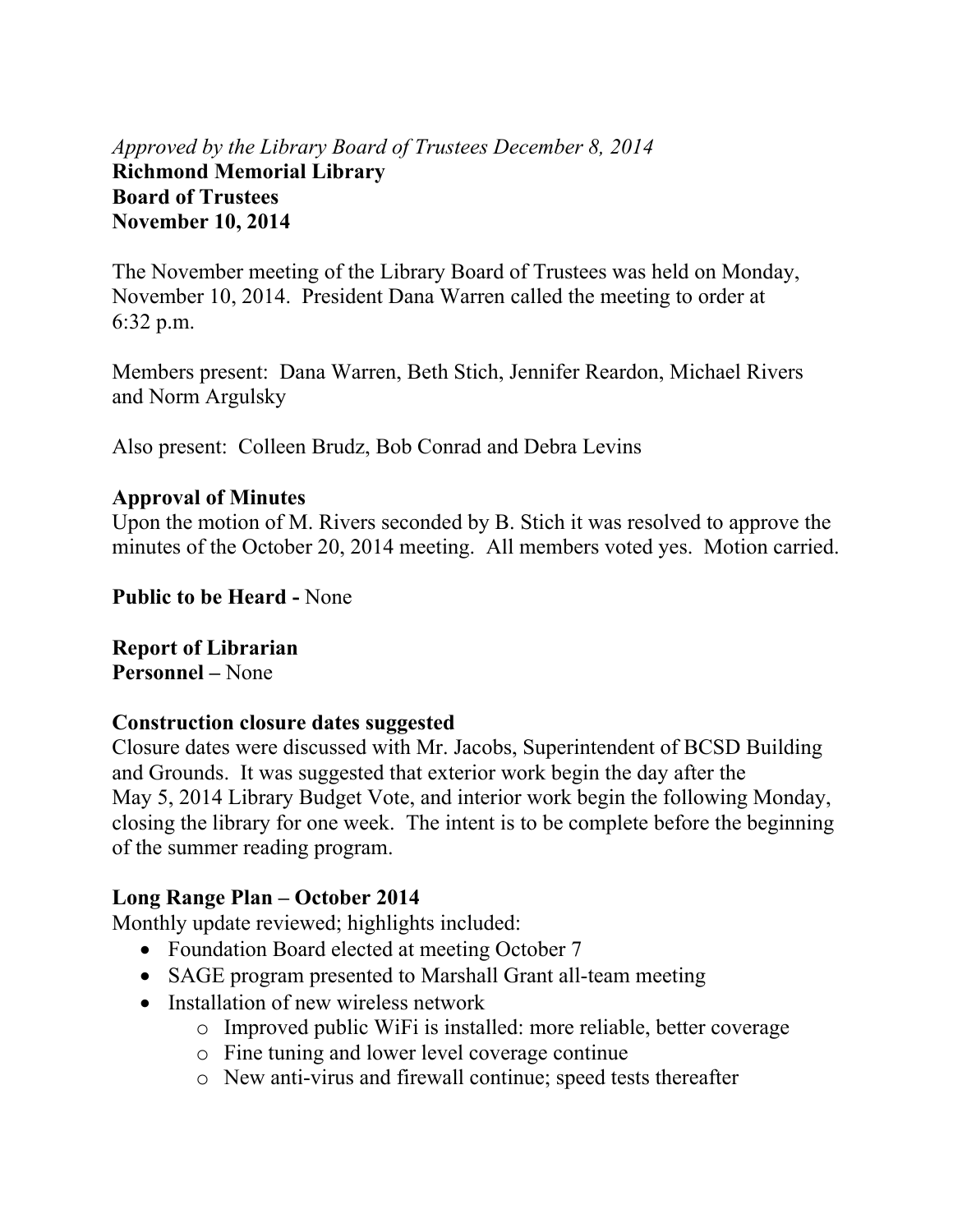- 'New' reference desk facilitates
- Attended Agri-Business Child Development Policy Council meeting
- Attended Independent Living of Genesee Region Council
- Booked 3 Maker programs with Harvester Center for Nov/Dec
- Program-A-Rama!!!
	- o 5 outreach storytimes to Batavia Head Start
	- o 38 school class visits to library
	- o 30 (full!) storytimes
	- o Average 39 kids per day after school programs
	- o ~51 Homework Help (plus indoor/outdoor security and program assistance)
	- o 3 Teen programs (Frankentoy! and *Warm Bodies)* avg. 9
	- o Family Movie *Toy Story of Terror* (21)
	- o Reel Discussions *Still Mine* and *Hocus Pocus* (18 ea.)
	- o Two Adult Book Discussions (18 ea.)
	- o 4 Books Sandwiched in (101 total)
	- o Reverse Painting on Glass (17)
	- o Mystery Discussion (24)

# **Library Statistics**

| <b>Materials Circulation</b> | October 2014 | 19,141 |
|------------------------------|--------------|--------|
| <b>Ebooks</b>                | October 2014 | 463    |
| Freegal Downloads            | October 2014 | 583    |
| Zinio                        | October 2014 | 32     |
| Internet Usage               | October 2014 | 2,655  |
| <b>Literacy Stations</b>     | October 2014 | 434    |
| Attendance                   | October 2014 | 15,120 |
| Website Usage                | October 2014 | 5,821  |

**Report of Committees Financials Transfers -** None

# **Approval of Invoices for Payment**

Upon the motion of J. Reardon, seconded by B. Stich, it was resolved to approve the payment of \$1,366.85 on Supplemental Warrant 174. All members voted yes. Motion carried.

Upon the motion of J. Reardon, seconded by B. Stich, it was resolved to approve the payment of \$2,190.35 on Supplemental Warrant 178. All members voted yes. Motion carried.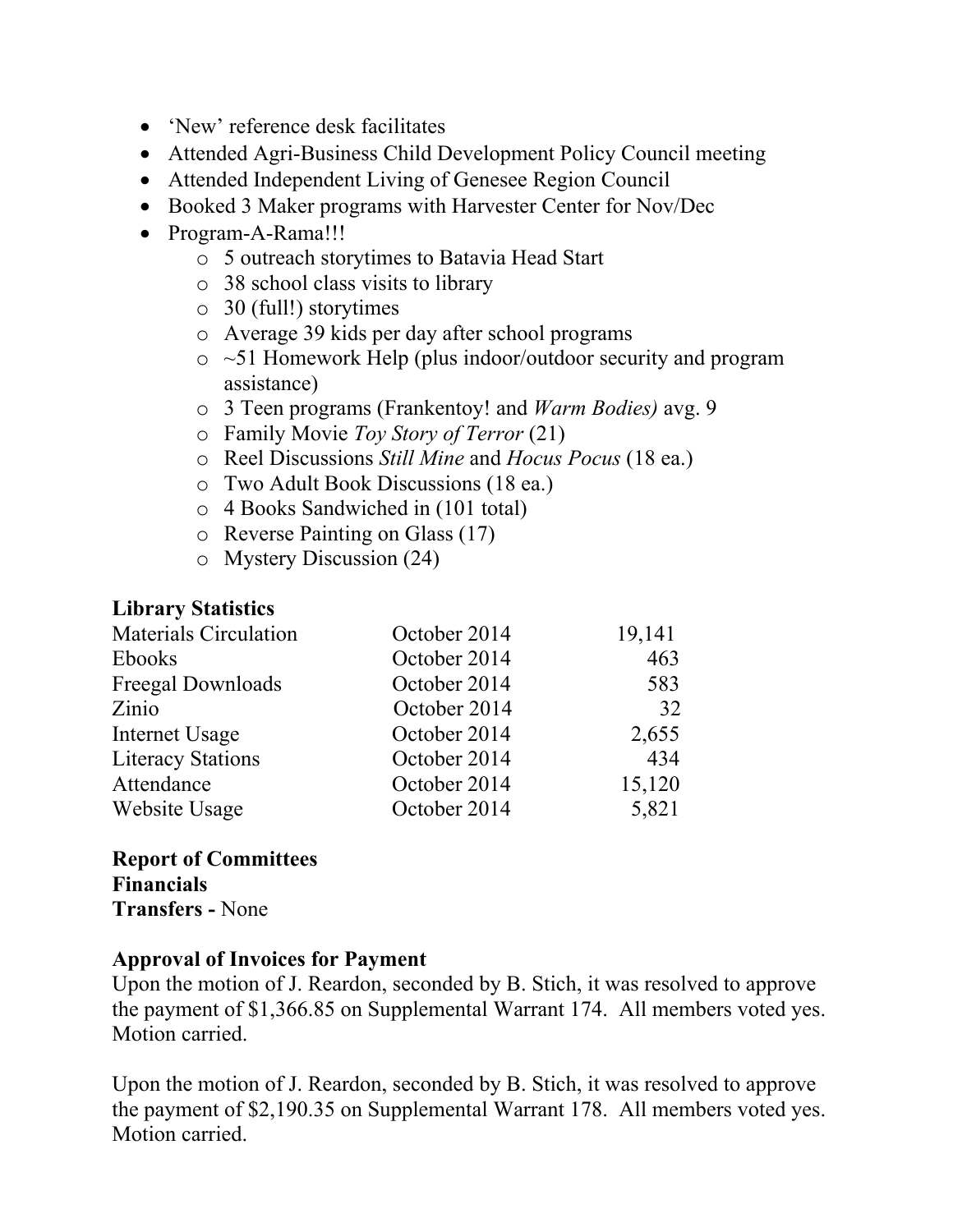Upon the motion of J. Reardon, seconded by B. Stich, it was resolved to approve the manual checks on Warrant 175. The amount of \$3,988.25 was received by P & A Administrative Service for October Health Care costs. All members voted yes. Motion carried.

Upon the motion of J. Reardon, seconded by B. Stich, it was resolved to approve the payment of \$21,061.05 on Warrant 180. All members voted yes. Motion carried.

# **June 2014 Summary of Revenues and Appropriations**

Upon the motion of J. Reardon, seconded by B. Stich, it was resolved to approve the June 2014 Summary of Revenues and Appropriations. All members voted yes. Motion carried. As per Board minutes July 14, 2014, the June 2014 Summary of Revenues and Appropriations was not available until the completion of the audit which was accepted October 20, 2014.

# **October 2014 Summary of Revenues and Appropriations** –

Not available at time of scan

# **End of year July 2013-June 2014 Comparison** –

The End of Year July 2013-June 2014 Comparison was reviewed.

### **October 2014 Bank Reconciliation**

Not available at time of scan

**Capital Reserve** – No change

**Communications-** None

# **Unfinished Business Borrowing Policy for Non-Residents**

Upon the motion of M. Rivers, seconded by J. Reardon, it was resolved to approve the revised Borrowing Policy as presented to include a quarterly (3 month) fee for seasonal non-residents. All members voted yes. Motion carried.

# **2015-16 Board Meeting Calendar**

Upon the motion of J. Reardon, seconded by M. Rivers, it was resolved to approve the 2015-16 Board of Trustee Meeting Calendar as presented. All members voted yes. Motion carried.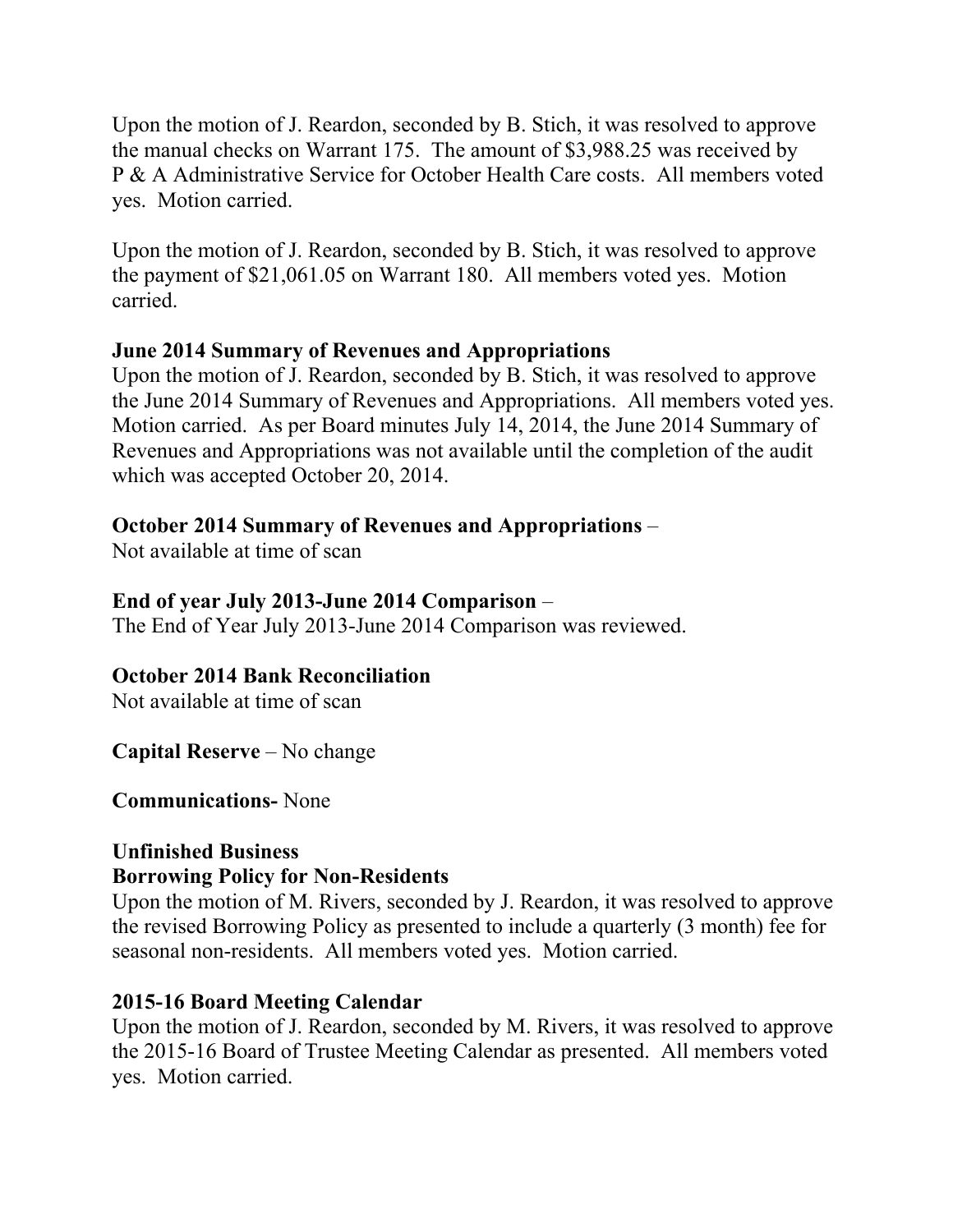# **2015 Paid Holiday, Holiday Closure, and Compensatory Day Schedule**

Upon the motion of N. Argulsky, seconded by B. Stich, it was resolved to approve the 2015 Paid Holiday, Holiday Closure, and Compensatory Day Schedule. All members voted yes. Motion carried.

# **Executive Session**

Upon the motion of B. Stich, seconded by J. Reardon, it was resolved to go into Executive Session at 7:12 p.m. All members voted yes. Motion carried. Upon the motion of B. Stich, seconded by M. Rivers, it was resolved to end executive session at 7:35 p.m. All members voted yes. Motion carried.

# **Comp Day Granted**

Upon the motion of N. Argulsky, seconded by M. Rivers, it was resolved to award 2 (two) comp days to Custodian Peggy George for unexpectedly cutting her vacation time short to take over for the Head Custodian due unexpected medical issues. All members voted yes. Motion carried.

# **New Business** – None

### **Adjournment**

There being no further business, President Dana Warren adjourned the meeting at 7:40 p.m.

Respectfully submitted, Bob Conrad, Clerk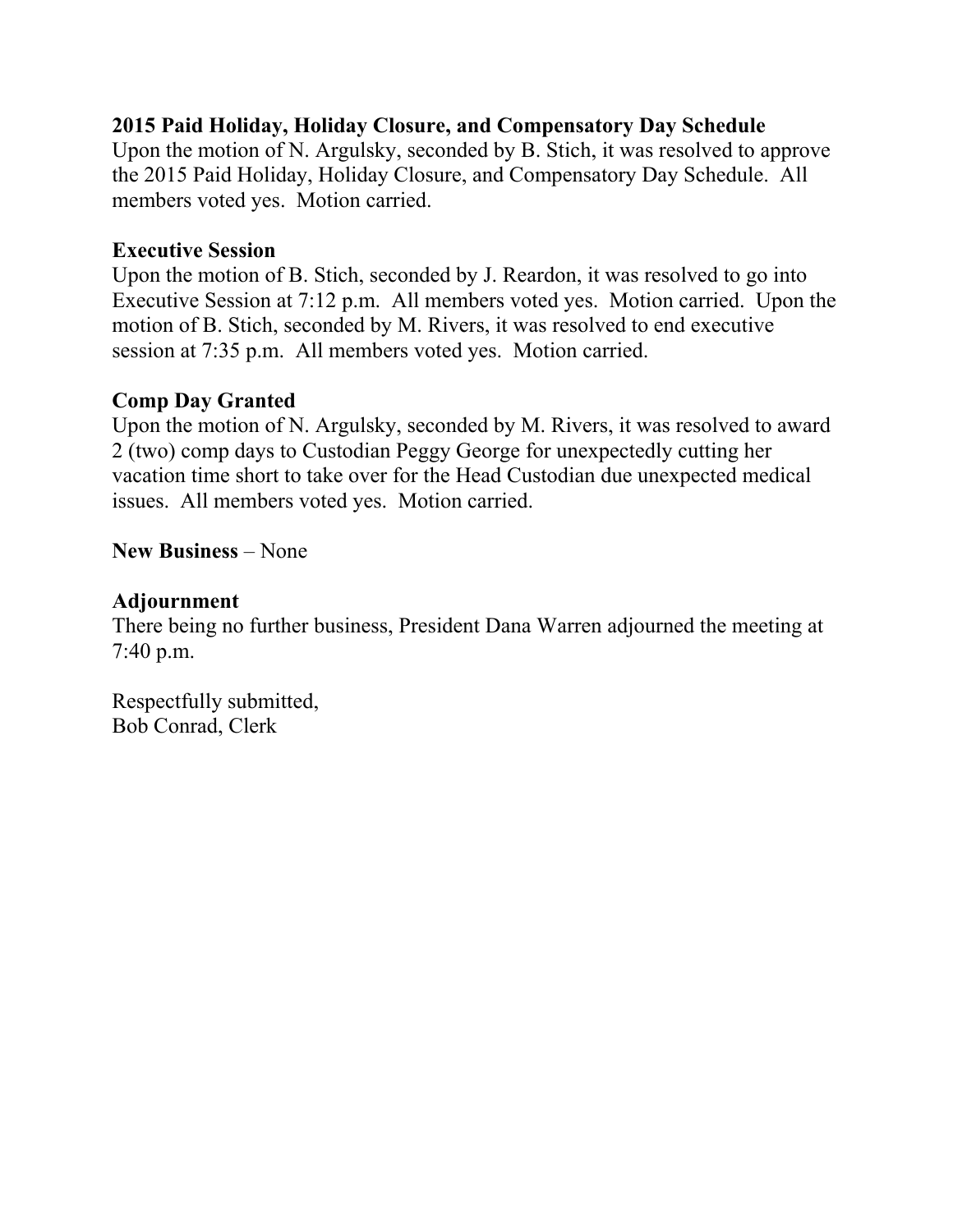# *Approved by the Library Board of Trustees January 12, 2015* **Richmond Memorial Library Board of Trustees December 8, 2014**

The December meeting of the Library Board of Trustees was held on Monday, December 8, 2014. President Dana Warren called the meeting to order at 6:32 p.m.

Members present: Dana Warren, Beth Stich, Norm Argulsky, and Jennifer Reardon

Also present: Colleen Brudz, Bob Conrad and Debra Levins

Excused: Michael Rivers

### **Approval of Minutes**

Upon the motion of B. Stich, seconded by J. Reardon, it was resolved to approve the minutes of the November 10, 2014 meeting. All members voted yes. Motion carried.

**Public to be Heard** - None

# **Report of Librarian Technology Upgrades**

Kathleen Facer, Reference and Technology Librarian apprised the Board of superior work that our newly contracted IT Support Andrew Wos has provided in resolving many computer issues and upgrading the Library's wireless network.

An overview of plans in action included controlling internet traffic, providing faster service, and adding additional protection. Also, workstations will soon be scheduled to install updates and virus updates from the local server instead of individually. Mr. Wos has consolidated public WiFi on existing/new access points, and has used cost saving techniques by using existing computer equipment whenever possible. He has upgraded and simplified by replacing an overworked and unreliable router, has condensed servers and cables, and can now come into the library system remotely when needed. Long term technology needs and goals were discussed.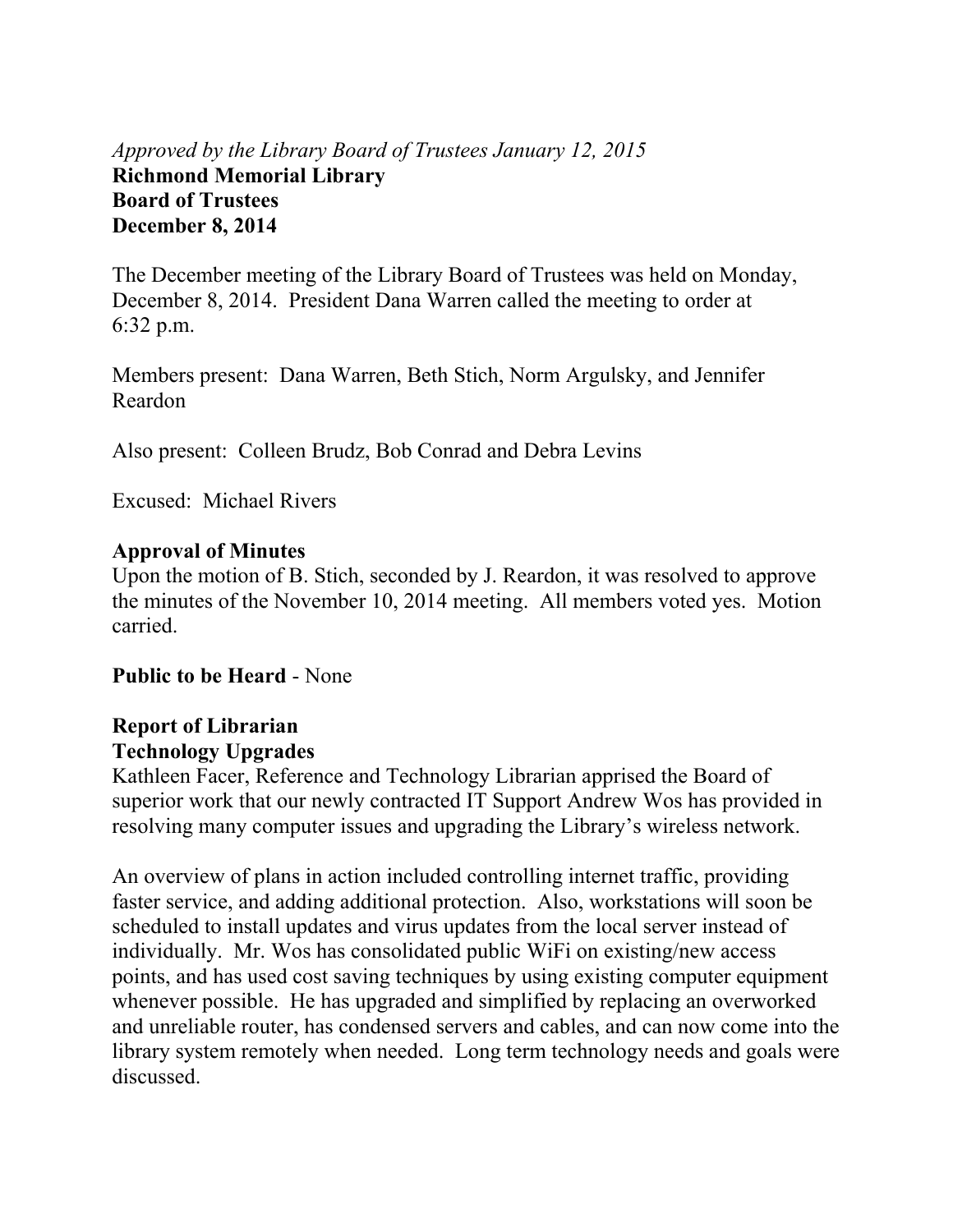# **Long Range Plan Report**

Monthly update reviewed; highlights included:

# November

- Completed grant application for two 3D printers and started partner programs with Harvester Makerspace
- 4 staff went to NYLA & Bob to Library Journal Director's Summit
- Updates to network and wireless; new/replacement access points installed on lower level, public Wi-Fi now covers entire building
- Computer classes:
	- o Computer basics (12 people)
	- o Email (13 people)
	- o Internet resources (10 people)
	- o Windows 8 (9 people)
- Other adult programs
	- o 2 Adult Book Discussion (20 attended)
	- o Christmas Card class (10 attended)
	- o Tale Announcement Party (15 attended)
- A Tale for Three Counties title announced for 2015
	- o *We Are Called to Rise* by Laura McBride
- Children's Room had 11 story times, 2 Lego clubs and 1 author visit during the month of November for a total of 13 programs

# **Library Statistics**

| <b>Materials Circulation</b> | November 2014 | 16,896 |
|------------------------------|---------------|--------|
| <b>Ebooks</b>                | November 2014 | 397    |
| Freegal Downloads            | November 2014 | 559    |
| Zinio                        | November 2014 | 47     |
| Internet Usage               | November 2014 | 2,022  |
| <b>Literacy Stations</b>     | November 2014 | 304    |
| Attendance                   | November 2014 | 11,329 |
| Website Usage                | November 2014 | 5,840  |

# **Report of Committees** - None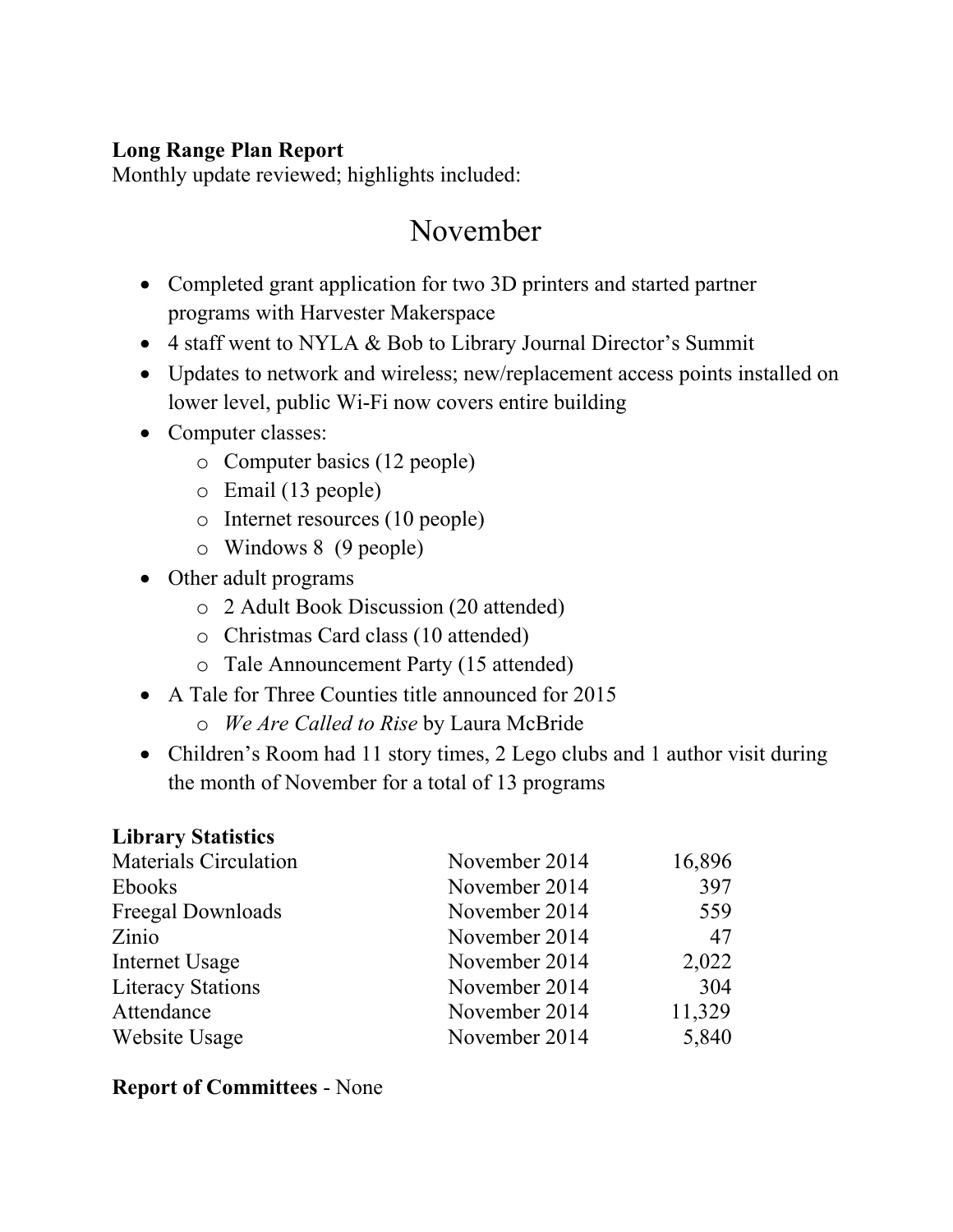#### **Financials Transfers**

Upon the motion of N. Argulsky, seconded by B. Stich, it was resolved to approve a transfer of \$4,506.00 from HD Employer Contributions to NYS Retirement to cover the 2015 Annual Invoice for NYS Retirement. All members voted yes. Motion carried.

Upon the motion of N. Argulsky, seconded by B. Stich, it was resolved to approve a transfer of \$360.00 from Salaries – Marshall Grant to NYS Retirement – Marshall Grant to cover the Marshall Grant portion of the 2015 Annual Invoice for NYS Retirement. All members voted yes. Motion carried.

### **Approval of Invoices for Payment**

Upon the motion of N. Argulsky, seconded by B. Stich, it was resolved to approve the payment of \$11,276.71 on Supplemental Warrant 179. All members voted yes. Motion carried.

Upon the motion of N. Argulsky, seconded by B. Stich, it was resolved to approve the payment of \$1,110.99 on Supplemental Warrant 182. All members voted yes. Motion carried.

Upon the motion of N. Argulsky, seconded by B. Stich, it was resolved to approve the payment of \$169,894.02 on Warrant 183. All members voted yes. Motion carried.

Upon the motion of N. Argulsky, seconded by B. Stich, it was resolved to approve the manual checks on Warrant 185. The amount of \$1,598.42 was received by P & A Administrative Services for November Health Care costs. All members voted yes. Motion carried.

# **October 2014 Summary of Revenue and Appropriations**

Upon the motion of N. Argulsky, seconded by B. Stich, it was resolved to approve the October 2014 Summary of Revenues and Appropriations. All members voted yes. Motion carried.

# **November 2014 Summary of Revenue and Appropriations**

(Not available at time of scan.)

### **October 2014 Bank Reconciliations**

Upon the motion of N. Argulsky, seconded by B. Stich, it was resolved to approve the October 2014 Bank Reconciliations. All members voted yes. Motion carried.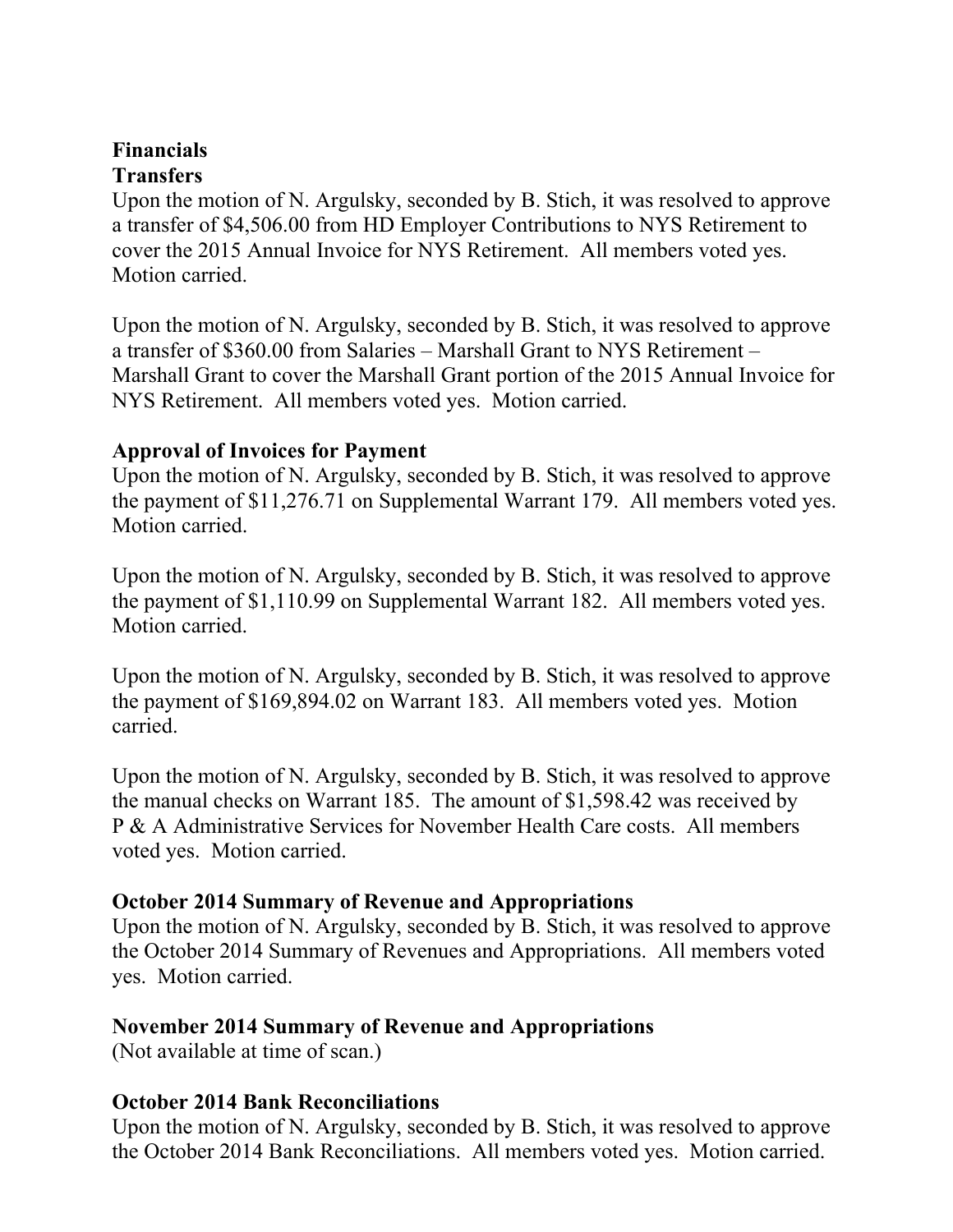#### **November 2014 Bank Reconciliation**

(Not available at time of scan.)

**Capital Reserve** – No change

# **Unfinished Business Adoption of 2014-15 Budget**

Upon the motion of N. Argulsky, seconded by J. Reardon, it was resolved to adopt the 2014-15 Budget. All members voted yes. Motion carried.

# **New Business**

# **Approval of 2015-16 Budget Vote/Election Calendar**

Upon the motion of J. Reardon, seconded by B. Stich, it was resolved to approve the 2015-16 Budget Vote/Election Calendar as presented. All members voted yes. Motion carried.

### **Approval of Tech-Support Agreement with Andrew Wos**

Upon the motion of N. Argulsky, seconded by B. Stich, it was resolved to approve the Tech-Support Agreement with Andrew Wos as presented. All members voted yes. Motion carried.

### **Proposed Borrowing Policy for Organizations**

Upon the motion of B. Stich, seconded by J. Reardon, it was resolved to adopt the Borrowing Policy for Organizations as presented. All members voted yes. Motion carried.

After a brief discussion, the policy was revisited. Upon the motion of B. Stich, seconded by J. Reardon, it was resolved to begin the Borrowing Policy for Organizations January 1, 2015. All members voted yes. Motion carried.

# **Proposed revised Borrowing Materials Policy**

Upon the motion of N. Argulsky, seconded by B. Stich, it was resolved to approve the proposed Borrowing Materials Policy with the amendment of lowering the DVD fee to .20 cents a day to match all other material fees. All members voted yes. Motion carried.

# **Conflict of Interest and Whistleblower Policies**

R. Conrad informed the Board of the Non-Profit Revitalization Act of 2013 that mandates all public and association libraries and public library systems to adopt a Conflict of Interest Policy. A Whistleblower Policy must also be adopted if a library system has 20 or more employees and also has had revenue in excess of \$1 million in the prior fiscal year. The Board asked R. Conrad to prepare a draft of both policies.